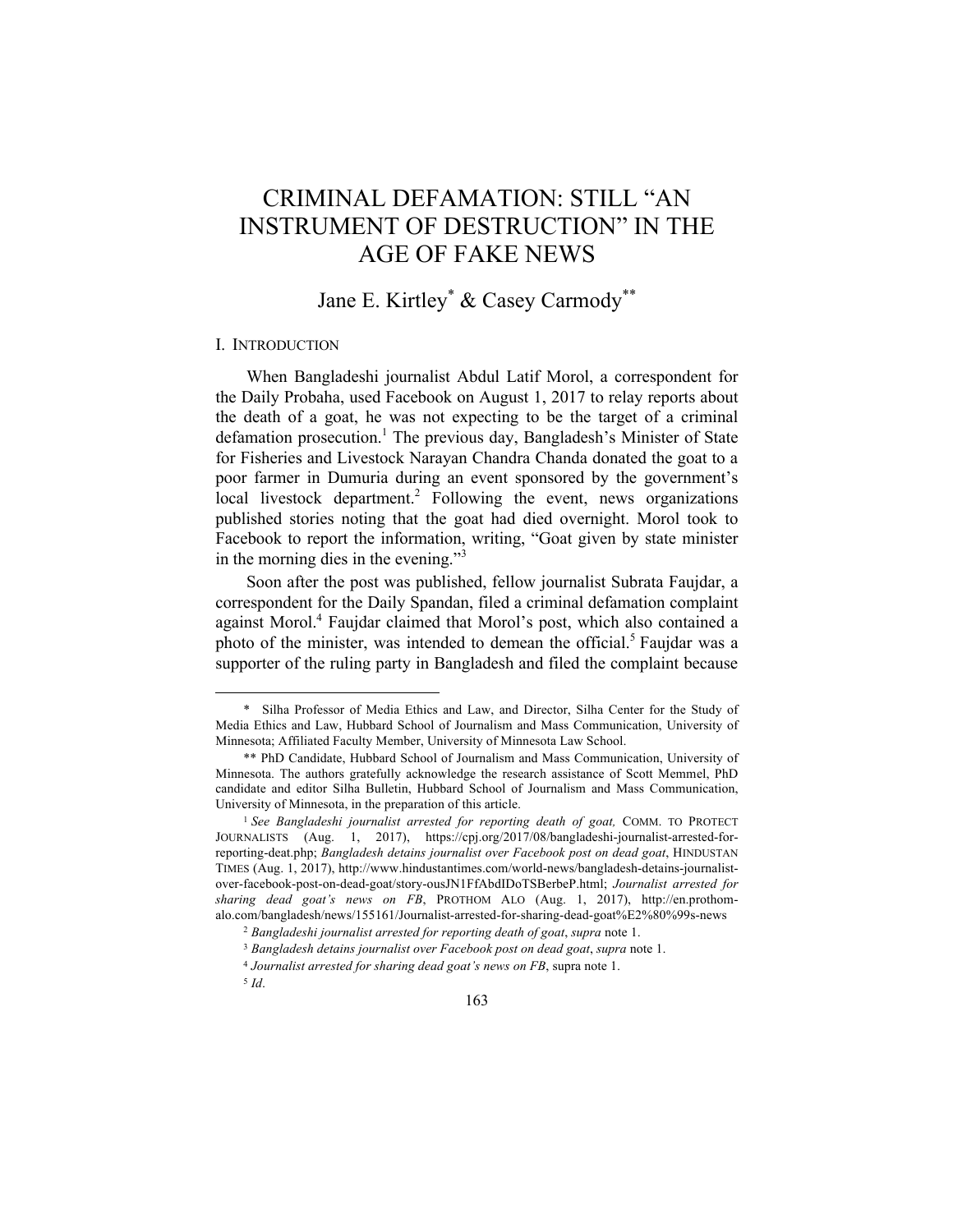he "felt bad about the issue."<sup>6</sup> Specifically, Faujdar's complaint alleged that the Facebook post had harmed the minister's reputation in violation of Section 57 of Bangladesh's Information & Communication Technology Act 2006, which criminalizes publishing material online deemed to contain false information, defamatory statements, and expression which tarnishes the image of the state or of an individual.<sup>7</sup> The law also carries maximum penalties of 14 years in prison and fines equivalent to more than \$100,000 in U.S. dollars.<sup>8</sup> Morol was arrested by Bangladesh police on August 1 before later being released on bail. As of December 2017, Morol was still facing the charges.<sup>9</sup>

A journalist facing a criminal punishment over a Facebook post about a dead goat seems absurd, but criminal defamation provisions used to punish such expression remain on the books in countries worldwide. In his concurring opinion in *Garrison v. Louisiana*, <sup>10</sup> U.S. Supreme Court Justice William O. Douglas warned that criminal defamation actions brought by government officials constituted an "instrument[] of destruction" for free expression. Despite the assertions of many legal scholars, criminal defamation statutes continue to pose a significant threat to freedom of expression, in the United States and worldwide.

Although many regard such laws as anachronistic, criminal defamation prosecutions are a regular occurrence throughout the world. Social media, blogs, and other forms of digital expression have made it easy to criticize powerful individuals. Those criticized retaliate by filing criminal complaints, enabling law enforcement authorities to search homes, seize computers and mobile devices, and arrest bloggers and other individuals who often lack resources available to legacy media. In some parts of the world, journalists and editors are forced to defend themselves in court against government officials' or private figures' criminal defamation lawsuits, risking fines and potential imprisonment. Several prominent individuals have sought to wield criminal defamation as a punitive measure against critics rather than as a tool to merely protect their reputations. Even when criminal defamation charges or lawsuits are dropped or dismissed, the

<sup>6</sup> *Id*.

<sup>7</sup> Information & Communications Act (Act No. 39/2006) (Bangl.); *see also* ARTICLE 19, BANGLADESH: ANALYSIS OF INFORMATION COMMUNICATION TECHNOLOGY ACT 14-19 (2016), https://www.article19.org/data/files/medialibrary/38365/Bangladesh-ICT-Law-Analysis.pdf.

<sup>8</sup> *Id*.; *Bangladeshi journalist arrested for reporting death of goat*, *supra* note 1.

<sup>9</sup> Aliya Iftikhar, *Bangladesh's defamation law is 'avenue to misuse power,' local journalists say*, COMM. TO PROTECT JOURNALISTS (Dec. 8, 2017), https://cpj.org/blog/2017/12/bangladeshsdefamation-law-is-avenue-to-misuse-pow.php.

<sup>10</sup> 379 U.S. 64, 81-82 (1964) (Douglas, J., concurring).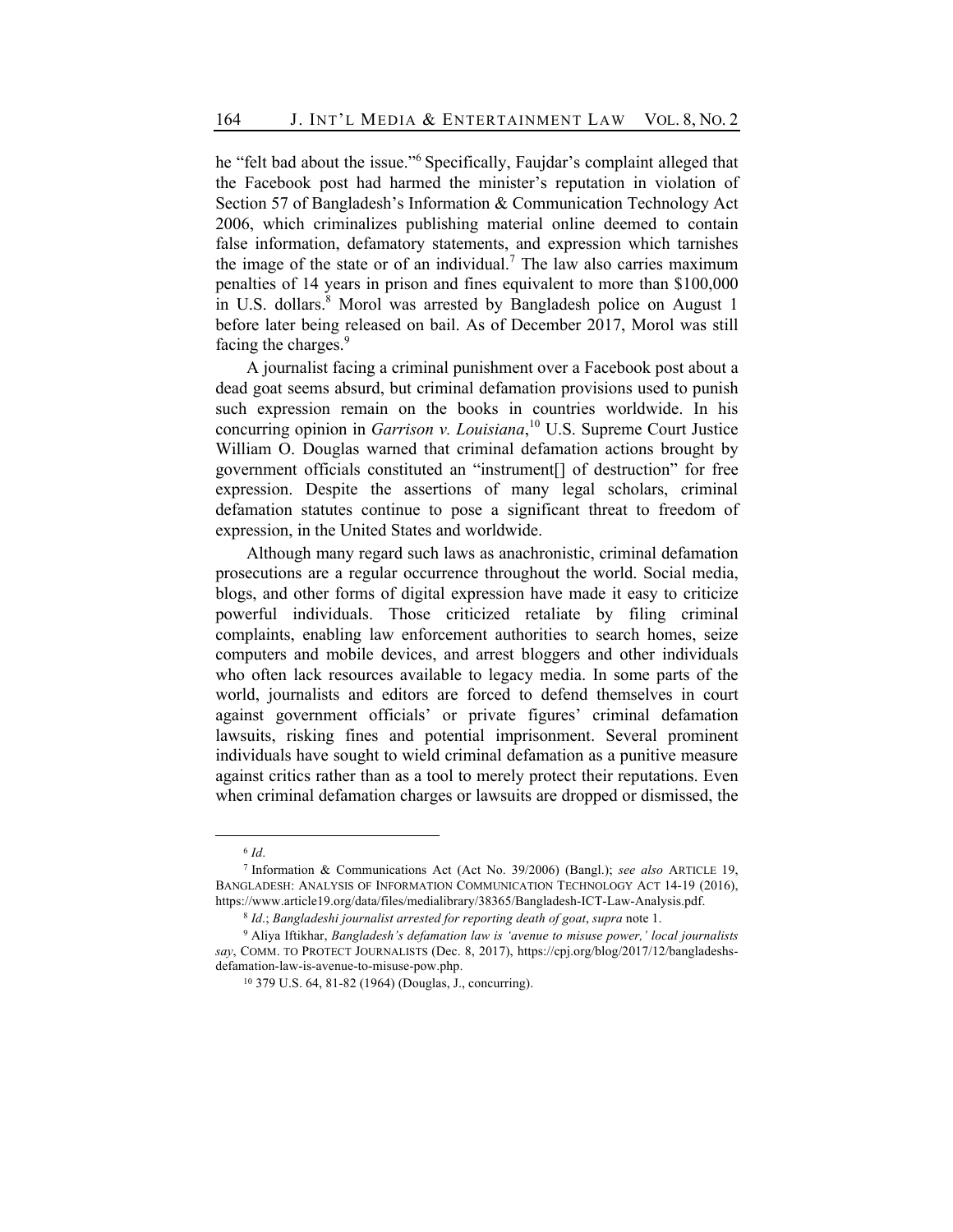targeted speakers are frequently chilled from engaging in future speech. Perhaps even more alarming, criminal defamation prosecutions are not limited to countries with regressive views toward open expression.

In recent years, numerous criminal defamation prosecutions have occurred in the United States and the world over. This paper documents selected examples of the charges, prosecutions, convictions, and punishments that result from some of the criminal defamation laws remaining in existence across the globe. We collected reports and updates published between 2015 and 2017 by several free press advocacy organizations, including the Committee to Protect Journalists (CPJ), the International Press Institute, Freedom House, Article 19, Reporters Without Borders, and the Organization for Security and Co-operation in Europe's Representative on Freedom of the Media.<sup>11</sup> Our analysis examined stories from news organizations in several countries, as well as court opinions and decisions. Using this compilation of information, we identified general trends and themes emerging from criminal defamation cases in the United States as well as internationally. The result is not an exhaustive accounting of all criminal defamation cases throughout the world. Rather, our aim is to provide illustrative examples to demonstrate that criminal defamation remains an "instrument of destruction."

This article begins with an examination of how criminal defamation laws are being used throughout the United States and internationally. First, we discuss the types of criminal defamation prosecutions found in the United States, which typically involve disputes between private individuals. We also examine examples of the types of reporting and criticisms that have prompted government officials and public figures outside the United States to seek criminal prosecution of journalists, news organizations, and others. Our analysis then turns to the penalties and adverse consequences journalists and other critics face when accused of committing criminal defamation in the United States and abroad. Finally, we discuss the continued threat that these criminal provisions pose for freedom of expression worldwide, particularly in the context of allegations of "fake news," and consider the steps necessary to combat this threat.

<sup>&</sup>lt;sup>11</sup> COMM. TO PROTECT JOURNALISTS, CRITICS ARE NOT CRIMINALS: COMPARATIVE STUDY OF CRIMINAL DEFAMATION LAWS IN THE AMERICAS (2016); INT'L PRESS INST., OUT OF BALANCE: DEFAMATION LAW IN THE EUROPEAN UNION (2015); FREEDOM HOUSE, FREEDOM OF THE PRESS 2017 (2017); ORG. FOR SECURITY AND CO-OPERATION IN EUR., DEFAMATION AND INSULT LAWS IN THE OSCE REGION: A COMPARATIVE STUDY (2017).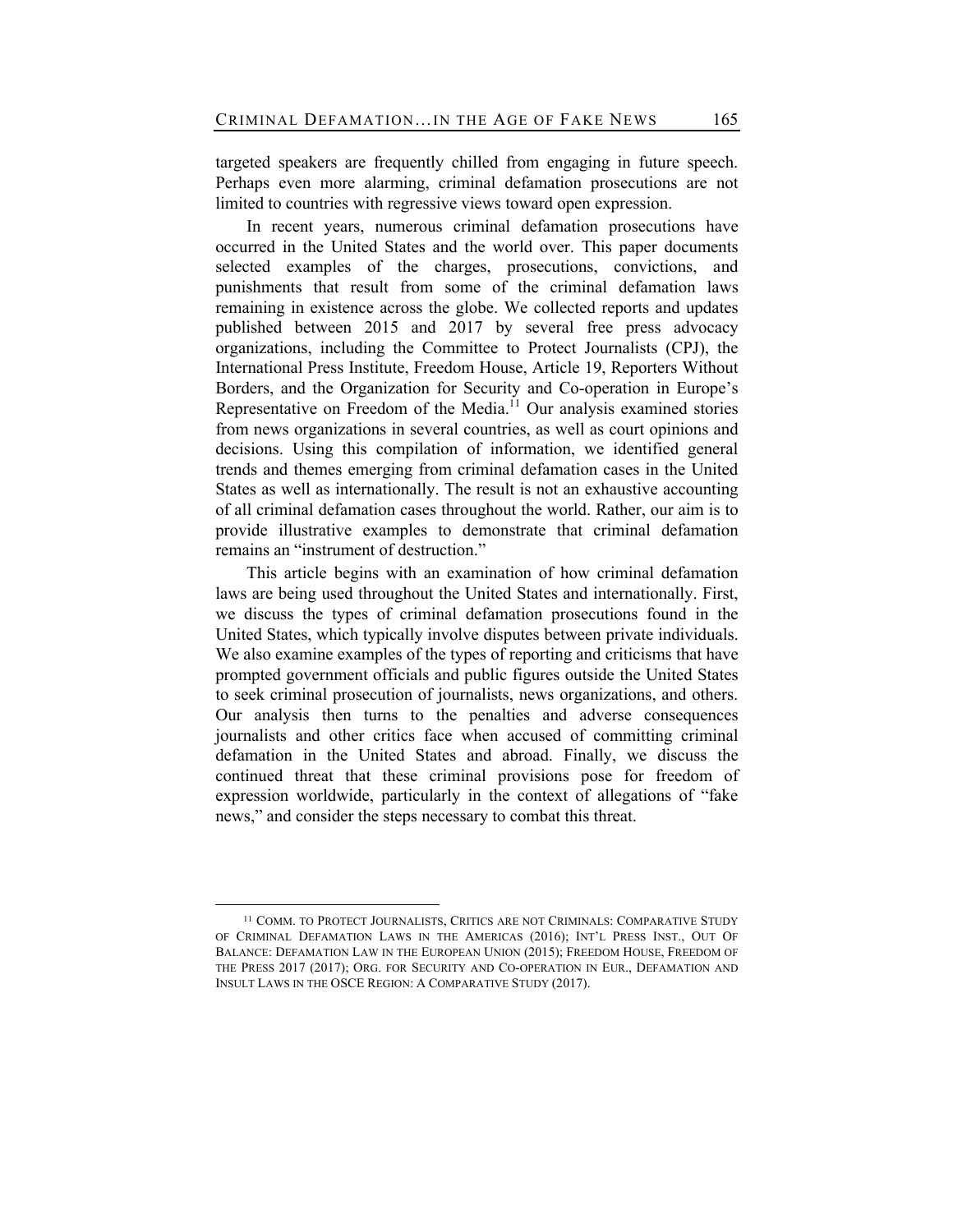## II. CRIMINAL DEFAMATION CASES IN THE UNITED STATES

Many media law scholars have described criminal defamation law in the United States as "essentially dead"<sup>12</sup> and "virtually eradicated."<sup>13</sup> Legal thinkers who acknowledge that criminal defamation is not entirely moribund nevertheless suggest that criminal penalties for false, harmful statements "belong in our history texts, not in our law books"<sup>14</sup> and have "no place in a democratic society."<sup>15</sup> Others contend that criminal defamation in the United States is a "minimal legal threat"<sup>16</sup> and that prosecutions are "relatively rare."<sup>17</sup>

This position is perhaps understandable if one relies solely on U.S. Supreme Court precedent. In 1964, the high court's decision in *Garrison v. Louisiana* held that the Constitution forbade civil or criminal sanctions for truthful statements about public officials acting in their official capacities.<sup>18</sup> Referencing their decision in *New York Times v. Sullivan*, decided earlier that same year, the Court determined that criminal sanctions could be imposed only when a person made statements with "actual malice"—i.e., knowledge of falsity or reckless disregard for the truth.<sup>19</sup> That decision seemed to deal a death blow to criminal defamation in the United States.

However, criminal defamation has continued to live on in the United States. Although there are no federal criminal penalties for libelous speech, 17 states still have criminal defamation statutes on the books.<sup>20</sup> Researchers

<sup>15</sup> Gregory C. Lisby, *No Place in the Law: The Ignominy of Criminal Libel in American Jurisprudence*, 9 COMM. L. & POL'Y 433, 435 (2004).

<sup>16</sup> GENELLE BELMAS & WAYNE OVERBECK, MAJOR PRINCIPLES OF MEDIA LAW 183 (2014). <sup>17</sup> ROBERT TRAGER ET AL., THE LAW OF JOURNALISM AND MASS COMMUNICATION 176-

177 (3rd ed. 2012).

<sup>18</sup> Garrison v. Louisiana, 379 U.S. 64 (1964).

<sup>19</sup> *Id*. at 74.

<sup>12</sup> Salil K. Mehra, *Post a Message and Go to Jail: Criminalizing Internet Libel in Japan and the United States*, 78 U. COLO. L. REV. 767, 768 (2007).

<sup>13</sup> Edward L. Carter, *Outlaw Speech on the Internet: Examining the Link Between Unique Characteristics of Online Media and Criminal Libel Prosecutions*, 21 SANTA CLARA COMPUTER & HIGH TECH. L.J. 289, 292 (2005).

<sup>14</sup> Gene Policinski, *Criminal Libel: A Bad Idea in a Free Society*, FIRST AMENDMENT CENTER (Feb. 17, 2012), http://www.firstamendmentcenter.org/criminal-libel-a-bad-idea-in-afree-society.

<sup>20</sup> *See, e.g.*, ALA. CODE § 13A-11-160 (2017); FLA. STAT. §§ 836.01-836.12 (2017); IDAHO CODE §§ 18-4801 to 18-4809. (2017); KAN. STAT. ANN. § 21-6103 (2017); LA. STAT. ANN. § 14:47 (2017); MASS. GEN. LAWS ANN. 272 § 98C (West 2017); MICH. COMP. LAWS ANN. § 750.370 (West 2017); MINN. STAT. § 609.765 (2017); MISS. CODE ANN. § 97-3-55 (2017); MONT. CODE ANN. § 45-8-212 (2017); N.H. REV. STAT. ANN. § 644:11 (2017); N.C. GEN. STAT. § 14-47 (2017); N.D. CENT. CODE § 12.1-15-01 (2017); OKLA. STAT. tit. 21 §§ 771-781. (2017); UTAH CODE ANN. § 76-9-404 (West 2017); VA. CODE ANN. § 18.2-417 (West 2017); WIS. STAT. § 942.01 (2017).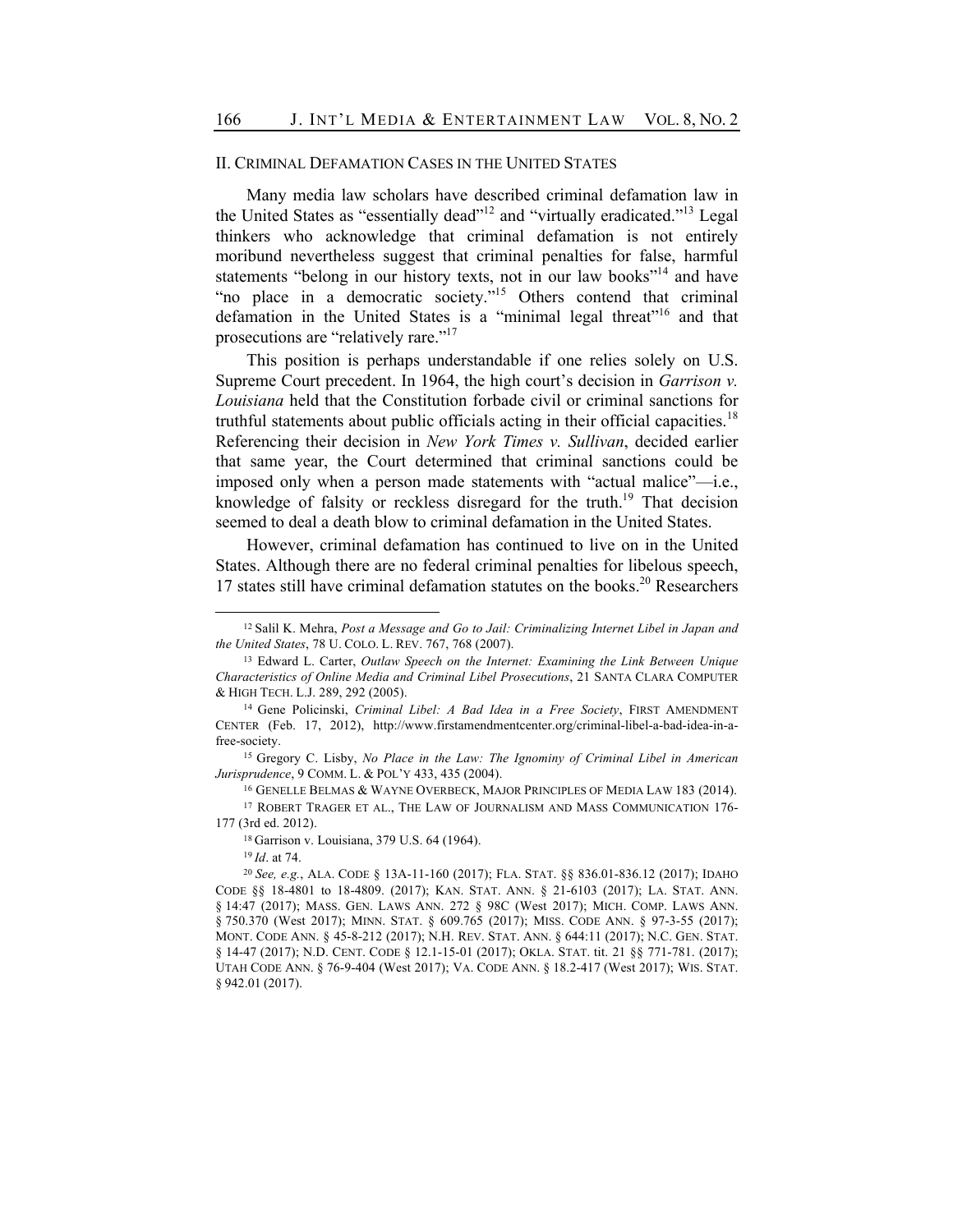examining state trial court records have observed that criminal prosecutions for defamation are more common than scholarly consensus would suggest.<sup>21</sup> These criminal defamation prosecutions rarely involve matters of public concern, only occasionally are brought by public officials, and seldom involve "mainstream media." However, they are by no means unheard of. Typically, public officials who do instigate criminal libel prosecutions are more likely to target outspoken individuals, many of whom operate blogs or act as citizen journalists, rather than the institutional press. Those public officials are able to utilize criminal complaints as a means to empower law enforcement officials to search homes and seize property, which, in turn, is a way to intimidate and silence critics.

Interestingly, Louisiana appears to be particularly active. For example, in 2016, a Louisiana sheriff executed a search warrant on a local police officer's home in search of a blogger.<sup>22</sup> The search, conducted by Terrebonne Parish Sheriff Jerry Larpenter's office, sought to uncover the identity of the publisher of "ExposeDAT," a blog reporting on the relationships and possible corruption between politicians and business officials in the parish. Specifically, the blog publicized financial dealings between the parish government and a local insurance agent. The agent's office was hired to set up the parish government's insurance coverage, which was done without a public bidding process and for which the sheriff's office was billed monthly. The blog noted that the insurance agent, who served as the president of the local parish levee and conservation board, also employed the sheriff's wife, and raised questions about whether her employment contributed to the agent's new business arrangements.<sup>23</sup>

The insurance agent filed a criminal defamation complaint against the blog in August 2016, which the sheriff's office used as the basis to investigate.<sup>24</sup> After obtaining IP address records from AT&T, the sheriff's

<sup>21</sup> *See* David Pritchard, *Rethinking Criminal Libel: An Empirical Study,* 14 COMM. L. & POL'Y 303, 313 (2009) (finding that Wisconsin initiated 61 criminal prosecutions for criminal defamation between 1991 and 2007); Eugene Volokh, *One-to-One Speech vs. One-to-Many Speech, Criminal Harassment Laws, and "Cyberstalking"*, 107 NW. U.L. REV. 731, 753 (2013) (finding at least 300 criminal defamation convictions in Virginia between 1993 and 2008). In Minnesota, the researchers for this paper found that prosecutors in Minnesota had filed criminal defamation charges 121 times between 2006 and 2014, resulting in 26 convictions.

<sup>22</sup> WWL Staff, *Terrebonne Sheriff trying to use criminal statute to unmask online critic*, WWLTV (Aug. 3, 2016), http://www.wwltv.com/news/local/lafourche-terrebonne/terrebonnesheriff-trying-to-use-criminal-statute-to-unmask-online-critic/287169610.

<sup>23</sup> *Id*.

<sup>24</sup> Naomi LaChance, *Sheriff's Raid to Find Blogger Who Criticized Him was Unconstitutional, Court Rules*, THE INTERCEPT (Aug. 26, 2016), https://theintercept.com/2016/08/26/sheriffs-raid-to-find-blogger-who-criticized-him-wasunconstitutional-court-rules.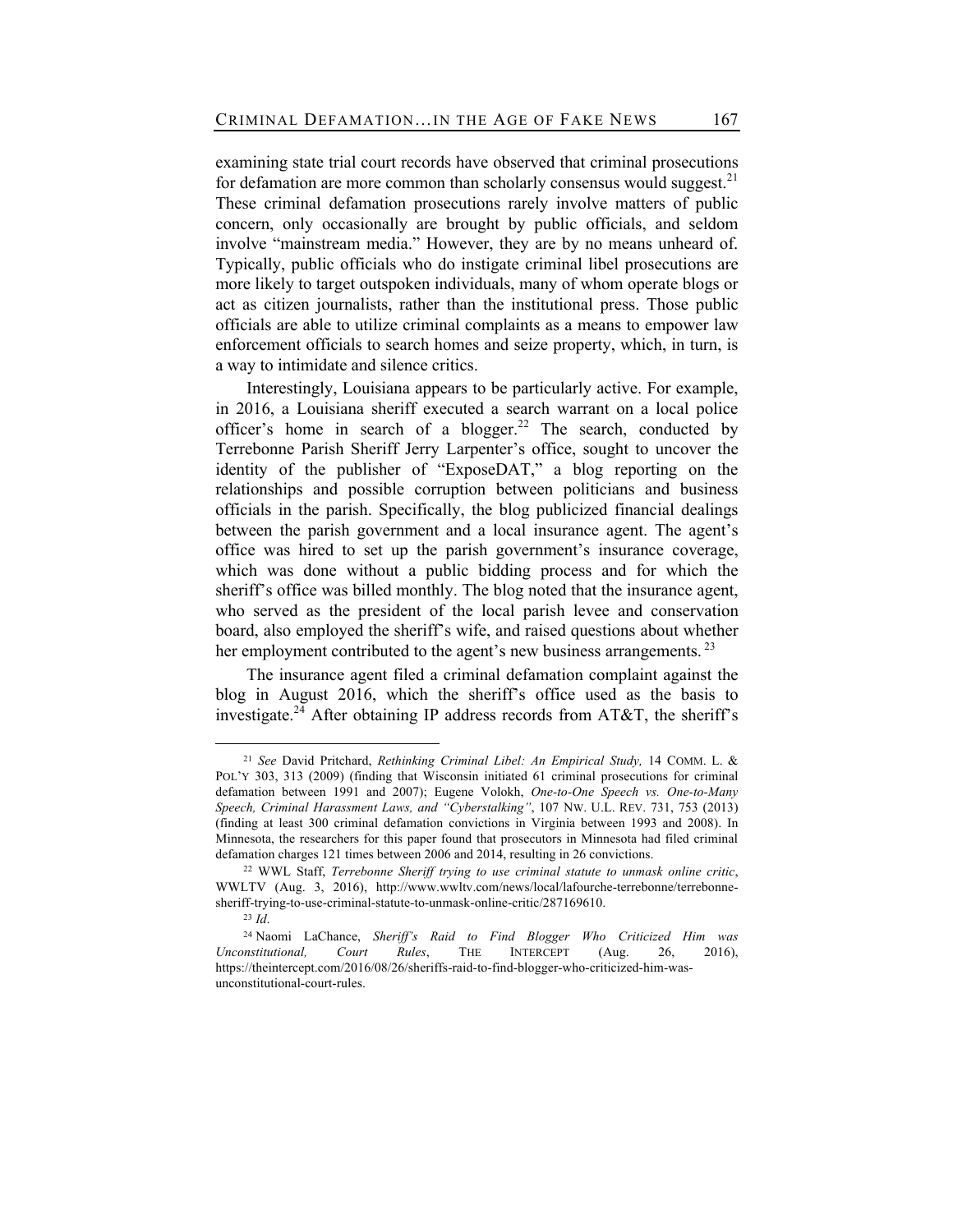office searched police officer Wayne Anderson's home and seized several computers and smart phones.<sup>25</sup> The blog's author was subsequently revealed to be Anderson's wife, Jennifer Anderson.<sup>26</sup> After the search, the Andersons challenged the constitutionality of the warrant in state court. The Louisiana Court of Appeal for the First Circuit determined that the warrant was invalid.<sup>27</sup> The appellate court dismissed the warrant after finding that it lacked probable cause, noting that the insurance agent held a public position as president of the conservation board. Citing *Garrison v. Louisiana*, <sup>28</sup> the court determined that the "conduct complained of is not a criminally actionable offense" because Louisiana's criminal defamation law had been deemed unconstitutional "as it applies to public expression and publication concerning public officials, public figures and private individuals engaged in public affairs."<sup>29</sup> The Andersons also sued Larpenter in federal district court, alleging that Larpenter had violated their First and Fourth Amendment rights.<sup>30</sup> The district court denied a motion from Larpenter asserting qualified immunity from the charges,  $31$  and he later reached an undisclosed settlement with the Andersons.<sup>32</sup>

Louisiana officials in other parts of the state have also filed criminal defamation complaints against their critics. A council member in Livingston Parish filed an incident report in 2012 stating that a critic who posted under a pseudonym in the comments section of a local newspaper's Facebook page had written negative remarks about three council members. During its investigation related to the incident report, local sheriff's office detectives subpoenaed Facebook and the local Internet service provider, which provided records linking the pseudonymous accounts to the address

<sup>25</sup> David Hammer, *Houma PD reinstates officer raided over blog posts*, WWLTV (Aug. 14, 2016), http://www.wwltv.com/news/local/lafourche-terrebonne/houma-pd-reinstates-officerraided-over-blog-posts/297429131.

<sup>26</sup> David Hammer, *Terrebonne, Dove dismissed from ExposeDAT suit, pay \$50k*, WWLTV (June 30, 2017), http://www.wwltv.com/news/local/terrebonne-dove-dismissed-from-exposedatsuit-pay-50k/453424073.

<sup>27</sup> Terrebonne Parish Sheriff's Office v. Anderson, No. 2016KW1093, 2016 WL 11184720, at \*1 (La. Ct. App. Aug. 25, 2016); *see also* Eugene Volokh, *Louisiana sheriff (Jerry Larpenter) illegally uses criminal libel law to unmask a critic*, WASH. POST (Aug. 30, 2016), https://www.washingtonpost.com/news/volokh-conspiracy/wp/2016/08/30/louisiana-sheriff-jerrylarpenter-illegally-uses-criminal-libel-law-to-unmask-a-critic.

<sup>28 379</sup> U.S. 64 (1964).

<sup>29</sup> Terrebonne Parish Sheriff's Office, 2016 WL 11184720, at \*1.

<sup>30</sup> Anderson v. Larpenter, No. 16-13733, slip op. at 3 (E.D. La. July 19, 2017).

<sup>31</sup> *Id*. at 1.

<sup>32</sup> Katie Moore, *Terrebonne Sheriff reaches 'compromise' with blogger in 1st Amendment lawsuit over illegal search*, WWLTV (Sept. 7, 2017), http://www.wwltv.com/news/local/investigations/katie-moore/terrebonne-sheriff-reachescompromise-with-blogger-in-1st-amendment-lawsuit-over-illegal-search/472063049.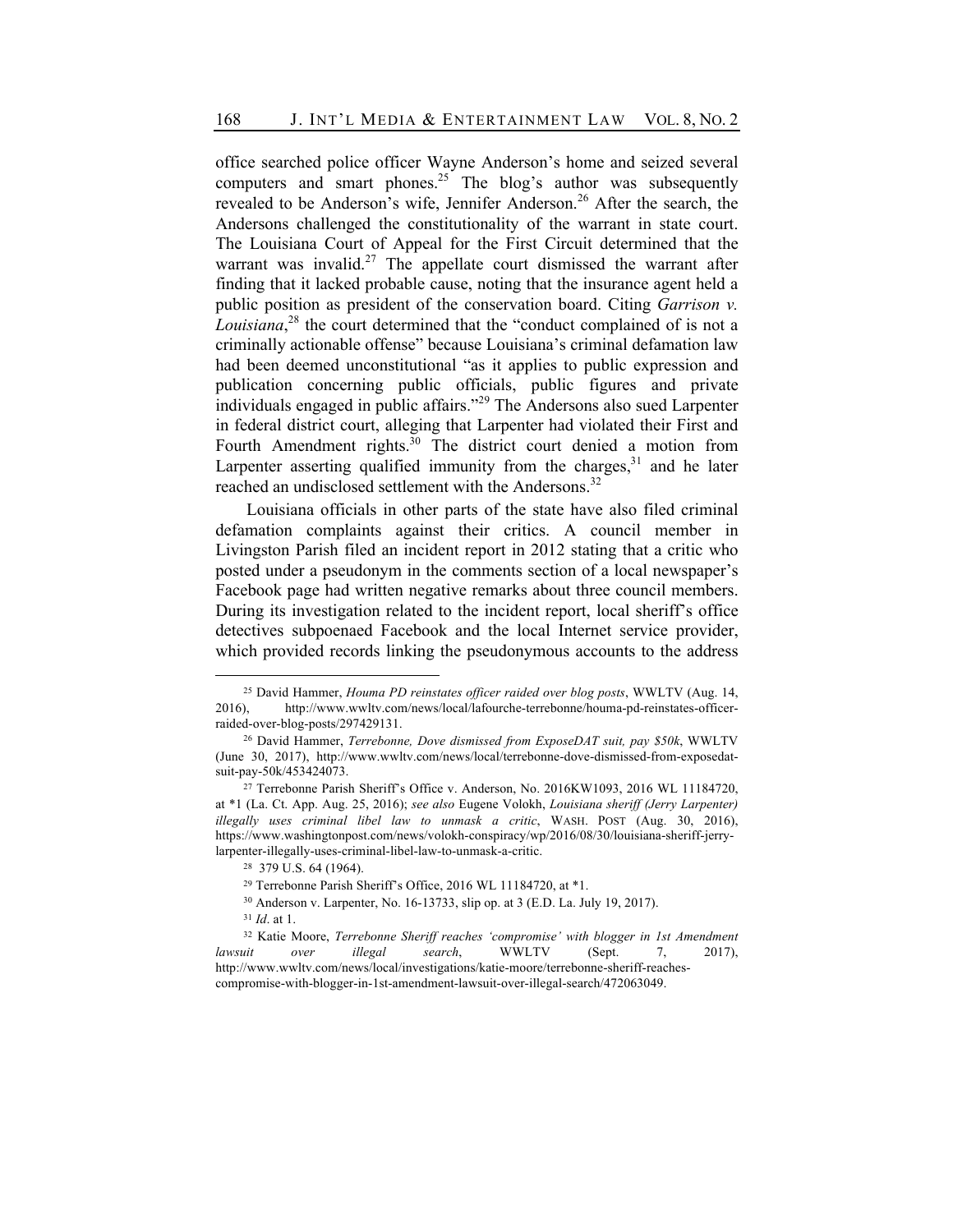of Royce McLin. The detectives executed a warrant on McLin's home and seized computers, one of which was later confirmed to be linked to the pseudonymous Facebook account. Later, the council members swore out criminal complaints alleging they were subjected to criminal defamation because of the comments. Three warrants were issued for McLin's arrest. McLin voluntarily surrendered to authorities after learning of the charges, but the district attorney's office dismissed the charges four months later.<sup>33</sup>

McLin then sued the Livingston Parish sheriff's office and the council members, alleging that they had violated his First and Fourth Amendment rights. However, the U.S. Court of Appeals for the Fifth Circuit dismissed his lawsuit, holding that the defendants were entitled to qualified immunity,

In a separate instance, a judicial candidate was under investigation and accused of committing criminal defamation after running ads claiming that his incumbent opponent was a "coke-snorting, meth-buying, drunken judge."<sup>34</sup> The Montana Attorney General's Office ultimately declined to prosecute the candidate.<sup>35</sup>

Perhaps due to the strength of the *Garrison* precedent, prosecutions involving public officials or public issues tend to be the exception rather than the norm in the United States. More often, criminal defamation prosecutions involve disputes between private individuals.<sup>36</sup> One study found that 37 of 61 criminal libel prosecutions initiated in Wisconsin between 1991 and 2007 involved solely private affairs. Eleven cases involved low-level government employees who did not have control over the direction of public policy, and the disputes were over private issues. The other thirteen cases involved criticisms of public officials. But nearly all of the cases did not involve disputes over what would generally be regarded as matters of public concern.<sup>37</sup> Similarly, thirteen criminal defamation prosecutions in Minnesota between 2011 and 2014 had little to do with matters of public interest - rather, many of the cases involved the disclosure of private information via online communication.<sup>38</sup>

<sup>33</sup> McLin v. Ard, 866 F.3d 682, 686-87 (5th Cir. 2017).

<sup>34</sup> *See* Perry Backus, *Former Ravalli County judicial candidate asks federal court to stop defamation investigation*, RAVALLI REPUBLIC (May 13, 2017), http://ravallirepublic.com/news/local/article\_a1b95e8f-c3bd-5fb3-a31c-06cfba83062e.html; *see also* Kevin Maki, *Attorney general's office won't prosecute attorney over campaign ads*, NBC MONTANA (Nov. 17, 2017), http://www.nbcmontana.com/news/keci/attorney-generals-officewont-prosecute-attorney-over-campaign-ads/658236509.

<sup>35</sup> Maki, *supra* note 34.

<sup>36</sup> *See* Pritchard, *supra* note 21, at 317.

<sup>37</sup> *Id*. at 318.

<sup>38</sup> *Id*.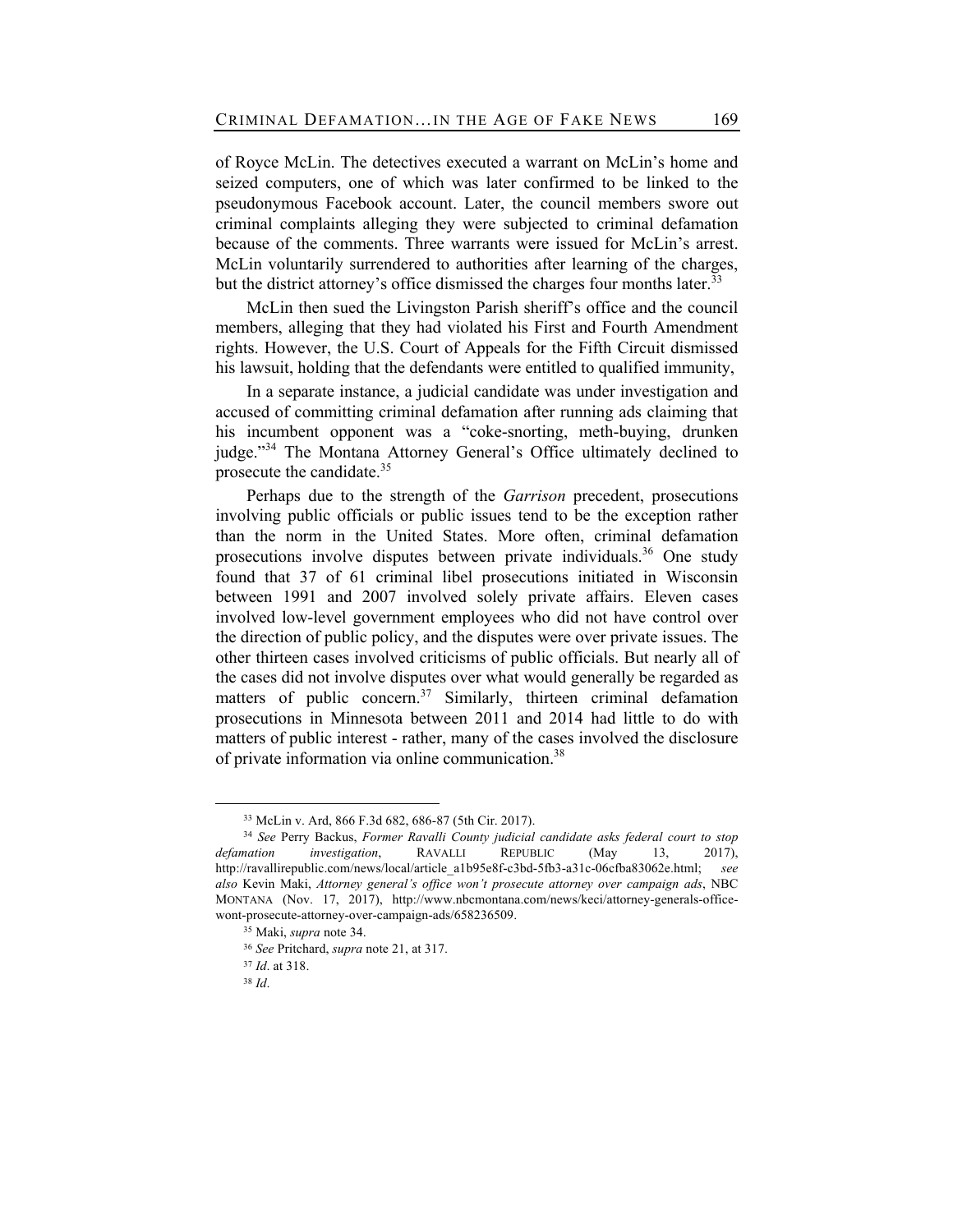One example of a criminal defamation prosecution over a private dispute is *State of Minnesota v. Turner*, decided by the Minnesota Court of Appeals in  $2015^{39}$  Prosecutors brought charges against Timothy Turner, alleging he violated the state's criminal defamation statute when he published multiple posts on online-classified advertising service Craigslist to exact revenge on a former lover.<sup>40</sup> Prosecutors alleged Turner wrote the posts, containing sexually explicit text, posing as his ex-girlfriend and her underage daughter.<sup>41</sup> Several men subsequently sent messages soliciting sex and containing pornographic images to the woman and her daughter.<sup>42</sup> Turner was later found guilty of committing criminal defamation. However, the Minnesota Court of Appeals overturned the conviction and declared Minnesota's criminal defamation law unconstitutional, holding the statute was overbroad because under its own terms truth could serve as a defense only if a statement was also "communicated with good motives and for justifiable ends."43 The appellate court also declined to narrowly construe that statute, finding the standard requiring a true statement to be "only exempt if it is fair and made in good faith" was in direct conflict with the U.S. Supreme Court's decision in *Garrison*. 44

The appellate court's decision was not the final blow to criminal defamation in Minnesota. In 2016, rather than repeal the law, the Minnesota state legislature amended the criminal defamation statute to criminalize "false and defamatory" statements, removing only language that placed limitations on truth as a defense.<sup>45</sup> In early 2017, Robert Drews pleaded guilty to violating the amended criminal defamation statute after initially being charged with making threats of terrorism.<sup>46</sup> Drews had phoned an exgirlfriend's new beau and threatened to use a bomb to kill the couple during an upcoming date at a casino.<sup>47</sup> Drews later pleaded guilty to criminal defamation, admitting that he sent text messages to the new boyfriend that included false information about the sexual history of Drews' ex-

<sup>40</sup> MINN. STAT. § 609.765; *see Turner*, 864 N.W.2d at 206.

<sup>39</sup> State v. Turner, 864 N.W.2d 204, 206 (Minn. Ct. App. 2015).

<sup>41</sup> *Turner*, 864. N.W.2d at 206.

<sup>42</sup> *Id*.

<sup>43</sup> *Id*. at 209.

<sup>44</sup> *Id*. at 211.

<sup>45</sup> 2016 Minn. Laws. ch. 126, § 8.

<sup>46</sup> MINN. STAT. § 609.713.

<sup>47</sup> Statement of Probable Cause, State of Minnesota v. Robert Edward Drews, No. 27CR1619904 (Minn. Dist. Ct., Hennepin County, 2017).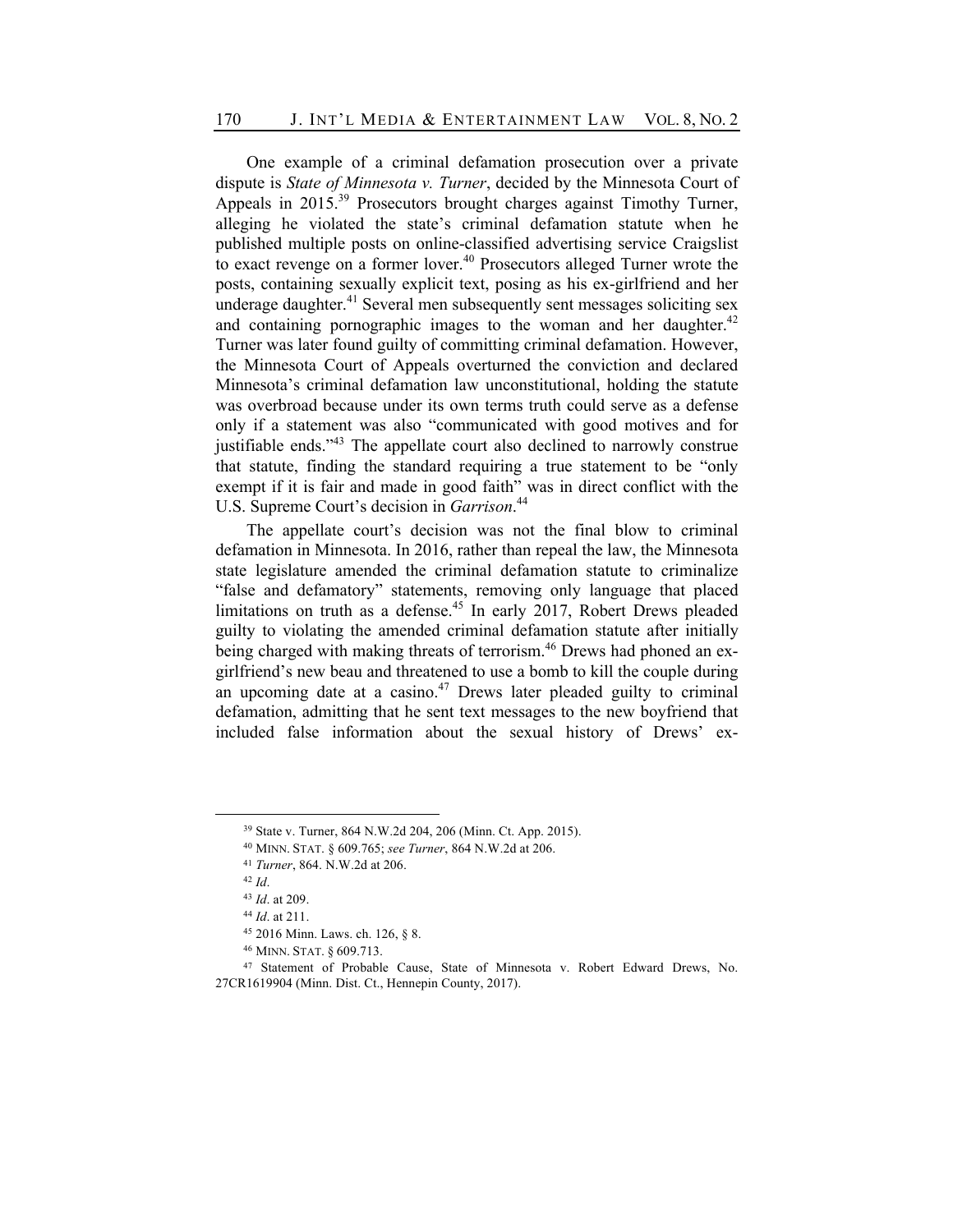girlfriend.<sup>48</sup> The resulting punishment included a suspended jail sentence and a fine.<sup>49</sup>

Although anti-SLAPP (strategic lawsuit against public participation) statutes might seem to provide a possible means to curtail criminal defamation actions in frivolous cases, the personal nature of the communications in these examples suggests that they are unlikely to be effective. Several states have enacted anti-SLAPP laws to curtail baseless lawsuits designed to intimidate speakers, including journalists and news media organizations, from participating in discussions on matters of public concern.<sup>50</sup> However, a California state court decision in 2010 held that the state's anti-SLAPP statute was inapplicable in a civil lawsuit based on a cyber bullying claim involving private parties.<sup>51</sup> In that case, the family of a high school student, D.C., sued the family of another student, R.R., in 2005 after the latter posted threats and derogatory comments about the former's sexual orientation on a website promoting D.C.'s entertainment career.<sup>52</sup> D.C. alleged in his lawsuit that R.R. had libeled him by falsely claiming D.C. was homosexual, intentionally inflicted emotional distress through outrageous statements, and had violated D.C.'s rights under the state's hate crimes laws prohibiting threats of violence motivated by perceived sexual orientation.<sup>53</sup>

R.R. filed an anti-SLAPP motion under California state law, claiming that his message was protected speech because he had written his comments in a public forum on an issue of public interest.<sup>54</sup> The trial court denied R.R.'s motion, finding that his statements were not made in connection to a public issue, and the California Court of Appeal, Second District, affirmed the trial court's decision, finding that R.R. had failed to prove that his comments were matters of public interest or that D.C. was a public figure in this context.<sup>55</sup> "The public was not fascinated with D.C., nor was there widespread public interest in his personal life," the appellate court wrote. "Simply put, R.R.'s message did not concern a person in the public eye,

<sup>48</sup> Petition to Enter Plea of Guilty, State of Minnesota v. Robert Edward Drews, No. 27CR1619904 (Minn. Dist. Ct., Hennepin County, 2017).

<sup>49</sup> State of Minnesota v. Robert Edward Drews, No. 27CR1619904 (Minn. Dist. Ct., Hennepin County, 2017).

<sup>50</sup>*Anti-SLAPP statutes and commentary*, MEDIA L. RES. CTR., http://www.medialaw.org/component/k2/item/3494 (last visited Sept. 2, 2019).

<sup>51</sup> D.C. v. R.R., 106 Cal. Rptr. 3d 399, 399 (Ct. App. 2010); *id.* at 409.

<sup>52</sup> *Id*.

<sup>53</sup> *Id*. at 406.

<sup>54</sup> *Id*.

<sup>55</sup> *Id*. at 428-29.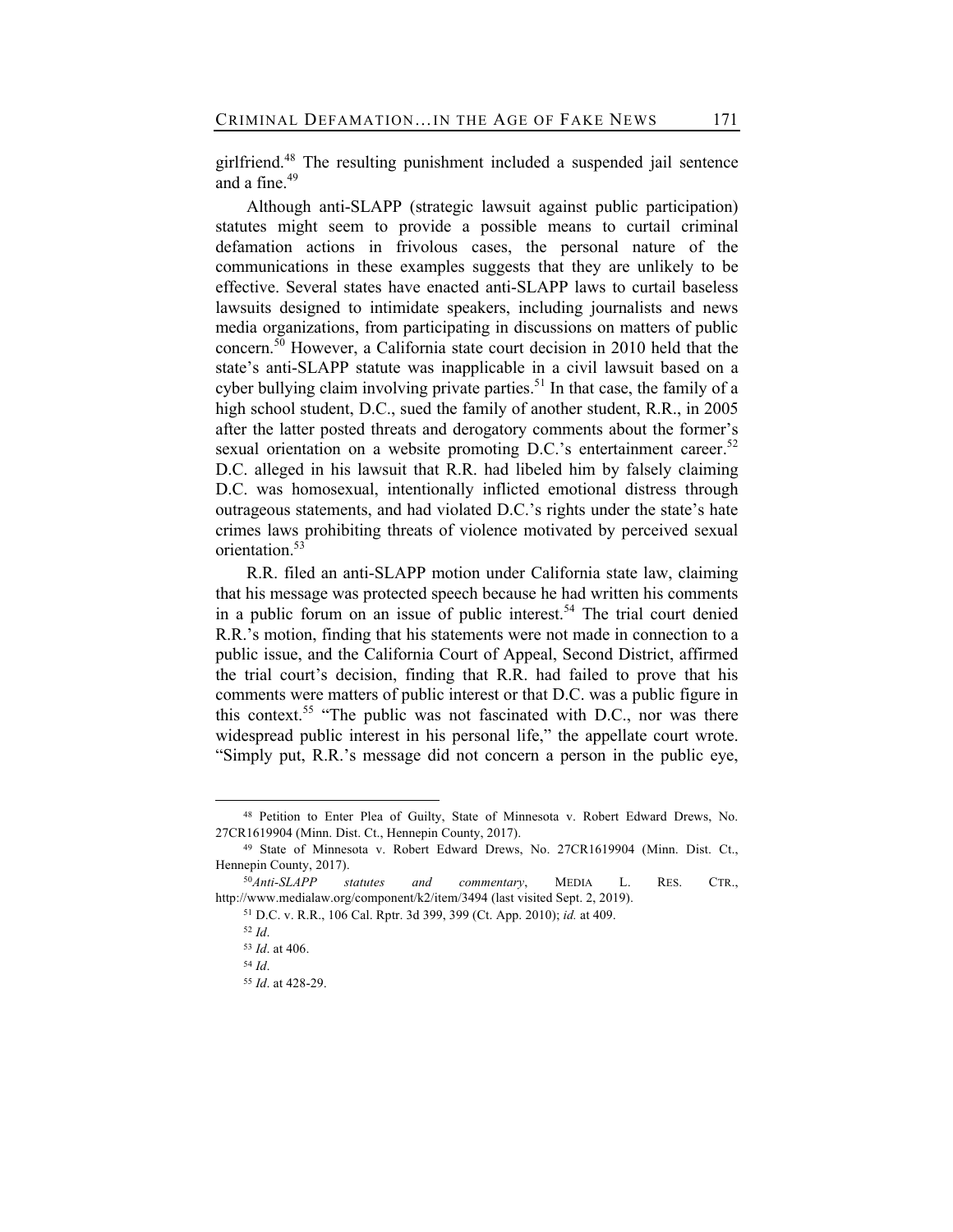conduct that could directly affect large numbers of people beyond the participants, or a topic of widespread public interest."<sup>56</sup>

Although anti-SLAPP statutes are typically invoked in civil litigation, the California case demonstrates the limits of such speech-protective laws in cases involving private matters. A majority of the criminal defamation cases in the United States do involve purely personal disputes, and the California appellate court decision suggests that defendants in such cases cannot turn to anti-SLAPP statutes as a tool to defend themselves. Moreover, anti-SLAPP laws in many states have come under intense criticism in recent years.<sup>57</sup> The highest courts in Minnesota and Washington struck down their respective state anti-SLAPP statutes, finding that the laws deprived claimants of the right to a trial by jury as guaranteed by their state constitutions and the Sixth Amendment to the U.S. Constitution.<sup>58</sup>

Although the majority of American states have abandoned criminal punishments for false speech harming others' reputations, criminal defamation statutes remain alive and well in many parts of the United States. These criminal defamation cases most often involve disputes between private individuals, though notable exceptions involving public officials filing complaints against bloggers or individual critics do occur. But on the whole, public officials or figures seeking criminal defamation prosecutions to target traditional journalists or newspapers are rare, unlike many other parts of the world.

### III. CRIMINAL DEFAMATION CASES OUTSIDE OF THE UNITED STATES

Outside the United States, public officials and figures appear more willing, or even eager, to seek criminal penalties against their critics, including those who would be considered traditional journalists. Many international criminal defamation cases stem from private prosecutions, which are barred or limited in most parts of the United States.<sup>59</sup> This ability

<sup>56</sup> *Id*.

<sup>57</sup> *See* Dillon White, *Updates to State Laws Create Challenges, New Benefits for News Organizations*, SILHA BULL. 23, (2015), http://silha.umn.edu/assets/pdf/2015-summerfinal.pdf; Scott Memmel, *Several State Courts and Legislatures Grapple with Anti-SLAPP Laws*, SILHA BULL. 53 (2017), http://hdl.handle.net/11299/197789; Scott Memmel, *Several State Courts and Legislatures Grapple with Anti-SLAPP Laws*, SILHA BULL. 53 (2017), http://hdl.handle.net/11299/197789.

<sup>58</sup> Leiendecker v. Asian Women United of Minn., 895 N.W.2d 623, 638 (Minn. 2017); Davis v. Cox, 183 Wn.2d 269, 279 (Wash. 2015); *see* White, *supra* note 57 (for an analysis on how anti-SLAPP deprives claimants); Memmel, *supra* note 57.

<sup>59</sup> *See, e.g.*, Linda R.S. v. Richard D., 410 U.S. 614, 616-18 (1972); Leeke v. Timmerman, 454 U.S. 83, 87 (1981); *State ex rel.* Wild v. Otis, 257 N.W.2d 361, 363-65 (Minn. 1977); State v. Harrington, 534 S.W.2d 44, 49-51 (Mo. 1976); *see also* Matthew S. Nichols, *No One Can Serve*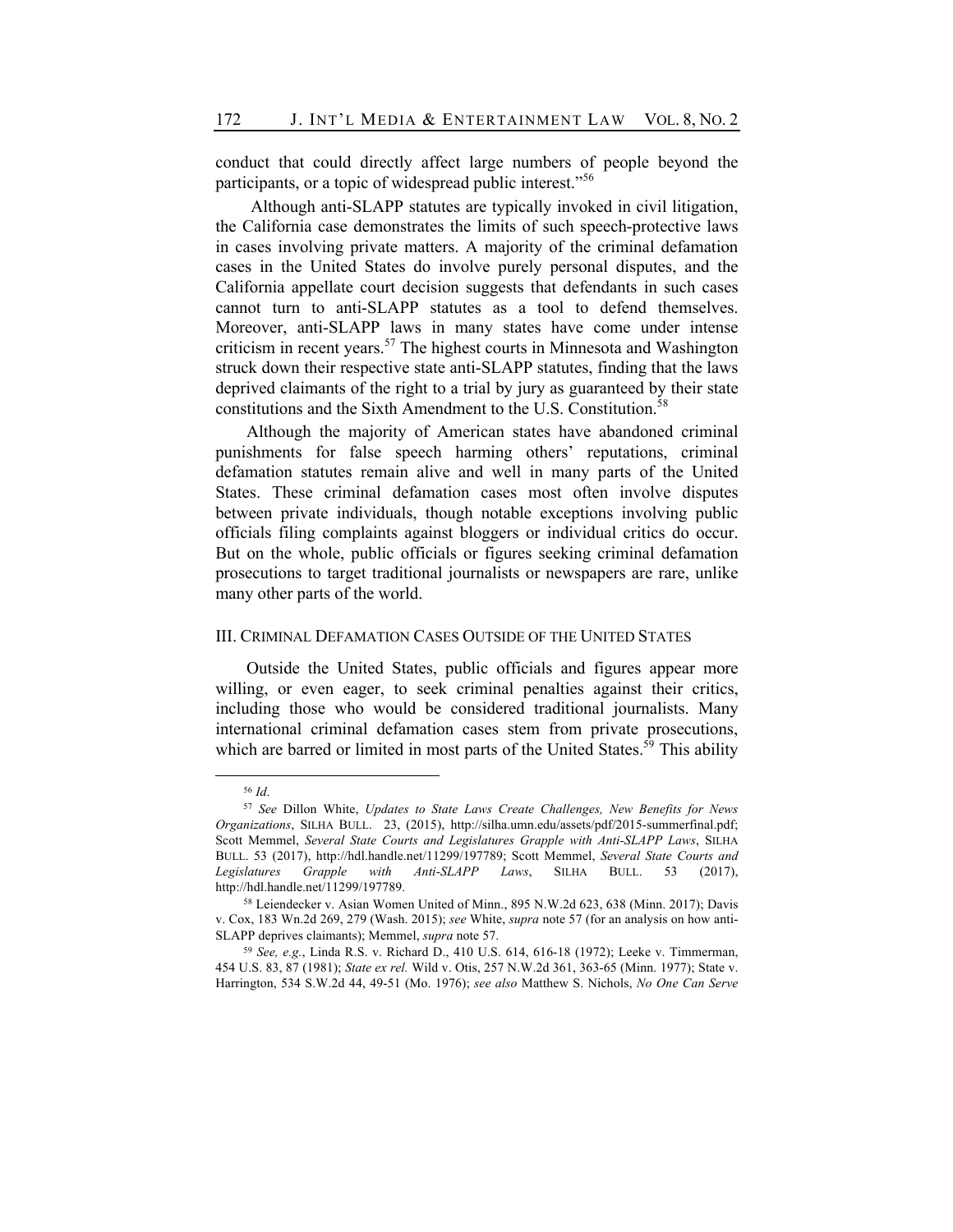to initiate private prosecutions appears to create wider variations in the types of criminal defamation cases that occur.

Through our examination of reports on international criminal defamation, we found that four major types of categories of international criminal defamation cases emerged. These categories include criticisms of powerful people perceived as insults, allegations of corruption, accusations of other questionable behavior, and accusations of sexual indiscretions. These categories are not exhaustive and can overlap, but many cases fall within this typology.

## A. *Criticisms Perceived as Insults*

The most predominant category of criminal defamation cases involves situations in which a government official or other public figure with significant social influence perceives criticism as an insult. For example, an outspoken Canadian blogger in New Brunswick faced a criminal defamation investigation in 2012 over online posts criticizing local police officers.60 Charles LeBlanc used his blog to criticize a Fredericton police officer that had given him a ticket for failing to wear a bicycle helmet, writing that the official was a "fascist cop" and "sexual pervert Québécois [constable]."<sup>61</sup> The officer filed a criminal defamation complaint against LeBlanc, which resulted in Fredericton police officers searching LeBlanc's apartment and seizing computer equipment.<sup>62</sup> The New Brunswick Justice Department later decided not to bring charges against LeBlanc under Section 301 of Canada's Criminal Code, which punishes "defamatory libel."<sup>63</sup> Department officials noted that other Canadian provinces had previously found Section 301 unconstitutional because it did not require prosecutors to show that a defendant had known that an alleged libelous statement was false.<sup>64</sup>

*Two Masters: Arguments Against Private Prosecutors*, 13 CAP. DEF. J. 279 (2001) (discussing problems private prosecutors face).

<sup>60</sup> *Controversial blogger charged with libel*, CBC NEWS (Jan. 20, 2012), http://www.cbc.ca/news/canada/new-brunswick/controversial-blogger-charged-with-libel-1.1145586; *see also* COMM. TO PROTECT JOURNALISTS, *supra* note 11, at 22.

<sup>61</sup> *'The end of the road': libel charge against Charles LeBlanc not approved*, CBC NEWS (May 9, 2017), http://www.cbc.ca/news/canada/new-brunswick/charles-leblanc-libel-chargedropped-1.4106455.

<sup>62</sup> *Controversial blogger charged with libel*, *supra* note 60.

<sup>63</sup> Canada Criminal Code, R.S.C. 1985, c. C-46 § 301.

<sup>64</sup> *Fredericton blogger libel charges won't proceed*, CBC NEWS (May 4. 2012), http://www.cbc.ca/news/canada/new-brunswick/fredericton-blogger-libel-charges-won-t-proceed-1.1153501.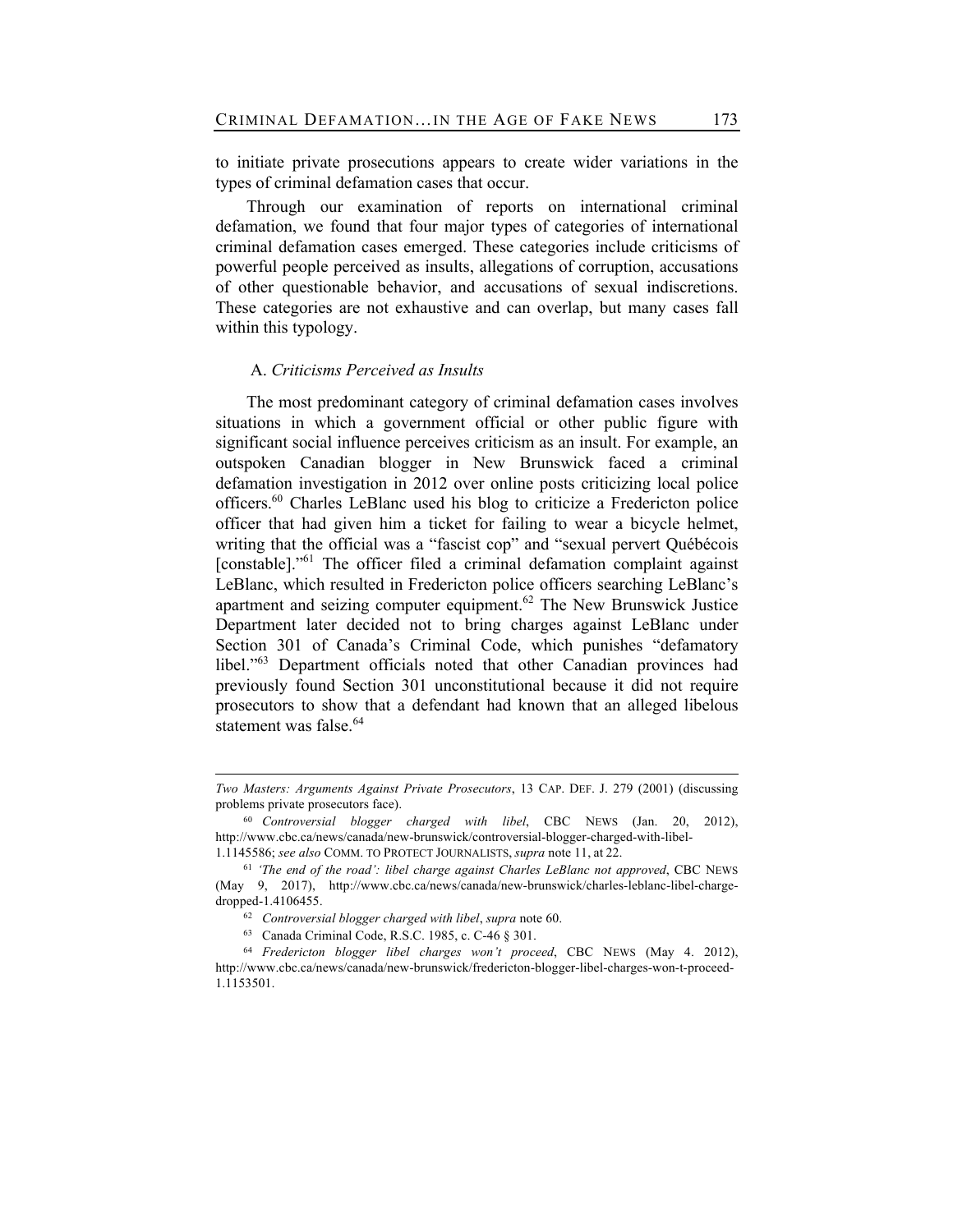Because of their contentious history with LeBlanc, Fredericton police officials referred the matter to the Edmundston Police Force, which arrested LeBlanc in November 2016.<sup>65</sup> The officers told LeBlanc that the new investigation was based on Section 300 of the Canadian Criminal Code, which punishes anyone "who publishes libel that he knows is false."<sup>66</sup> The justice department in New Brunswick again declined to bring charges against LeBlanc.<sup>67</sup> After this decision, Edmundston Police Chief Gilles Lee said that the criminal defamation investigations into LeBlanc's blog postings were at "the end of the road."68

Additional examples from other countries include traditional journalists and other commentators facing criminal investigations, charges, or convictions for publishing criticism that government officials or public figures perceive as insults. In 2015, the European Court of Human Rights upheld a criminal defamation conviction of an Italian attorney who was upset about the outcome of a case and criticized a specific district court judge in a letter, alleging that the judge had willfully committed errors while presiding over the case. $69$  The court found that the letter overstepped the bounds of permissible criticism because it suggested the judge had disregarded her ethical duties—potentially a criminal offense—without providing any proof that such claims were true.<sup>70</sup>

By contrast, the following year, the European Court of Human Rights overturned the criminal defamation conviction of a Polish newspaper editor who published a satirical story calling a local government employee a "numbskull," "poser," and a "dim-witted official," as well as describing the local mayor and spokesperson as "dull bosses" for their roles in a local farming project.<sup>71</sup> The court determined that the conviction had interfered with the editor's right to freedom of expression to comment on issues of legitimate public concern.<sup>72</sup> In 2017, French journalists Elise Lucet and

<sup>72</sup> *Id*.

<sup>65</sup> Alan White, *Charles LeBlanc investigated again for libel against Fredericton police*, CBC NEWS (Nov. 16, 2016), http://www.cbc.ca/news/canada/new-brunswick/charles-leblancfredericton-police-libel-1.3853481.

<sup>66</sup> Canada Criminal Code, R.S.C. 1985, c. C-46 § 300.

<sup>67</sup> *The end of the road*, *supra* note 61.

<sup>68</sup> *Id*.

<sup>69</sup> Peruzzi v. Italy, App. No. 39294/09 Eur. Ct. H.R. Rep. (2015), http://hudoc.echr.coe.int/eng?i=001-155974; *see also ECtHR: Are Criminal Defamation Laws protecting the Judiciary from legitimate criticism?*, ARTICLE 19 (July 14, 2015), https://www.article19.org/resources/ecthr-are-criminal-defamation-laws-protecting-the-judiciaryfrom-legitimate-criticism.

<sup>70</sup> *Id*.

<sup>71</sup> Ziembiński v. Poland (No. 2), App. No. 1799/07 Eur. Ct. H.R. (2016), http://hudoc.echr.coe.int/eng?i=001-164453.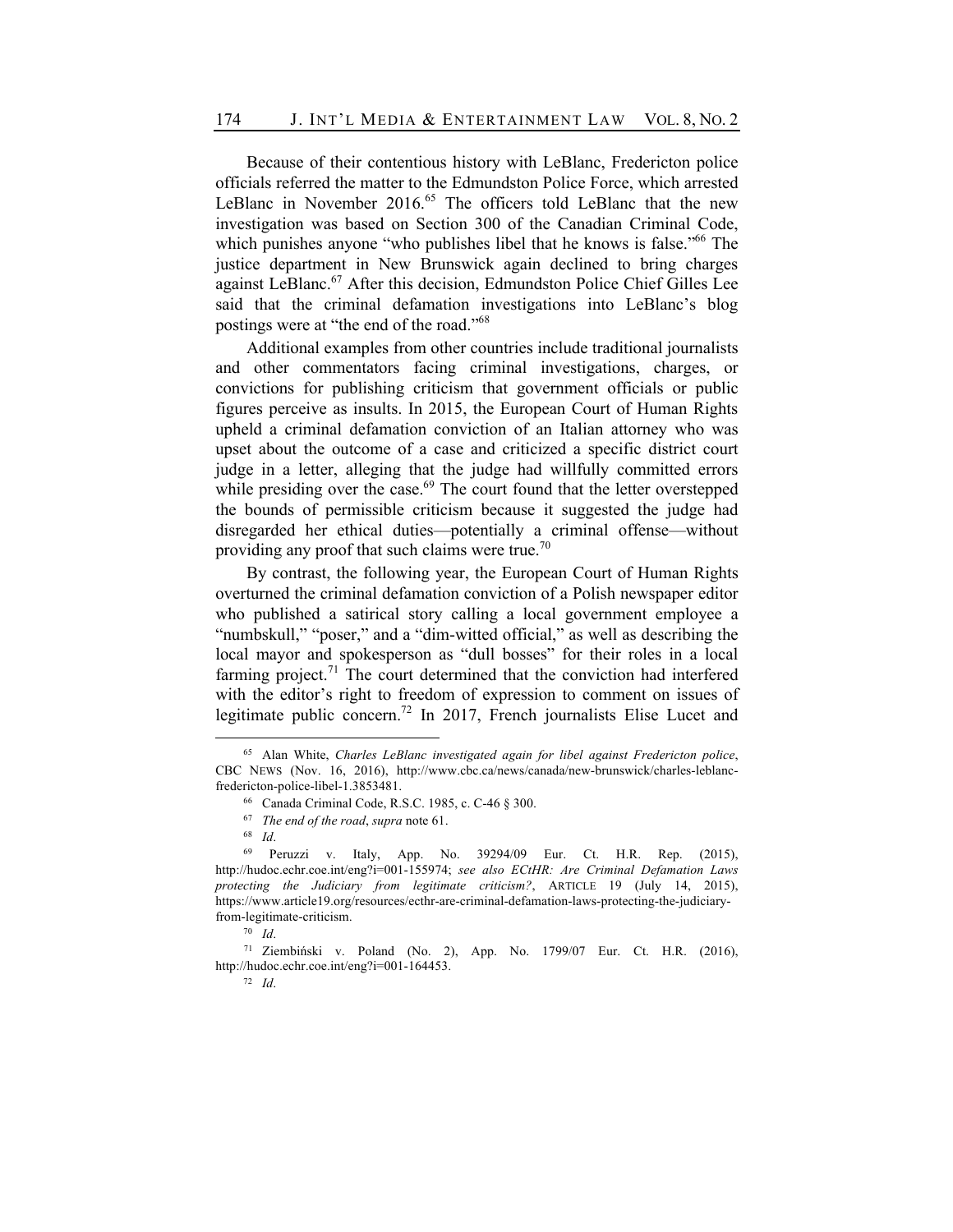Laurent Richard faced a criminal defamation lawsuit filed in a French court by the Azerbaijani government after they described it as a "dictatorship."<sup>73</sup> The court later dismissed the lawsuit, noting, "press law has been put in place to prevent political censorship."<sup>74</sup>

These examples are only a small sample of the variety of international criminal defamation cases involving criticism that public officials and figures perceive as insults.

## B. *Allegations of Corruption*

International cases of criminal defamation also frequently involve accusations of official corruption, intimating that public officials or prominent figures have personally benefitted from malfeasance.<sup>75</sup> Once exposed, the public officials or figures typically seek a criminal defamation conviction against the journalists or news organizations that publicized the corrupt activity. One such case arose in Bulgaria in 2000. In the Bulgarian education system, after completing the seventh or eighth grade, students continue into either an ordinary or a specialized secondary school, depending on their scores on competitive examinations.<sup>76</sup> Under Ministry of Education regulations, children with certain medical conditions or special educational needs can be admitted to specialized secondary schools without an examination, and in May 2000, the Ministry of Education and Science appointed four officials to select such students for admission into these schools.<sup>77</sup> The following month, 14 parents wrote a letter to the Ministry, alleging that 157 students, mostly the children of medical doctors, paramedical staff, and teachers, had been admitted to specialized schools based on their medical conditions, despite the fact that many were "perfectly healthy."<sup>78</sup> The parents also alleged that several children had been admitted in exchange for payments.<sup>79</sup>

<sup>73</sup> *French Court Hears Case of Journalists Accused of Calling Azerbaijan 'Dictatorship'*, RADIOFREEEUROPE/RADIOLIBERTY (Sept. 6, 2017), https://www.rferl.org/a/azerbaijan-francecourt-journalists-tried-for-saying-dictatorship/28717296.html; *Journalists on trial in France after calling Azerbaijan a dictatorship*, COMM. TO PROTECT JOURNALISTS (Sept. 7, 2017), https://cpj.org/2017/09/journalists-trial-france-azerbaijan.php.

<sup>74</sup> *French Court Rejects Baku's Defamation Case Against Journalists*, RADIOFREEEUROPE/RADIOLIBERTY (Nov. 7, 2017), https://www.rferl.org/a/french-court-rejectsazerbaijan-journalist-case-censorship/28840783.html.

<sup>75</sup> Kasabova v. Bulgaria, App. No. 22385/03 Eur. Ct. H.R. (2013), http://hudoc.echr.coe.int/eng?i=001-104539.

<sup>76</sup> *Id*.

<sup>77</sup> *Id*.

<sup>78</sup> *Id*.

<sup>79</sup> *Id*.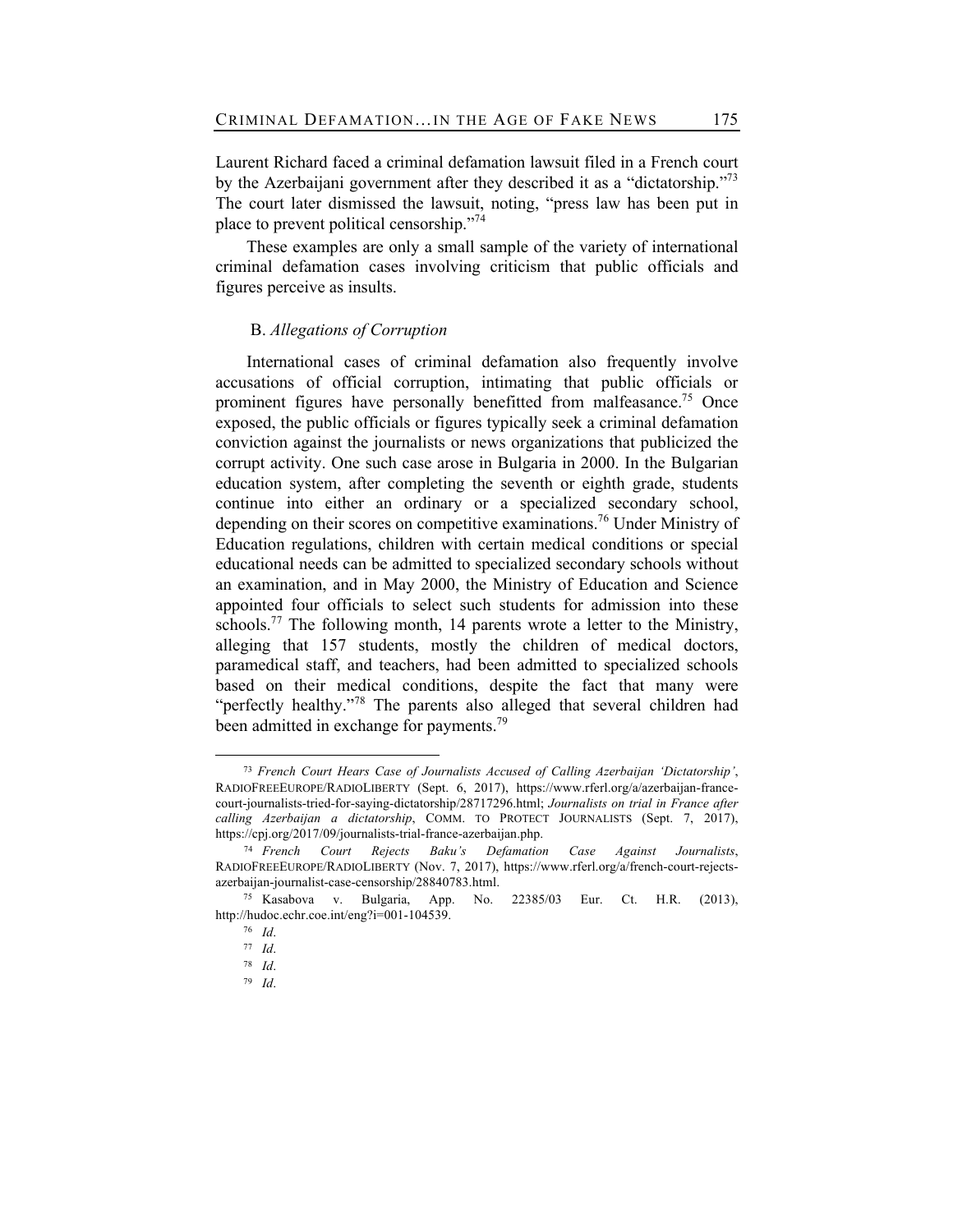Katya Kasabova, a journalist for the newspaper *Compass*, wrote a story about the scandal titled "Corruption in Burgas education! Four experts and a doctor sacked over bribes?"<sup>80</sup> The story reported that the four officials "[would] be sacked for corruption."81 It further stated that "40 boys and girls . . . got onto the [specialized secondary school] lists despite having no right to benefit from the privilege" and that the officials "pocketed at least 300 [United States] dollars" for every child they let through, totaling \$15,000.82

In December 2000, the four officials filed a criminal complaint against Kasabova and the editor-in-chief of *Compass* in the Burgas District Court.<sup>83</sup> The officials argued that several statements in the three stories written by Kasabova constituted defamation under Article 147 of the Criminal Code of Bulgaria.<sup>84</sup> In May 2002, a Bulgarian court found Kasabova guilty of defaming the four officials.<sup>85</sup> The district court later ordered her to pay an administrative fine, damages, and the legal costs of the officials.<sup>86</sup> The court found that Kasabova had failed to provide adequate evidence that she had fully vetted the allegations against the officials, thus "failing to fulfill her journalistic duty."<sup>87</sup> In 2011, the European Court of Human Rights overturned the judgment, finding that the financial penalties were disproportionate given that the total cost was more than 35 times Kasabova's monthly salary.<sup>88</sup> However, the Court also found that the Bulgarian courts' judgment that Kasabova had not fulfilled her journalistic duty was "reasonable."<sup>89</sup>

Several cases of journalists facing criminal defamation charges that stem from reporting on corruption have arisen in Central and South America. For example, the former director of a public college in Peru brought a criminal defamation complaint against *Nor Oriente* editor Alejandro Carrascal Carrasco after the newspaper published reports of

<sup>80</sup> *Id*.; *see also* ORG. FOR SECURITY AND CO-OPERATION IN EUR., *supra* note 11, at 70.

<sup>81</sup> *Kasabova*, App. No. 22385/03.

<sup>82</sup> *Id*.

<sup>83</sup> *Id*.; *see also* Alexander Kashumov, *Publication of Unverified Data is Acceptable When There is No Timely Information on Wrongdoings,* ACCESS TO INFO. PROGRAMME (2012), http://www.aip-

bg.org/en/publications/newsletter/Publication of Unverified Data is Acceptable When There i s\_N/109085/1000356478; ORG. FOR SECURITY AND CO-OPERATION IN EUR., *supra* note 11, at 70.

<sup>84</sup> НАКАЗАТЕЛЕН КОДЕКС [Criminal Code] [Crim. Code] art. 147 (Bulg.).

<sup>85</sup> ORG. FOR SECURITY AND CO-OPERATION IN EUR., *supra* note 11, at 70.

<sup>86</sup> *Id*.

<sup>87</sup> *Id*.

<sup>88</sup> *Id.*; *Kasabova*, App. No. 22385/03; *see also* Kashumov, *supra* note 83.

<sup>89</sup> *Id*.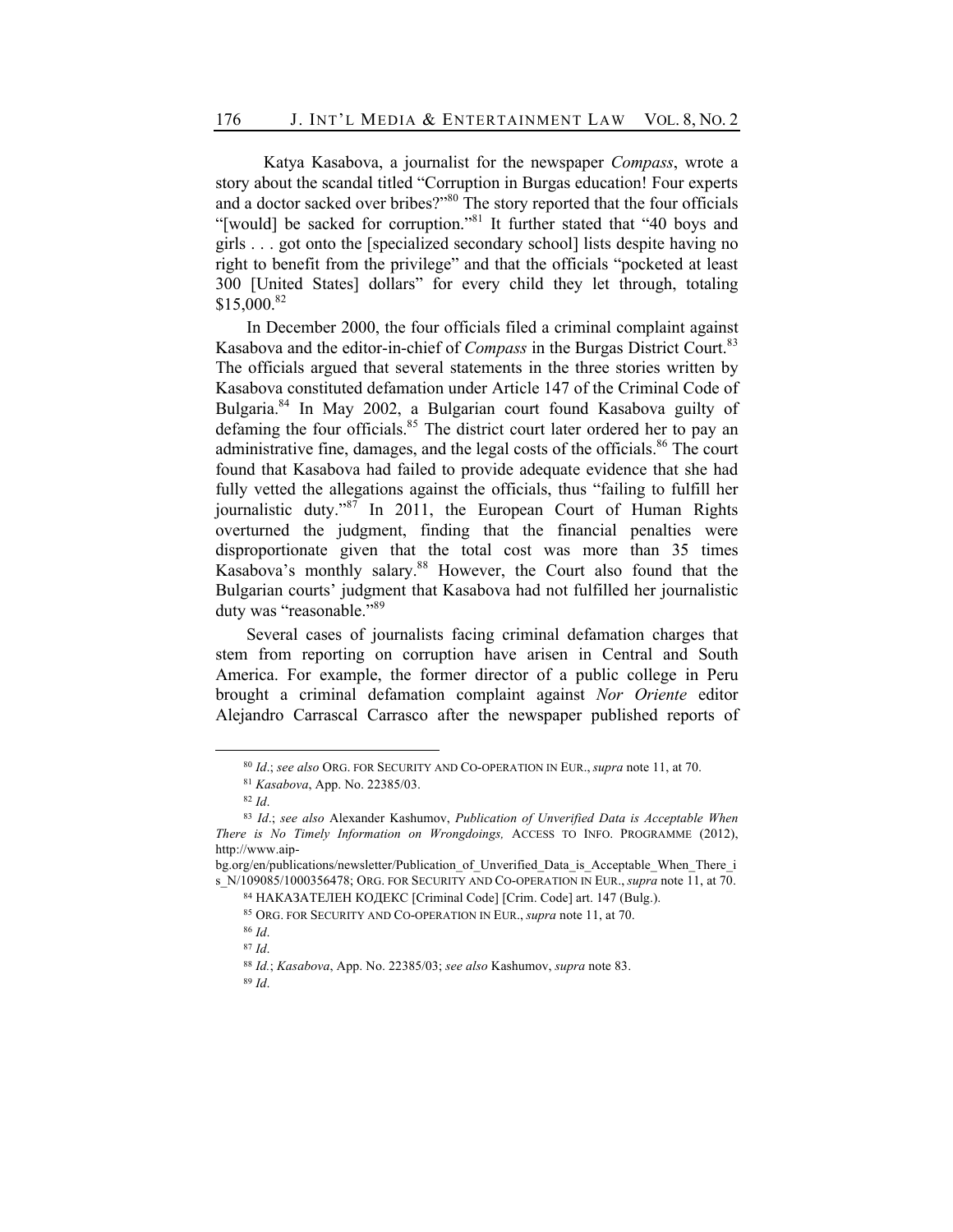corruption at the institution.<sup>90</sup> The editor was convicted and sentenced to a year in prison in 2010, but the Peruvian Supreme Court later overturned the conviction.<sup>91</sup> In 2011, a Bolivian sports journalist was arrested for writing about alleged corruption related to the Bolivia's National Soccer Association president's management of the organization's funds.<sup>92</sup> The journalist was convicted and ordered to pay a fine.<sup>93</sup> José Rubén Zamora Marroquín, editor of Guatemalan newspaper *elPeriódico*, faced a criminal defamation complaint filed by President Otto Pérez Molina in late 2013 after reporting on corruption within the president's administration.<sup>94</sup> A court barred the editor from leaving the country after the complaint was filed and was considering whether to freeze his assets.<sup>95</sup> However, the president later withdrew the complaint in early 2014 after consulting attorneys.<sup>96</sup> Molina resigned from the presidency and was arrested on charges of corruption in  $2015.<sup>97</sup>$ 

#### C. *Allegations of Malfeasance or Other Questionable Behavior*

The third grouping of international criminal defamation cases involves public officials or figures engaging in malfeasance or other types of questionable behavior. These individuals attempt to retaliate against journalists and news organizations through criminal defamation charges. In these instances, the official's or public figure's malfeasance may not result in any specific personal benefit. However, the alleged behavior can directly affect the public if the individual has violated ethical or legal boundaries.

In late 2016, BBC's Southeast Asia correspondent Jonathan Head faced a criminal defamation prosecution brought by an attorney in Thailand over

<sup>90</sup> *Newspaper editor jailed for defamation in Peru*, COMM. TO PROTECT JOURNALISTS (Jan. 14, 2010), https://cpj.org/2010/01/newspaper-editor-jailed-for-defamation-in-peru.php.

<sup>91</sup>*Peruvian Supreme Court frees editor jailed for defamation*, COMM. TO PROTECT JOURNALISTS (June 21, 2010), https://cpj.org/2010/06/peruvian-supreme-court-frees-editor-jailedfor-def.php.

<sup>92</sup> *Id*.

<sup>93</sup> COMM. TO PROTECT JOURNALISTS, *supra* note 11, at 81.

<sup>94</sup> *Guatemalan government targets* elPeriódico *editor*, COMM. TO PROTECT JOURNALISTS (Jan. 8, 2014), https://cpj.org/2014/01/guatemalan-government-targets-elperiodico-editor.php. <sup>95</sup> *Id*.

<sup>96</sup>Alejandro Martínez, *Guatemala's president and vice president withdraw criminal complaints against newspaper editor*, JOURNALISM IN THE AMERICAS BLOG (Jan. 15, 2014), https://knightcenter.utexas.edu/en/blog/00-14972-guatemala%E2%80%99s-president-and-vicepresident-withdraw-criminal-complaints-against-newspape.

<sup>97</sup> Azam Ahmed & Elisabeth Malkin, *Otto Pérez Molina of Guatemala is Jailed After Resigning the Presidency*, N.Y. TIMES (Sept. 3, 2015), https://www.nytimes.com/2015/09/04/world/americas/otto-perez-molina-guatemalan-presidentresigns-amid-scandal.html.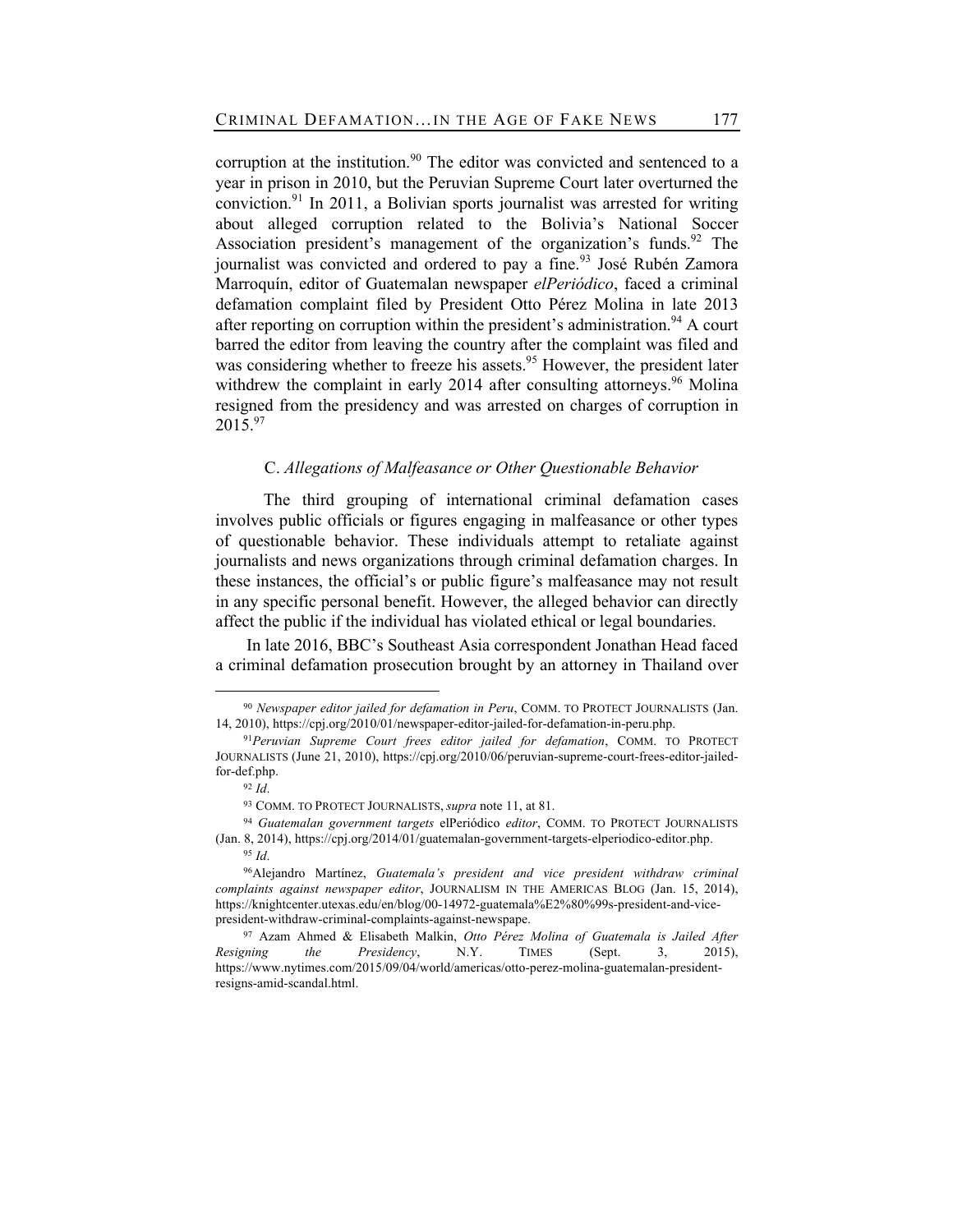his reporting on a criminal group's scheme to scam foreign retirees out of their properties.<sup>98</sup> The story included allegations that a retired British businessman's wife had forged his signature on documents that removed him as the head of a company that owned several Thai properties.<sup>99</sup> Head reported that attorney Pratuan Thanarak had notarized the businessman's signature on the documents. $100$  Head also reported that the attorney admitted on tape that the businessman was not present when the documents were signed.<sup>101</sup> The businessman's wife was later convicted and jailed for her role in the fraud scheme.<sup>102</sup>

Thanarak brought a private criminal defamation prosecution against Head, alleging that the report caused him to be "defamed, insulted or hated."<sup>103</sup> In addition to criminal defamation, Head faced a separate criminal charge under Thailand's Computer Crimes Act, which forbade uploading "false data" online.<sup>104</sup> Thai authorities also ordered Head to surrender his passport while the trial was proceeding, which could have taken up to two years.<sup>105</sup> But in August 2017, Thanarak dropped his criminal defamation suit against Head on the first scheduled day of the trial. $106$ 

Journalists in other parts of the world have also faced criminal defamation prosecutions as a result of reports of government officials' and prominent figures' questionable behavior. In 2011, Montenegrin journalist Petar Komnenić was convicted of defaming government authorities after publishing a report alleging that officials had conducted illegal surveillance on judges.<sup>107</sup> He was ordered to pay a fine of 3,000 euros or serve four

<sup>98</sup> Lindsay Murdoch, *BBC to fight for correspondent Jonathan Head's freedom in Thailand*, SYDNEY MORNING HERALD (Feb. 26, 2017), http://www.smh.com.au/world/bbc-to-fight-forcorrespondent-jonathan-heads-freedom-in-thailand-20170223-gukbxd.html.

<sup>99</sup> *Id*.

<sup>100</sup> *Id.*

 $101$  *Id.* 

<sup>102</sup> Agence France-Presse, *BBC journalist Jonathan Head on trial in Thailand over unusual*  defamation case, GUARDIAN (Aug. 23, 2017), https://www.theguardian.com/world/2017/aug/23/bbc-journalist-jonathan-head-on-trial-inthailand-over-unusual-defamation-case.

<sup>103</sup> *Id*.

<sup>104</sup> *Id*.

<sup>105</sup> *Id*.

<sup>106</sup> *BBC correspondent Jonathan Head has criminal defamation suit dropped in Thailand*, GUARDIAN (Aug. 24, 2017), https://www.theguardian.com/world/2017/aug/24/bbc-correspondentjonathan-head-has-criminal-defamation-suit-dropped-in-thailand.

<sup>107</sup> Aleksandar Vasovic & Matt Robinson, *Montenegrin journalist given prison term for libel*, REUTERS (Apr. 18, 2012), https://www.reuters.com/article/us-montenegrojournalists/montenegrin-journalist-given-prison-term-for-libel-idUSBRE83H19E20120418.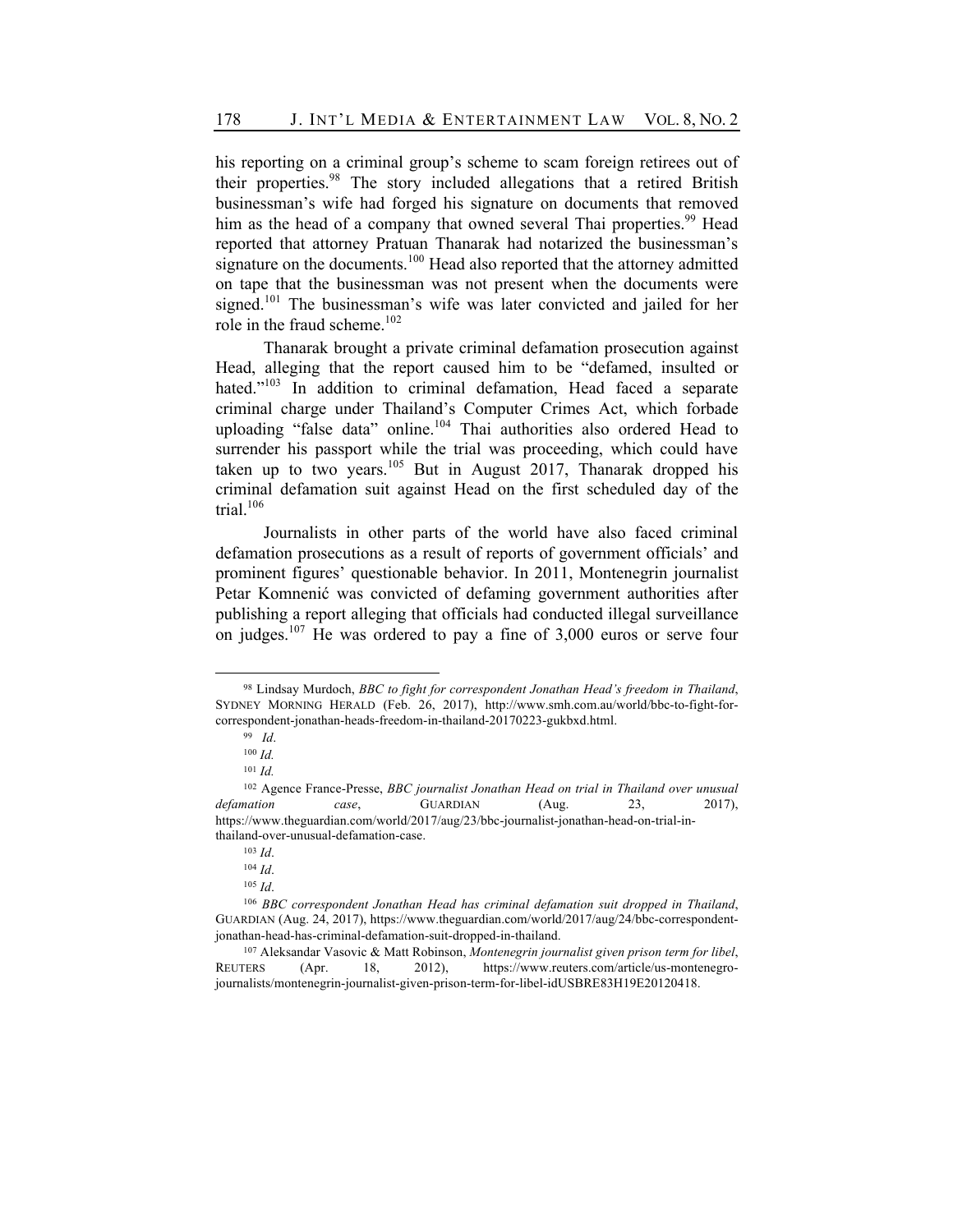months in jail as a penalty for the conviction.<sup>108</sup> Komnenić's conviction was initially upheld on appeal in 2012 despite Montenegro's decriminalization of defamation a few months after his trial.<sup>109</sup> The Montenegrin parliament subsequently passed a law in 2013 that provided amnesty to people convicted of criminal defamation, and Komnenić was eventually pardoned.<sup>110</sup>

Ecuadorian President Rafael Correa filed a criminal defamation suit against newspaper *El Universo* over a column calling him a dictator.<sup>111</sup> *El Universo* columnist Emilio Palacio accused Correa of granting troops permission to fire on a hospital filled with patients during a police protest in September 2010.<sup>112</sup> A trial court convicted Palacio and the owners of *El Universo* of defaming Correa, sentencing them to three-year prison terms and assessing damages equivalent to \$42 million in U.S. dollars, and the penalties were upheld on appeal by the Ecuadorian Supreme Court of Justice in 2012.113 Shortly thereafter, Correa granted pardons to the *El Universo* owners and Palacio, citing the international condemnation of the convictions as the motivating force.<sup> $114$ </sup>

## D. *Allegations of Sexual Indiscretions*

The final broad category of cases includes instances in which journalists and news organizations face criminal defamation charges related to reports of sexual indiscretions of government officials or other public figures. In many instances, the indiscretions may simply be embarrassing to the prominent individual; in other cases, the alleged behavior could potentially constitute a violation of law. After allegations of sexual indiscretions are made public, the official or high-profile figure seeks criminal punishments against the reporter or news organizations. These types of cases are less prevalent than cases found in the other categories.

Canadian fashion designer Peter Nygard initiated a private criminal defamation prosecution against three Canadian Broadcasting Corporation

<sup>108</sup> *Id*.

<sup>109</sup> *Journalist sentenced to jail for libel in Montenegro*, COMM. TO PROTECT JOURNALISTS (April 30, 2012), https://cpj.org/2012/04/journalist-sentenced-to-jail-for-libel-in-monteneg.php.

<sup>110</sup> *Freedom of the Press 2013: Montenegro*, FREEDOM HOUSE (2013), https://freedomhouse.org/report/freedom-press/2013/Montenegro*.*

<sup>111</sup> COMM. TO PROTECT JOURNALISTS, *supra* note 11, at 95.

<sup>112</sup> *See* William Neuman, *President of Ecuador to Pardon Four in Libel Case*, N.Y. TIMES (Feb. 27, 2012), http://www.nytimes.com/2012/02/28/world/americas/president-of-ecuador-topardon-four-in-libel-case.html.

<sup>113</sup> *Id*.

<sup>114</sup> *Id*.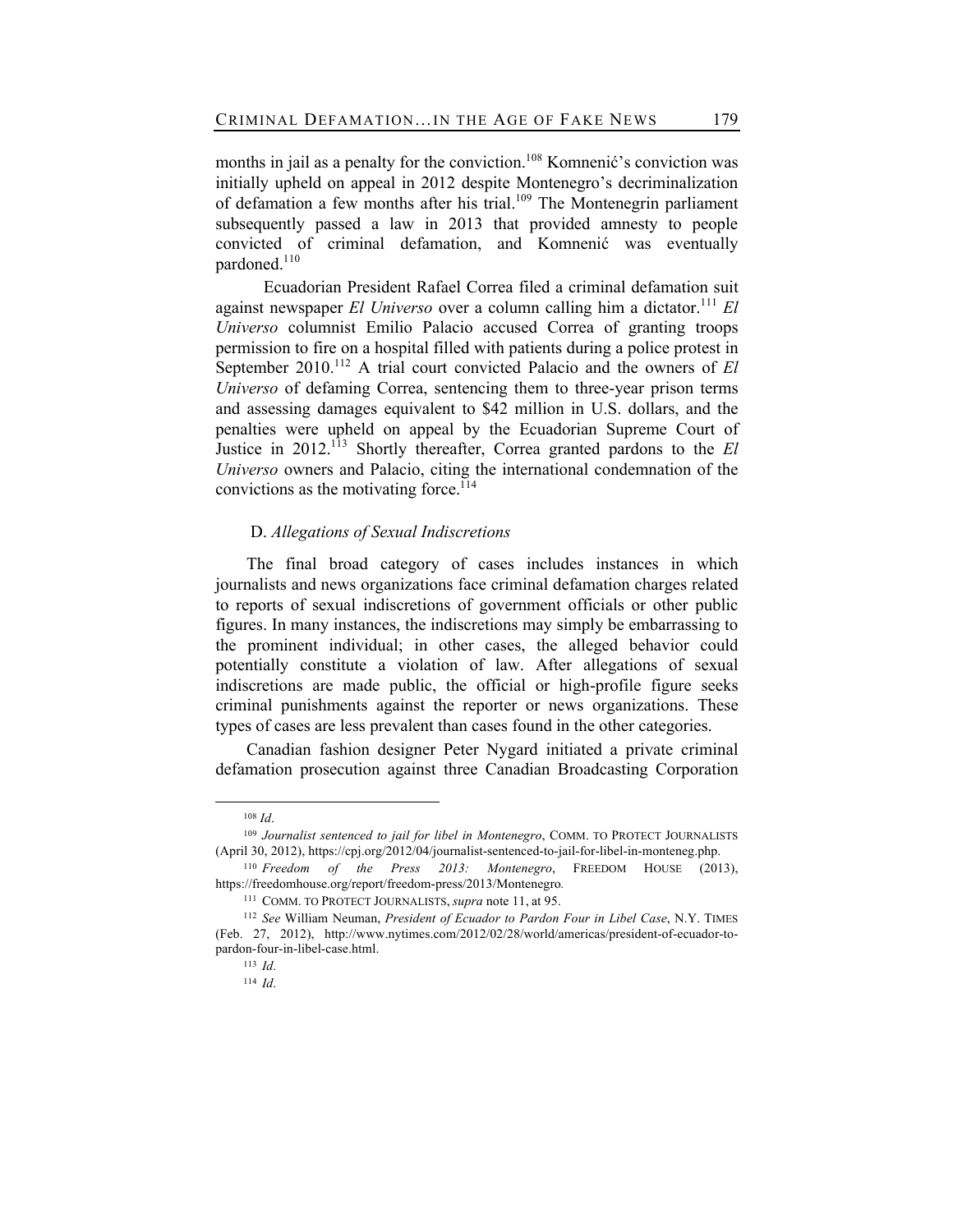(CBC) journalists in 2011.115 Nygard filed the complaint after the CBC investigative news show "Fifth Estate" aired a critical documentary in 2010 reporting that the designer was abusive to staff working at his estate in the Bahamas.<sup>116</sup> The documentary also reported that Nygard engaged in sexual conduct with an underage girl from the Dominican Republic at his Bahamian home in 2003.<sup>117</sup> After the documentary aired, Nygard filed a criminal defamation suit against "Fifth Estate" host Bob McKeown and the program's producers, Timothy Sawa and Morris Karp, alleging that the journalists had violated Sections 300 and 301 of the Canadian Criminal Code.<sup>118</sup> In April 2017, the CBC journalists lost a years-long procedural battle in a Manitoba appellate court, which denied the journalists' attempts to dismiss summonses to appear in district court to face the charges.<sup>119</sup> The decision allowed Nygard's prosecution targeting the CBC to move forward.<sup>120</sup>

Peruvian journalist Paul Segundo Garay Ramírez also faced prosecution in 2011 over allegations that he made defamatory remarks about a local attorney during a radio broadcast.<sup>121</sup> Prosecutor Agustín López Cruz brought a suit against Ramírez, claiming that the journalist was the unidentified voice on an undated radio clip where the speaker described the prosecutor as an "erotic dwarf" who sexually harassed young litigants.<sup>122</sup> Ramírez denied that his voice was on the recording and claimed that the prosecutor brought the case as retribution for his reporting on corruption.<sup>123</sup> Neither Cruz nor Ramírez provided evidence to definitively prove their claims during the trial.<sup>124</sup> Ramírez was convicted and sentenced to three years in prison, and the Peruvian Supreme Court recommended the

<sup>115</sup> COMM. TO PROTECT JOURNALISTS, *supra* note 11, at 22.

<sup>116</sup> Jamie Cameron, *Repeal Defamatory Libel*, CENTRE FOR FREE EXPRESSION (July 5, 2017), https://www.cfe.ryerson.ca/blog/2017/07/repeal-defamatory-libel.

<sup>117</sup> *Id*.

<sup>118</sup> Canada Criminal Code, R.S.C. 1985, c C-46 §§ 300-301.

<sup>119</sup> Canadian Broadcasting Corp. v. Morrison, 2017 MBCA 36 (Can.); *see also* David Larkins, *Nygard scores win against CBC*, WINNIPEG SUN (April 8, 2017), http://winnipegsun.com/2017/04/09/nygard-scores-win-against-cbc/wcm/fa749449-155a-46c4 bc9c-993f90c1aed3.

<sup>120</sup> Larkins, *supra* note 119.

<sup>121</sup> COMM. TO PROTECT JOURNALISTS, *supra* note 11, at 104.

<sup>122</sup> *Peru frees journalist jailed for defamation*, COMM. TO PROTECT JOURNALISTS (Oct. 31, 2011), https://cpj.org/2011/10/peru-frees-journalist-jailed-for-defamation.php.

<sup>123</sup> *Id*.

<sup>124</sup> Joel Simon, *Peru must take steps to decriminalize defamation,* COMM. TO PROTECT JOURNALISTS (Aug. 4, 2011), https://cpj.org/2011/08/peruvian-government-must-take-stepstoward-decrimi.php.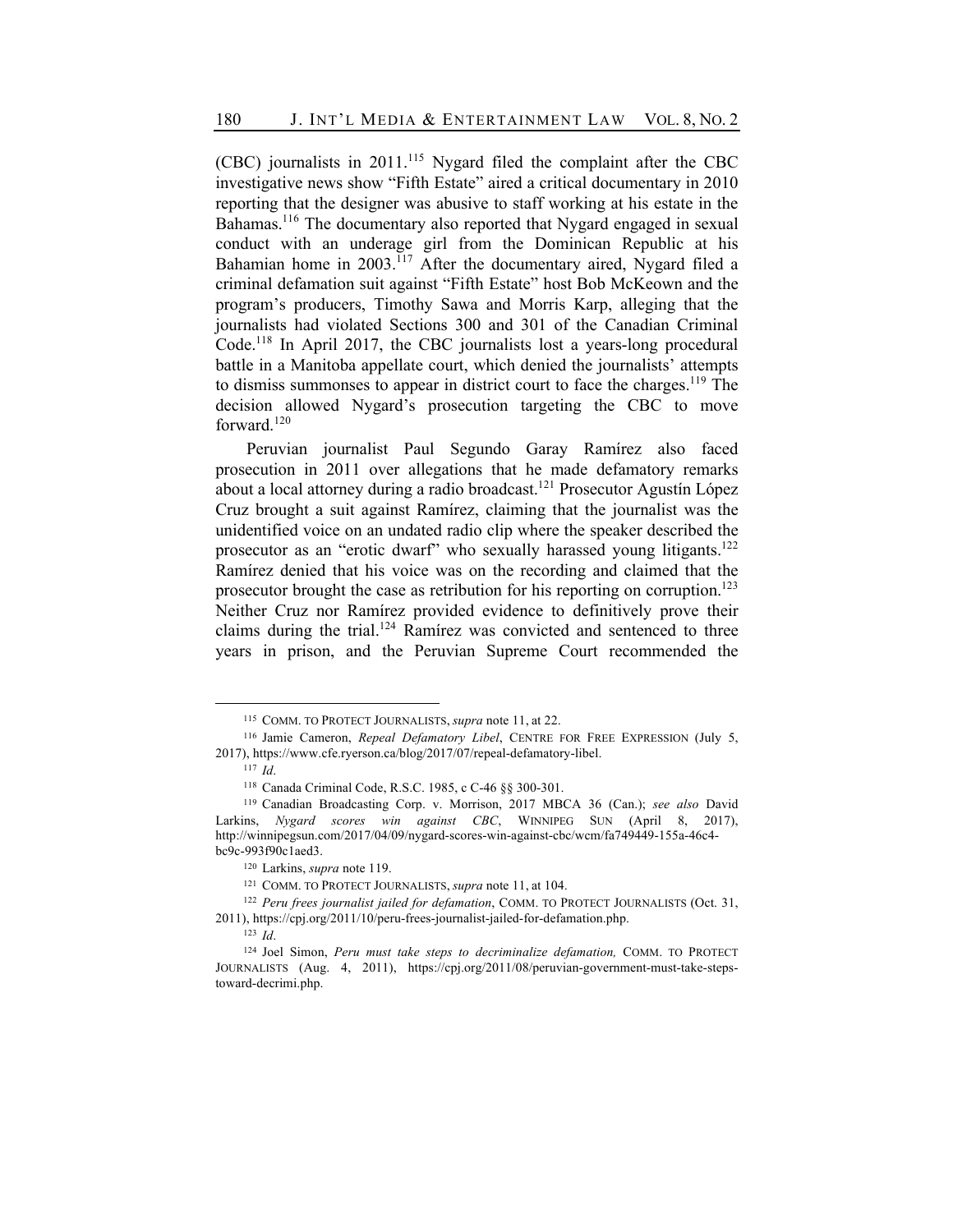conviction be overturned after receiving a report from Peru's chief prosecutor highlighting deficiencies in the evidence used at trial.<sup>125</sup>

Looking ahead, it is possible that the number of criminal libel prosecutions involving allegations of sexual misconduct could increase in the near future. In the United States, the "#MeToo movement" has prompted greater scrutiny and awareness of allegations of sexual harassment and assault. The #MeToo campaign, launched by activist Tarana Burke in  $2006$ ,  $126$  gained prominence in 2017 after widespread reports alleging high-profile film producer Harvey Weinstein of sexually harassing women in Hollywood circles for years, which resulted in his termination from the movie studio bearing his name.<sup>127</sup> Shortly thereafter, other powerful and prominent figures in film and media faced credible accusations of similar misbehavior, resulting in many losing their jobs.<sup>128</sup> At the same time, women, and some men, took to social media sites to share stories of sexual harassment and sexual assault they had faced to demonstrate how commonplace such misconduct can be.<sup>129</sup> In some situations, individuals who disclosed accounts of sexual harassment or assault included the names of the alleged perpetrators.

Unsurprisingly, civil defamation lawsuits followed.<sup>130</sup> In an October 2017 Facebook post, Melanie Kohler accused film director Brett Ratner of

<sup>125</sup> *Peru frees journalist jailed for defamation*, *supra* note 122.

<sup>126</sup> *See* ME TOO, https://metoomvmt.org (last visited May 25, 2020).

<sup>127</sup> Jodi Kantor & Megan Twohey, *Harvey Weinstein Paid Off Sexual Harassment Accusers for Decades*, N.Y. TIMES (Oct. 5, 2017), https://www.nytimes.com/2017/10/05/us/harveyweinstein-harassment-allegations.html.

<sup>128</sup> *See* Kim Barker & Ellen Gabler, *Charlie Rose Made Crude Sexual Advances, Multiple Women Say*, N.Y. TIMES (Nov. 20, 2017), https://www.nytimes.com/2017/11/20/us/charlie-rosewomen.html; Sydney Ember, *Glenn Thrush, New York Times Reporter, Accused of Sexual Misconduct*, N.Y. TIMES (Nov. 20, 2017), https://www.nytimes.com/2017/11/20/business/media/ glenn-thrush-sexual-misconduct.html; John Koblin & Michael M. Grynbaum, *Mark Halperin, a Top Political Journalist, Faces Multiple Claims of Harassment*, N.Y. TIMES (Oct. 26, 2017), https://www.nytimes.com/2017/10/26/business/media/halperin-sexual-harassment.html; Kristine Phillips, *Netflix drops 'House of Cards' star Kevin Spacey after new allegations arise*, WASH. POST (Nov. 4, 2017), https://www.washingtonpost.com/news/arts-and-entertainment/wp/ 2017/11/04/netflix-is-dropping-kevin-spacey-from-house-of-cards; Paul Farhi, *'Today' show host Matt Lauer fired after claims of 'inappropriate sexual behavior'*, WASH. POST (Nov. 29, 2017), https://www.washingtonpost.com/lifestyle/style/today-show-host-matt-lauer-fired-after-claims-ofinappropriate-sexual-behavior/2017/11/29/ee85bf42-d4fd-11e7-b62d-d9345ced896d\_story.html; Abby Ohlheiser et al., *Garrison Keillor, founder of 'A Prairie Home Companion,' fired after allegations of improper behavior*, WASH. POST (Nov. 29, 2017).

<sup>129</sup> Anna Codrea-Rado, *#MeToo Floods Social Media With Stories of Harassment and Assault*, N.Y. TIMES (Oct. 16, 2017), https://www.nytimes.com/2017/10/16/technology/metootwitter-facebook.html.

<sup>130</sup> *See* Joanne Sweeney, *Can you be sued for sharing your #MeToo story?*, SALON (Dec. 16, 2017), https://www.salon.com/2017/12/16/can-you-be-sued-for-sharing-your-metoo-story.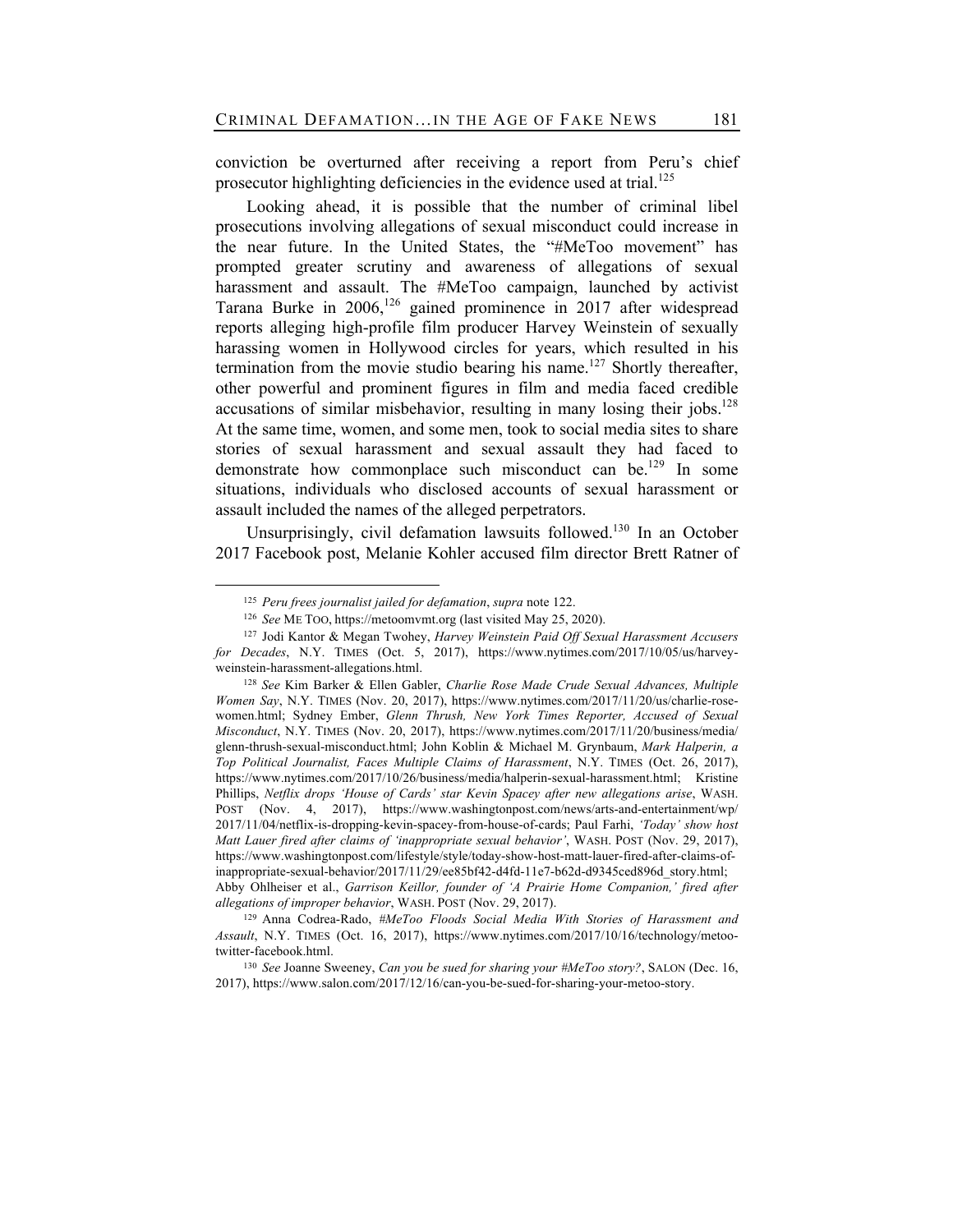rape, claiming that he "had preyed on me as a drunk girl [and] forced himself upon me." Soon after, Ratner's attorney threatened her with a defamation lawsuit, and Kohler removed the post.<sup>131</sup> A week later, on November 1, the *Los Angeles Times* published a story recounting six additional allegations of sexual harassment by Ratner, including celebrities.<sup>132</sup> Within hours, Ratner filed a lawsuit against Kohler in the District Court of Hawaii, even though she was not quoted in the *Los Angeles Times* article.<sup>133</sup> Kohler filed a motion in early January 2018 asking the district court to apply the anti-SLAPP law of California where Ratner lives and the alleged rape occurred, to dismiss Ratner's suit.<sup>134</sup> However, Ratner later agreed to drop the lawsuit in October 2018 for an undisclosed reason.<sup>135</sup>

Meanwhile in Kentucky, the owner of a prominent Louisville bar filed defamation lawsuits in state court in November 2017 against two women for alleging on social media that he had raped one of them, and drugged the other two weeks earlier.136 One of the posts included a picture of the owner as well as "#metoo" in the caption.<sup>137</sup> In November 2018, one of the women accusing the bar owner of assault filed a countersuit, alleging the owner of improperly using his lawsuit and the court system to harass her.<sup>138</sup>

Allan Cobb, a lawyer representing the woman, told the *Louisville Courier Journal* the lawsuit was also intended to discourage other possible victims from speaking out. "The circus (our client) has been through may

<sup>131</sup> Amy Kaufman & Richard Winton, *She accused director Brett Ratner of rape in a Facebook post. Then he sued her for defamation*, L.A. TIMES (Nov. 2, 2017), http://www.latimes.com/business/hollywood/la-fi-ct-brett-ratner-melanie-kohler-lawsuit-20171102-story.html.

<sup>132</sup> Amy Kaufman & Richard Winton, *Six women accuse filmmaker Brett Ratner of sexual harassment or misconduct*, L.A. TIMES (Nov. 1, 2017), http://www.latimes.com/business/ hollywood/la-fi-ct-brett-ratner-allegations-20171101-htmlstory.html.

<sup>133</sup> Kaufman & Winton, *supra* note 131.

<sup>134</sup> Christie D'Zurilla, *Woman sued by Brett Ratner asks court to dismiss defamation case*, L.A. TIMES (Jan. 3, 2018), http://www.latimes.com/entertainment/la-et-entertainment-newsupdates-2018-woman-sued-by-brett-ratner-asks-court-to-1515006314-htmlstory.html.

<sup>135</sup> Mike Fleming, Jr., *Brett Ratner & Accuser Find Common Ground; Defamation Suit Dismissed – Update*, DEADLINE (Oct. 2, 2018), https://deadline.com/2018/10/brett-ratner-melaniekohler-settlement-lawsuit-defamation-sexual-assault-allegation-1202474696.

<sup>136</sup> Bailey Loosemoore & Darcy Costello, *Haymarket Whiskey Bar reopens as owner files suit against woman who said he raped her*, COURIER J. (Dec. 6, 2017), https://www.courierjournal.com/story/news/local/2017/11/29/haymarket-whiskey-bar-matthew-landan-defamationlawsuit-rape-allegation/907567001.

<sup>137</sup> *Id*.

<sup>138</sup> Bailey Loosemoore, *Where the Haymarket Whiskey Bar lawsuit stands one year later*, COURIER J. (Nov. 28, 2018), https://www.courier-journal.com/story/news/ crime/2018/11/28/haymarket-whiskey-bar-metoo-rape-allegations-one-year-later/2136014002.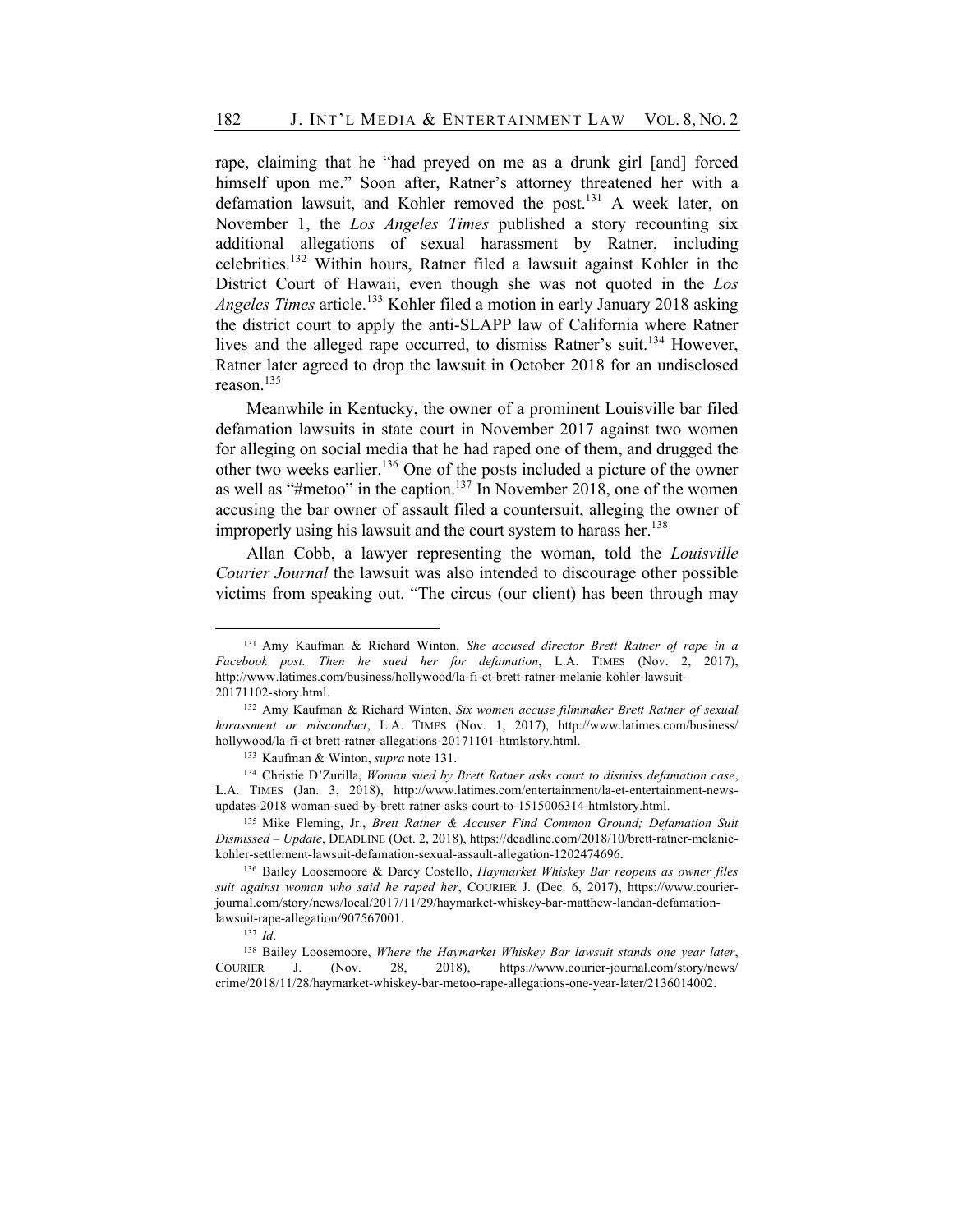be a deciding factor for these women," Cobb told the *Courier Journal*. "It's not something women want to come forward to and expose themselves to. It's abuse of process, and we're going to show, we believe, that he's trying to silence a victim."<sup>139</sup> The litigation remained ongoing as of early  $2020$ .<sup>140</sup>

These cases—admittedly, all civil proceedings—demonstrate that prominent figures in the United States have quickly turned to defamation litigation as a way to combat allegations of sexual harassment and silence critics. As movements such as #MeToo grow internationally, it is likely only a matter of time before government officials and public figures begin to exploit criminal defamation laws in an attempt to silence even legitimate accusations of sexual misconduct. Numerous examples in the United States and throughout the world show that if criminal defamation laws are available, people will use them as a way to stifle criticisms.

Although not an exhaustive list, the examples in these four categories illustrate the most common types of situations where public officials and prominent figures seek to utilize criminal defamation to pursue and punish their critics. These international cases demonstrate that powerful figures are willing to attack individuals such as journalists, bloggers and critics, as well as large news organizations. The cases also show that those in the public eye are willing to target critics who engage in commentary they perceive as insults, allegations of corruption, malfeasance, or sexual indiscretions. These types of cases present real threats to freedom of expression and the public's "right to know."

## IV. CRIMINAL DEFAMATION PENALTIES WITHIN AND OUTSIDE THE UNITED **STATES**

Throughout the world, journalists and other individuals charged with criminal defamation typically face three possible punishments: monetary penalties, imprisonment, and being temporarily barred from journalistic practice. However, in the majority of instances, criminal defamation charges against journalists are either not formally levied or are dropped. Additionally, many defamation convictions are overturned on appeal, or a governmental authority grants a pardon. Nevertheless, the specter of punishment for criminal defamation remains a threat to the ability to practice robust journalism.

<sup>139</sup> *Id*.

<sup>140</sup> *Id*.; *see also* Bailey Loosemore, *Haymarket Whiskey Bar: Woman who says owner drugged her files countersuit*, COURIER J. (Dec. 26, 2017), https://www.courierjournal.com/story/news/crime/2017/12/26/haymarket-lawsuit-matthew-landan-countersuitdrugged-drink/980693001.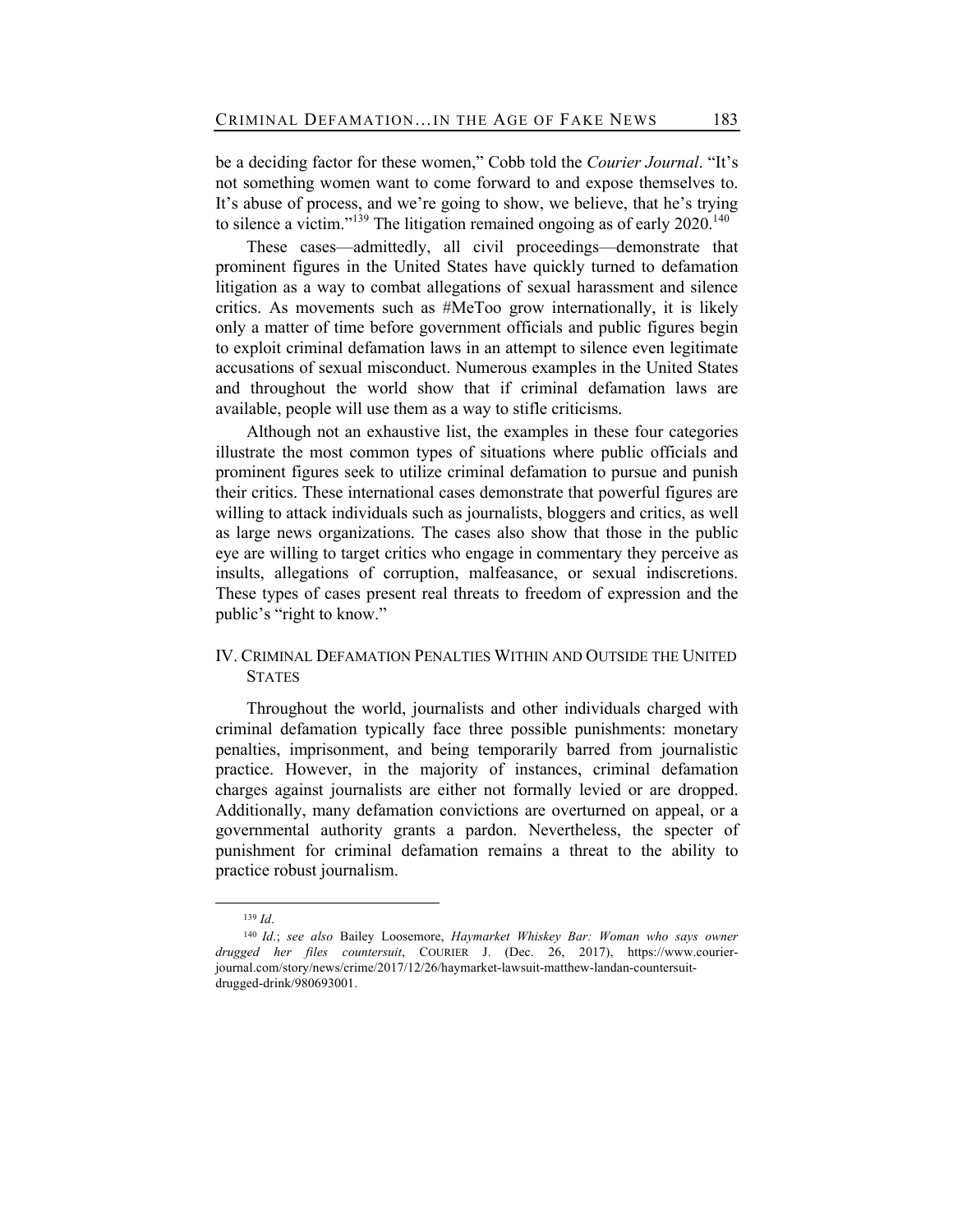## A. *Financial Penalties*

When journalists are punished for criminal defamation, they most often face financial penalties, which may take the form of a monetary fine, a mandated donation to a charity or other non-governmental organization, the freezing of the individual's bank account, or garnishment of a portion of their wages. One such case unfolded in Azerbaijan in November 2009, when Azerbaijan Interior Minister Ramil Usubov filed a criminal defamation lawsuit against Ayyub Karimov, editor-in-chief of the Azerbaijani newspaper *Femida 007*.<sup>141</sup> Usubov claimed that a series of articles published in the newspaper were inaccurate and damaged his dignity and honor.<sup>142</sup> Karimov had also criticized the Ministry of Internal Affairs in an interview with the opposition daily newspaper *Azadlig* (*Freedom*), contending that the Ministry had become a "nest" for criminals.143 In a subsequent interview with Human Rights Watch, Karimov defended his interview:

In my commentary to Azadlig I didn't identify the names of any individual. It wasn't a personal insult against the minister. . . . I expressed my opinion after a group of criminals and kidnappers had been arrested in the Ministry [of Internal Affairs]. Present counter-arguments, and if I am proved wrong, then ask me to refute my words by publishing a retraction. But imprisonment is simply retaliation.<sup>144</sup>

The charges against Karimov were brought under Article 147 of the Criminal Code of the Republic of Azerbaijan.<sup>145</sup> The Yasamal District Court sentenced Karimov to an 18-month suspended sentence, ordered that his salary be garnished by 15 percent for the duration of the sentence, and forced him to pay legal costs.<sup>146</sup> An appeals court upheld the sentence in October  $2010^{147}$ 

Although these financial penalties might appear *de minimis*, they can be crippling to journalists in developing countries. If there is no financial assistance available, fines could potentially force journalists into poverty or

<sup>147</sup> *Id*.

<sup>141</sup> *Azerbaijani Journalist Convicted Of Libel*, RADIOFREEEUROPE/RADIO LIBERTY (Feb. 4, 2010), https://www.rferl.org/a/Azerbaijani\_Journalist\_Convicted\_Of\_Libel/1949038.html.

<sup>142</sup> *Id*.

<sup>143</sup> *Beaten, Blacklisted, and Behind Bars: The Vanishing Space for Freedom of Expression in Azerbaijan*, HUMAN RIGHTS WATCH (Oct. 10, 2010), https://www.hrw.org/sites/default/files/reports/azerbaijan1010W.pdf.

<sup>144</sup> *Id*.

<sup>145</sup> *Id*.; *see also* AZƏRBAYCAN RESPUBLIKASININ CINAYƏT MƏCƏLLƏSI [Criminal Code] art. 147 (Azer.); ORG. FOR SECURITY AND CO-OPERATION IN EUR.,*supra* note 11, at 48.

<sup>146</sup> ORG. FOR SECURITY AND CO-OPERATION IN EUR., *supra* note 11, at 51; *Azerbaijani Journalist Convicted of Libel*, *supra* note 141.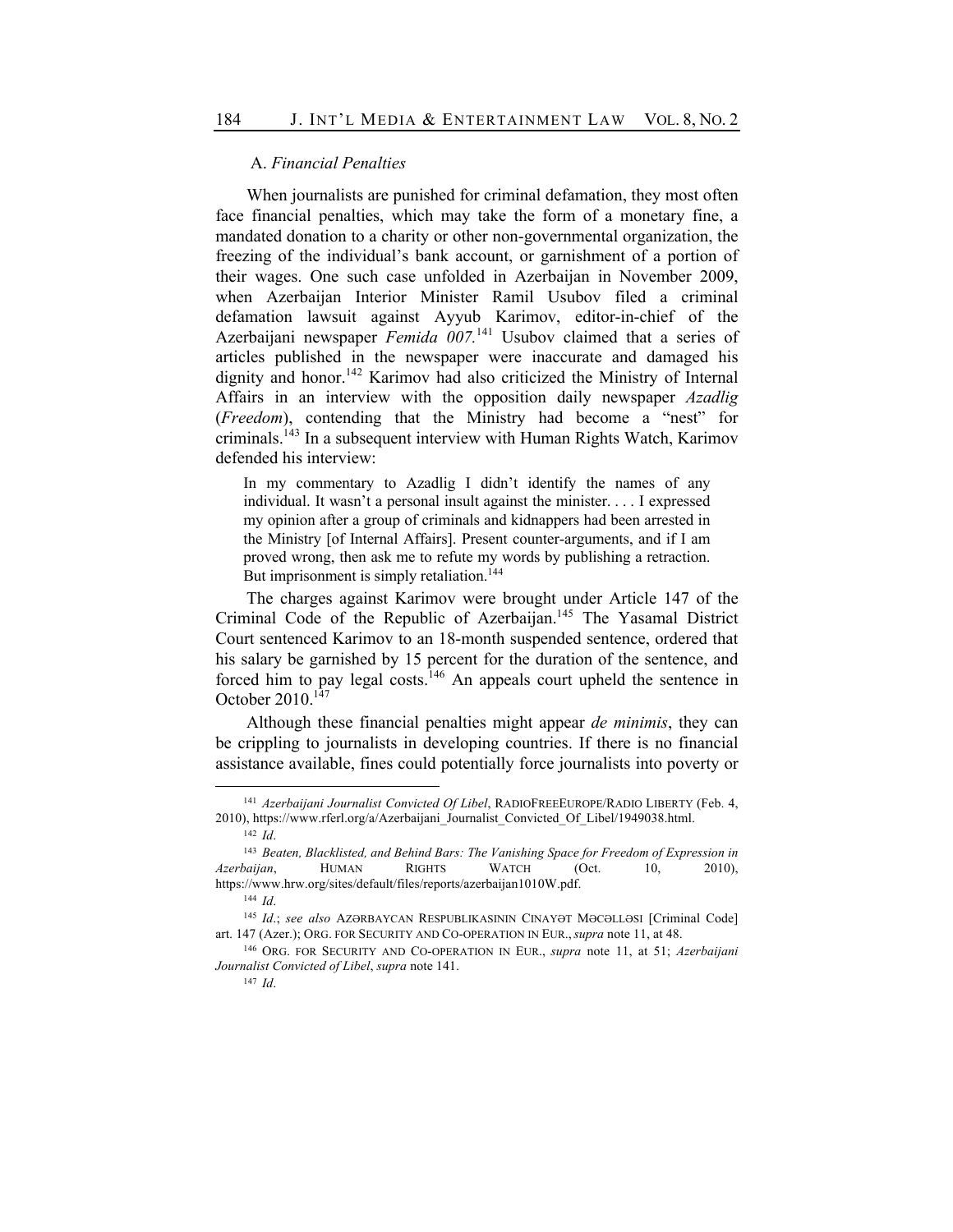even compel them to leave the field entirely. In 2012, the Regional Court in Plzeň and the Czech Constitutional Court confirmed the criminal defamation conviction of a journalist working for the tabloid newspaper *Blesk* (*Flash*).<sup>148</sup> The case arose in 2008 when the journalist, who was not named in any of the news stories but was identified as a male, covered the murder of a woman and her small child in the town of Luh nad Svatavou, near the German border.<sup>149</sup> The alleged killer, the uncle of the murdered woman, had hanged himself in the woman's home.<sup>150</sup> The woman's body was found naked, and, coupled with other evidence, the journalist reported that she had had voluntary "wild sex" with the killer before she was murdered.<sup>151</sup> The woman's husband then brought charges for criminal defamation, claiming that the reporter's insinuation that the alleged sexual encounter had been consensual was false, and that it was "unsubstantiated and was not confirmed by later police investigations," according to a local news story.<sup>152</sup>

Although the journalist claimed he had made every effort to obtain accurate information, the District Court found that he had damaged the honor, human dignity, and reputation of the deceased and survivors under Article 84 of the Czech Criminal Code.<sup>153</sup> The court ordered him to pay a fine of 80,000 Czech crowns  $(-\$3,700)$ , four times the journalist's monthly salary of  $20,000$  crowns.<sup>154</sup> Because of the potential financial hardship of the fine, the newspaper ultimately paid it on the journalist's behalf.<sup>155</sup>

## B. *Imprisonment*

Journalists also face imprisonment when convicted of criminal defamation charges, although this happens less frequently than the imposition of monetary penalties. Our examination found several instances in which journalists spent time in jail or prison or were

<sup>148</sup> Nález Ústavního soudu ze dne 18.10.2012 (ÚS) [Decision of the Constitutional Court of Oct. 18, 2012], sp.zn. II. ÚS 2042/12 (Czech); *see also* ORG. FOR SECURITY AND CO-OPERATION IN EUR., *supra* note 11, at 83.

<sup>149</sup> ORG. FOR SECURITY AND CO-OPERATION IN EUR., *supra* note 11, at 83; *Soud potvrdil novináři trest za zprávu o tragédii se třemi mrtvými* [*The court upheld the journalists' punishment for a report on a tragedy with three dead*], NOVINKY (Nov. 5, 2012) (Czech), https://www.novinky.cz/krimi/283727-soud-potvrdil-novinari-trest-za-zpravu-o-tragedii-se-tremimrtvymi.html.

<sup>150</sup> *Id*.

<sup>151</sup> *Id*.

<sup>152</sup> *Soud potvrdil novináři trest za zprávu o tragédii se třemi mrtvými*, *supra* note 149. <sup>153</sup> *Id*.; *see also* Trestní zákoník, Zákon č. 40/2009 Sb. (Czech).

<sup>154</sup> ORG. FOR SECURITY AND CO-OPERATION IN EUR., *supra* note 11, at 83.

<sup>155</sup> *Id*.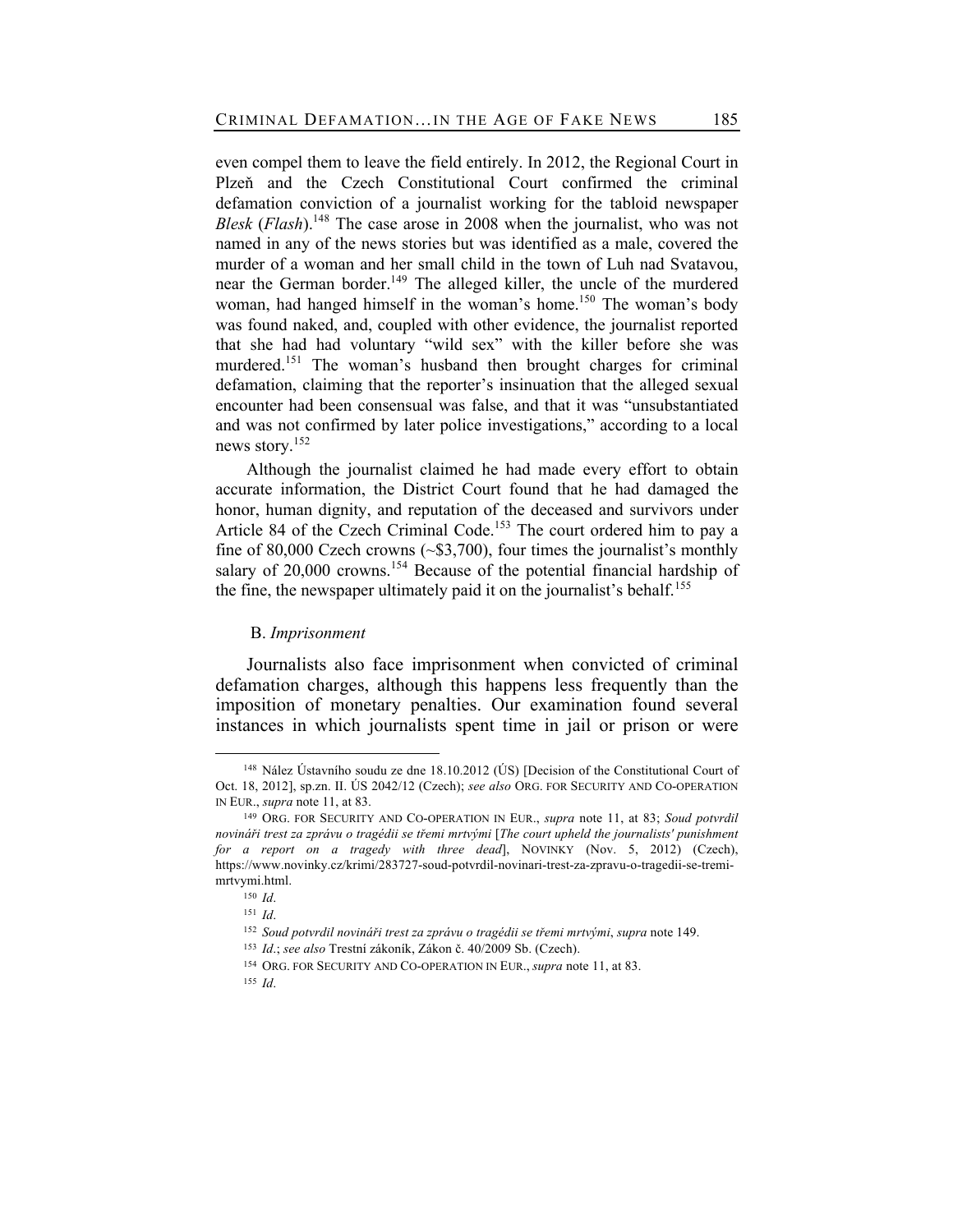ordered to carry out sentences of hard labor or other compulsory work. One such sentence was imposed in Belarus. In June 2002, Mikola Markevich, editor-in-chief of *Pahonia* (*The Emblem*), a Grodno-based independent weekly newspaper, and Pavel Mazheiko, a journalist for the same newspaper, were convicted of defaming Belarus President Alexander Lukashenko under Article 367 of the Belarusian Criminal Code.<sup>156</sup> The charges were brought following an article published during the September 2001 presidential elections in which Markevich and Mazheiko called upon voters to oppose Lukashenko, alleging that he was involved in the "disappearances" of political leaders.<sup>157</sup> However, before the 11,000 issues of the paper containing the article could be disseminated, they were confiscated at the printing house.158 Authorities shut down *Pahonia* in November 2001.159

Both Markevich and Mazheiko received sentences of "restricted freedom," with the editor-in-chief receiving two and a half years and the journalist receiving two years, and while the sentences were later reduced on appeal to one year each, the men were still required to engage in hard labor under police supervision.<sup>160</sup> Markevich was sentenced to spend the duration of his sentence in the town of Osipovichy, while Mazheiko was sentenced to serve his term in Zhlobin—both small, economically depressed towns located in the areas affected by the fallout from the 1986 Chernobyl nuclear disaster.<sup>161</sup> In these towns, the journalists were required to work any hard labor job they could find before eventually being released in March 2003.<sup>162</sup>

In an interview with *International League for Human Rights* editor Victor Cole, the journalists compared their sentences to that of political

<sup>156</sup> Victor Cole, *Convicted Journalists Leave Hometown To Serve Their Terms*, 5 BELARUS UPDATE (September 2002), http://spring96.org/en/news/11548; *see also* КОДЕКС РЕСПУБЛИКИ БЕЛАРУСЬ ОБ АДМИНИСТРАТИВНЫХ ПРАВОНАРУШЕНИЯХ [Criminal Code of the Republic of Belarus] [Crim. Code] art. 367 (Belr.).

<sup>157</sup> *Id*.

<sup>158</sup> *Id*.

<sup>&</sup>lt;sup>159</sup> HUMAN RIGHTS WATCH, WORLD REPORT 2003: EVENTS OF 2002, 314 (2003), http://pantheon.hrw.org/legacy/wr2k3/.

<sup>160</sup> *Id*.; *see also* Cole, *supra* note 156; *Mikola Markovic, Pavel Mazheiko*, ENGLISH PEN (Feb. 14, 2003), https://www.englishpen.org/campaigns/mikola-markovic-pavel-mazheiko; *Belarus court jails journalists*, BBC (June 24, 2002), http://news.bbc.co.uk/2/hi/europe/2063322.stm.

<sup>161</sup> Cole, *supra* note 156.

<sup>162</sup> *Id*.; *Mikola Markovic, Pavel Mazheiko*, *supra* note 160.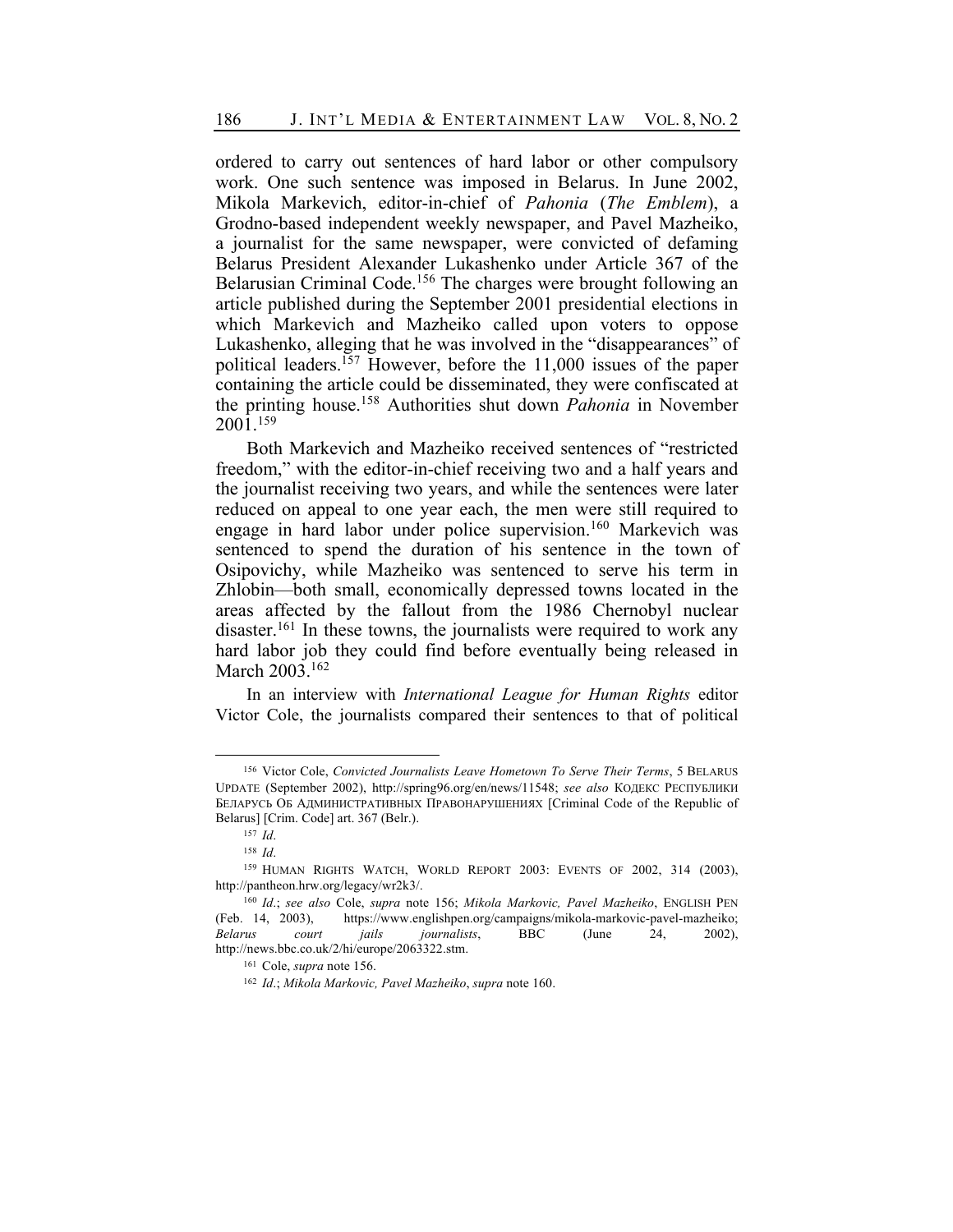prisoners during the reign of Soviet dictator Josef Stalin, who used internal exile as a means of punishing critics of his regime.<sup>163</sup> "The parallels with the Stalin era are obvious," Markovic said. "My grandfather was repressed, and now the Belarusian authorities are using the same methods."164 Although this particular example involved a sentence of hard labor, our examination also uncovered cases in which other individuals convicted of criminal defamation served sentences ranging from one month to two and a half years in prison, including in Azerbaijan,<sup>165</sup> Bolivia,<sup>166</sup> Ecuador,<sup>167</sup> Slovenia,  $168$  and India,  $169$  among others.

## C. *Barred from the Practice of Journalism*

Although comparatively rare, some journalists have been barred from practicing journalism for a designated period of time. In 2015, the Leninsky District Court in the Russian Federation found journalist and blogger Sergei Reznik (Сергей Резник) guilty of insulting the deputy prosecutor of the Rostov region, as well as the criminal police investigator and the deputy chief of the Centre for Extremism Prevention of the Russian Federation Ministry of Internal Affairs Main Directorate.<sup>170</sup> The court determined Reznik had used his blog on *LiveJournal* to criticize law

<sup>167</sup> *Ecuadorian Provincial Reporter Jailed on Defamation Charges*, COMM. TO PROTECT JOURNALISTS (May 2, 2011, 2:58 PM), http://cpj.org/2011/05/ecuadoran-provincial-reporterjailed-on-defamation.php; *see also* COMM. TO PROTECT JOURNALISTS, *supra* note 11, at 95-96.

<sup>163</sup> Cole, *supra* note 156.

<sup>164</sup> *Id*.

<sup>&</sup>lt;sup>165</sup> *Azerbaijan: Opposition Editor Sentenced to Prison, HUMAN RIGHTS WATCH (April 25,* 2007, 8:00 PM), https://www.hrw.org/news/2007/04/25/azerbaijan-opposition-editor-sentencedprison; *see also* Daisey Sindelar, *Fatullayev: 'I'm Still Here – Alive, Working, and Telling the Truth'*, RADIOFREEEUROPE/RADIOLIBERTY (Oct. 3, 2011, 2:28 PM), https://www.rferl.org/a/fatullayev\_says\_im\_still\_here/24347732.html (discussing prison experience); *see also* ORG. FOR SECURITY AND CO-OPERATION IN EUR., *supra* note 11, at 17, 52.

<sup>166</sup> COMM. TO PROTECT JOURNALISTS, *supra* note 11, at 81; *see also* Scott Griffen, *Defamation Conviction in Bolivia Part of Wider Trend*, INT'L PRESS INST. (March 23, 2012), https://ipi.media/defamation-conviction-in-bolivia-part-of-wider-trend.

<sup>168</sup> Jure Predanič, *Mitja Kunstelj bo moral zaradi bloganja v zapor* [*Mitja Kunstelj Will Have to go to Prison for Blogging*], DELO (May 13, 2013, 8:47 PM), http://www.delo.si/novice/kronika/mitja-kunstelj-bo-moral-zaradi-bloganja-v-zapor.html; *Blogger Gets Six Months in Jail for Defamation*, REPORTERS WITHOUT BORDERS (May 16, 2013), https://rsf.org/en/news/blogger-gets-six-months-jail-defamation; *See also* ORG. FOR SECURITY AND CO-OPERATION IN EUR., *supra* note 11, at 215.

<sup>169</sup> *Indian State Assembly Sentences Two Editors to Prison for Defamation*, COMM. TO PROTECT JOURNALISTS (June 23, 2017, 1:53 PM), https://cpj.org/2017/06/indian-state-assemblysentences-two-editors-to-pri.php; *see also Karnataka Assembly Sentences Two Journalists to Jail for 'Defaming' Legislators*, WIRE (June 22, 2016), https://thewire.in/150406/karnataka-assemblysentences-two-journalists-to-jail-for-defaming-legislators.

<sup>170</sup> ORG. FOR SECURITY AND CO-OPERATION IN EUR., *supra* note 11, at 200.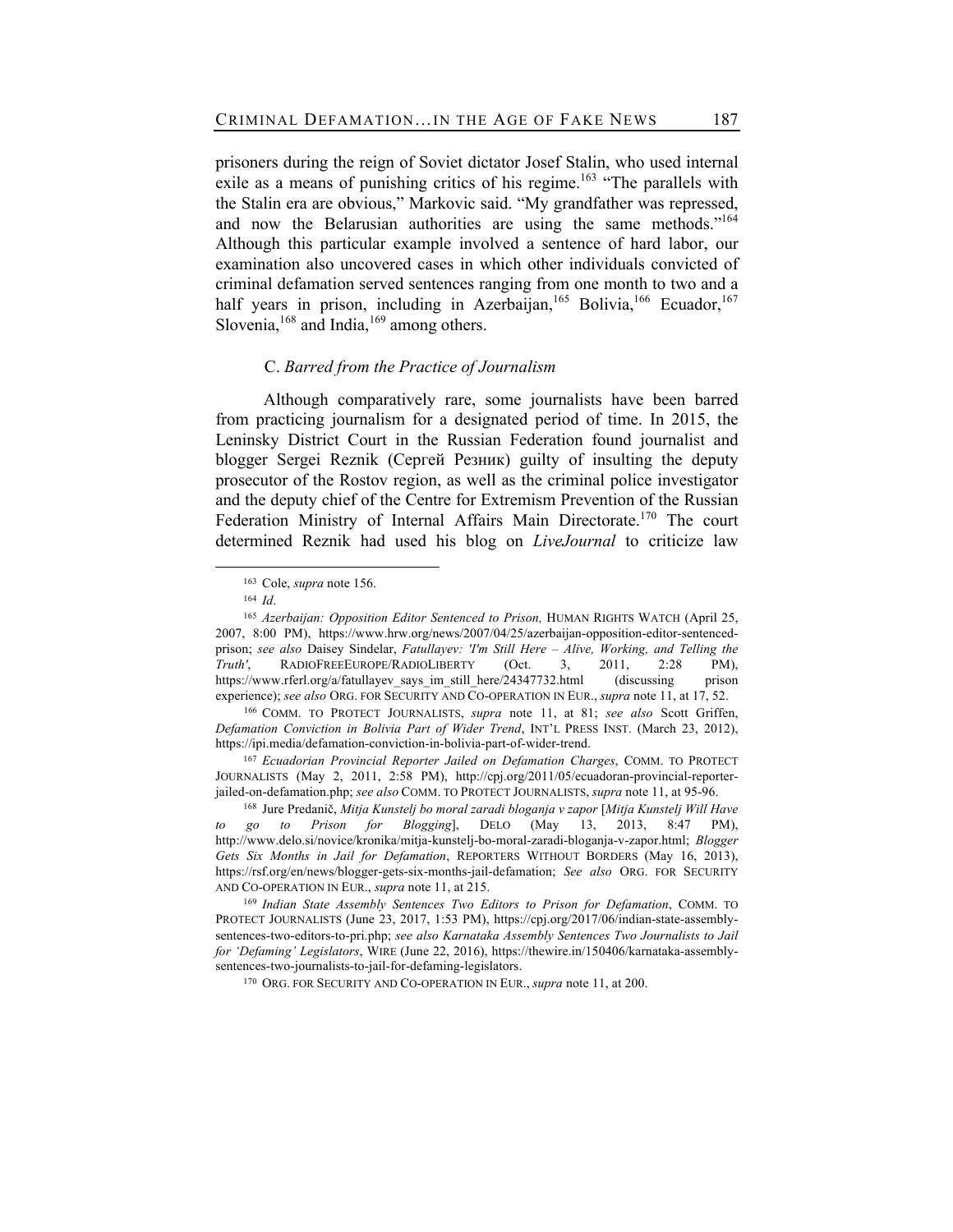enforcement officials, referring to them in derogatory terms such as "marmosets" and "crocodiles," and describing one official as a "tractor driver," "scoundrel," "swindler," and more.<sup>171</sup> The court found such statements of the journalist to be insulting and in violation of Article 319 of the Russian Federation Criminal Code.<sup>172</sup>

After conviction under Article 319, the court barred the journalist from working at any media agencies for one year and 10 months.<sup>173</sup> On the other charges, Reznik was sentenced to three years in a prison colony, to begin upon finishing an 18-month prison term for a separate offense in  $2013$ <sup>174</sup> Reznik's lawyer, Tumas Misakyan, told the International Bar Association that the Russian criminal code's section on criminal defamation was being abused and employed as a means of denying freedom of expression to those with legitimate criticisms to make.<sup>175</sup> He said, "You just cannot predict what you should and should not say . . . It is not possible to correlate the words with the [court] sentence you get because it is completely subjective implementation—and misuse—of the law."176

## D. *No Formalized Punishments*

Although the journalists discussed above faced financial penalties, imprisonment, and being barred from practicing journalism, the majority of cases identified in our examination did not result in the imposition of judicially sanctioned punishment. In fact, many criminal defamation complaints are dismissed or dropped before a formal trial on the charges can take place, though journalists are still subject to searches, arrests, and imprisonment while the charges are still under consideration.

One such case arose in the United States in 2003 when Thomas Mink launched his online and print newsletter, *The Howling Pig*, while a student at the University of Northern Colorado.<sup>177</sup> Mink intended the newsletter to

<sup>171</sup> Polly Botsford, *Word Crimes – Defamation and Freedom of Expression*, INT'L BAR ASS'N (Feb. 15, 2016), https://www.ibanet.org/Article/NewDetail.aspx?ArticleUid=9e40e124- 20bb-4533-a919-c7b5345f34c4.

<sup>172</sup> *Imprisoned Russian Journalist Sentenced to New Three-Year Jail Term*, COMM. TO PROTECT JOURNALISTS (Jan. 22, 2015, 5:44 PM), https://cpj.org/2015/01/imprisoned-russianjournalist-sentenced-to-new-thr.php; *See also* ORG. FOR SECURITY AND CO-OPERATION IN EUR., *supra* note 11, at 200; UGOLOVNYI KODEKS ROSSIISKOI FEDERATSII [UK RF] [Criminal Code] art. 319 (Russ.).

<sup>173</sup> ORG. FOR SECURITY AND CO-OPERATION IN EUR., *supra* note 11, at 200.

<sup>174</sup> *Imprisoned Russian journalist sentenced to new three-year jail term*, *supra* note 172.

<sup>175</sup> Botsford, *supra* note 171.

<sup>176</sup> *Id*.

<sup>177</sup> Mink v. Suthers, 482 F.3d 1244, 1249-51 (10th Cir. 2007), *cert. denied*, 552 U.S. 1165 (2008); *aee also* Patrick File, *Update: Colorado Prosecutor Violated Student Editor's Rights with*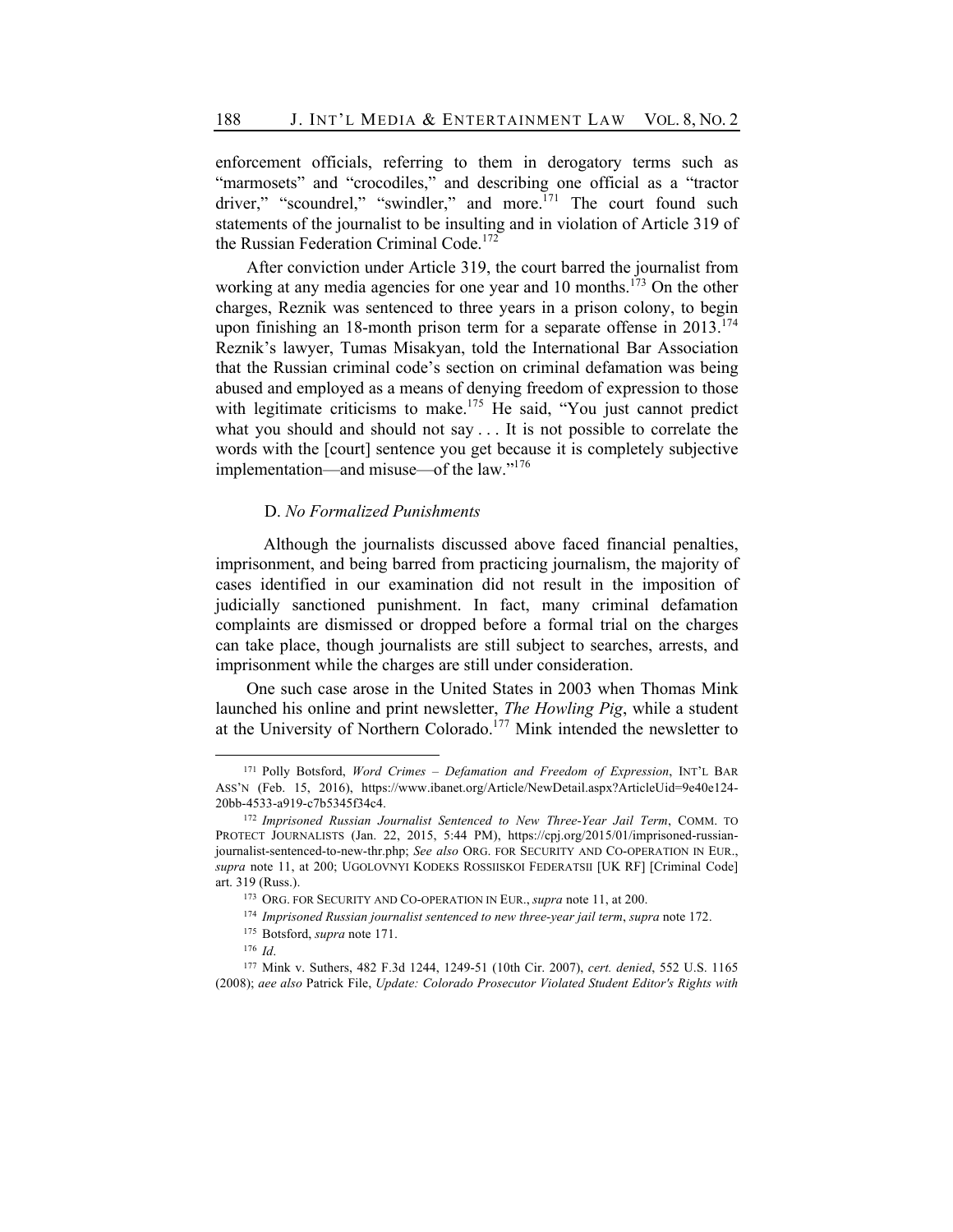be "a regular bitch sheet that will speak truth to power, obscenities to clergy, and advice to all the stoners sitting around watching Scooby Doo," as well as "a forum for the pissed off and disenfranchised in Northern Colorado, basically everybody."<sup>178</sup> Mink wrote irreverent editor's notes under the pseudonym "Junius Puke" alongside an altered photo of then-University of Northern Colorado economics professor Junius Peake, which depicted the professor in dark sunglasses and a Hitler-like mustache.<sup>179</sup>

In November 2003, Peake contacted the police, claiming that he was criminally defamed by *The Howling Pig*'s use of his photograph, as well as by statements in the newsletter alleging that the professor "gambled in tech stocks" in the 1990s and wore sunglasses to avoid being recognized by his colleagues on Wall Street where "he managed to luck out and ride the tech bubble of the nineties like a \$20 whore and make a fortune," among other statements.<sup>180</sup> Under Colorado's criminal defamation statute in place at the time, it was a class 6 felony to knowingly publish any statement tending to "impeach the honesty, integrity, virtue, or reputation or expose the natural defects of one who is alive, and thereby to expose him to public hatred, contempt, or ridicule." $181$ 

On December 12, 2003, police executed a search warrant on Mink's residence and property, including his computer, as part of the investigation into Peake's allegations.<sup>182</sup> In early 2004, however, a federal district court ordered Mink's possessions returned after the district attorney's office announced it had decided not to prosecute him.<sup>183</sup> Mink later filed a lawsuit against the Colorado attorney general, the local district attorney, and a deputy district attorney, alleging that his Fourth Amendment rights had been violated by the search and that his First Amendment rights were violated by the "imminent threat" of a criminal defamation charge.<sup>184</sup>

After several years of procedural skirmishes and appeals, the U.S. Court of Appeals for the Tenth Circuit concluded in 2010 that Mink had "plausibly alleged that [the defendants] violated [his] clearly established constitutional rights" under the Fourth Amendment.<sup>185</sup> In a later court

*Criminal Libel Search Warrants,* SILHA BULL., Summer 2011, at 37, http://silha.umn.edu/assets/pdf/Summer2011Bulletinprimary.pdf.

<sup>178</sup> File, *supra* note 177, at 37.

<sup>179</sup> *Id*.; *Mink*, 482 F.3d at 1249.

<sup>180</sup> Mink v. Knox, 613 F.3d 995, 1018 (10th Cir. 2010).

<sup>181</sup> Colo. Rev. Stat. § 18-13-105 (repealed 2012).

<sup>182</sup> *Suther*s, 482 F.3d at 1249.

<sup>183</sup> *Knox*, 613 F.3d at 999.

<sup>184</sup> *Id*.; *see also* File, *supra* note 177.

<sup>185</sup> *Knox*, 613 F.3d at 1011.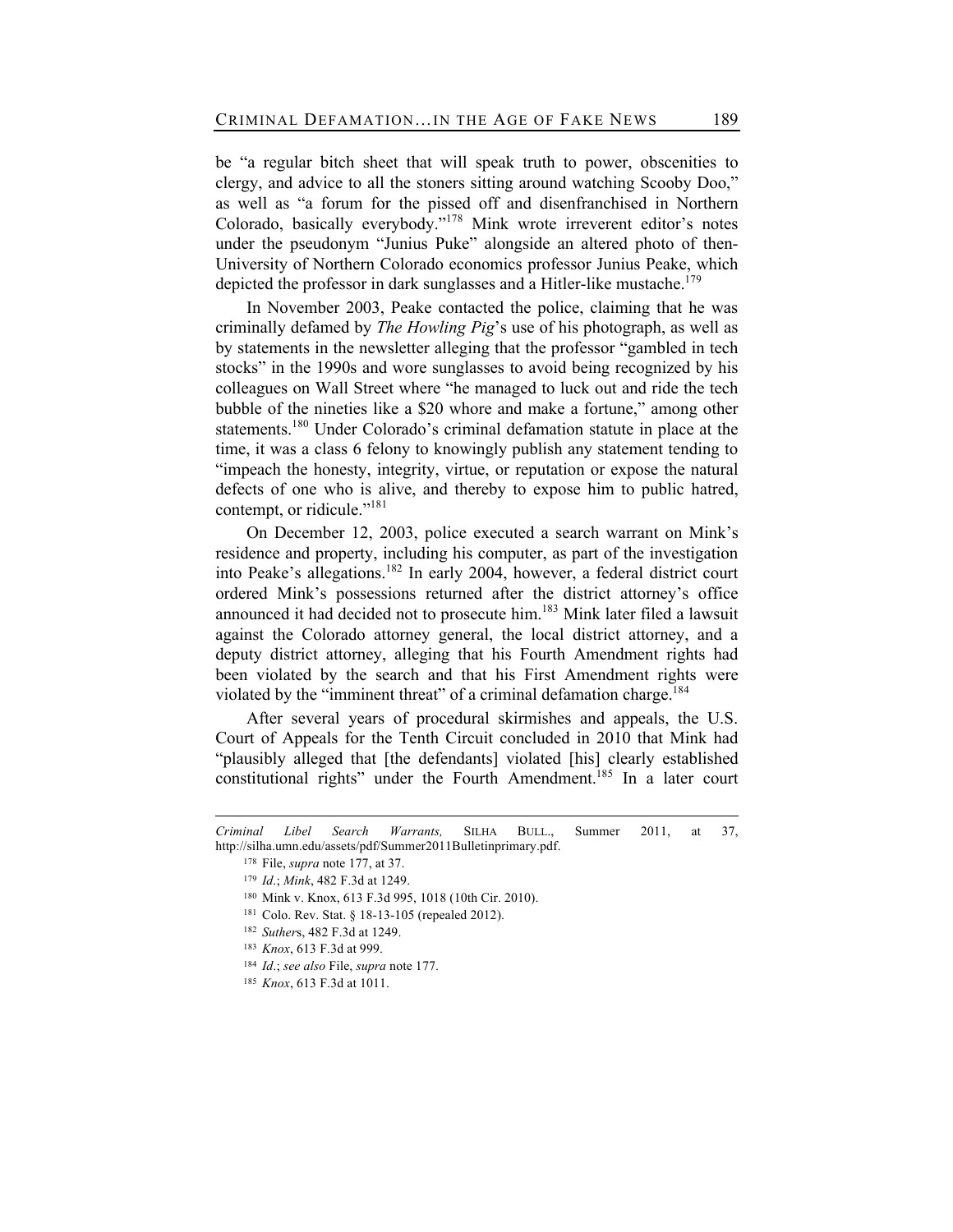proceeding on June 3, 2011, Judge Lewis Babcock of the U.S. District Court for the District of Colorado agreed with the Tenth Circuit's ruling that there was no probable cause to issue a warrant related to a violation of Colorado's criminal defamation statute because "no reasonable reader" of *The Howling Pig* "would believe that the statements in that context were said by Professor Peake in the guise of Junius Puke, nor would any reasonable person believe that they were statements of fact as opposed to hyperbole or parody."<sup>186</sup> Mink eventually agreed to a \$425,000 settlement of his lawsuit against the deputy district attorney in December  $2011$ <sup>187</sup> But to achieve this, Mink had been forced to initiate a civil rights lawsuit regarding the search of his home, and spend several years in litigation in order to fight the possibility of a criminal defamation charge. The criminal defamation statute was subsequently repealed by the Colorado legislature in a bill signed by Governor John Hickenlooper on April 13, 2017.<sup>188</sup>

Significantly, throughout the years of proceedings, the U.S. Court of Appeals for the Tenth Circuit had declined to rule on the facial unconstitutionality of Colorado's criminal defamation statute. In a 2007 decision, the appellate court held that Mink lacked standing to make a First Amendment challenge, and his claim that the statute was unconstitutional was moot because the district attorney declined to initiate a prosecution.<sup>189</sup> The appellate court wrote:

At the time the original complaint was filed . . . police had conducted a search of Mink's residence, seized his computer and papers, and were retaining them pending further investigation. Attempts by Mink's counsel to dissuade the district attorney from charging him had yet to bear fruit. Thus, Mink appeared to have a legitimate basis for alleging a credible fear of future prosecution when he brought the suit.

Nonetheless, we conclude Mink lacks standing under our case law. First, based on his review of controlling [U.S.] Supreme Court precedents, the district attorney disclaimed an intent to prosecute immediately after the lawsuit was filed. . . . No charges were ever filed against Mink and the district attorney publicly announced he would not prosecute well before his office filed an answer or motion to dismiss. Where a plaintiff only

<sup>186</sup> Mink v. Knox, No. 84-cv-08023-LTB-CBS, 2011 WL 2174401, at \*5 (D. Colo. 2011).

<sup>&</sup>lt;sup>187</sup> Chris Healy, *Eight Year Howling Pig Litigation Ends in \$425K Settlement*, REPORTERS COMM. FOR FREEDOM OF THE PRESS (Dec. 14, 2011), https://www.rcfp.org/browse-media-lawresources/news/eight-year-howling-pig-litigation-ends-425k-settlement.

<sup>188</sup> *Colorado Repeals Criminal Libel Law*, IFEX (April 20, 2012), https://www.ifex.org/united\_states/2012/04/20/colorado\_repeal.

<sup>189</sup> *Suther*s, 482 F.3d at 1249; *see also* Brief for the United States Court of Appeals as Amicus Curiae, *Suthers*, No. 04-1496 (482 F.3d 1244), http://silha.umn.edu/assets/pdf/mink\_v\_buck[1].pdf.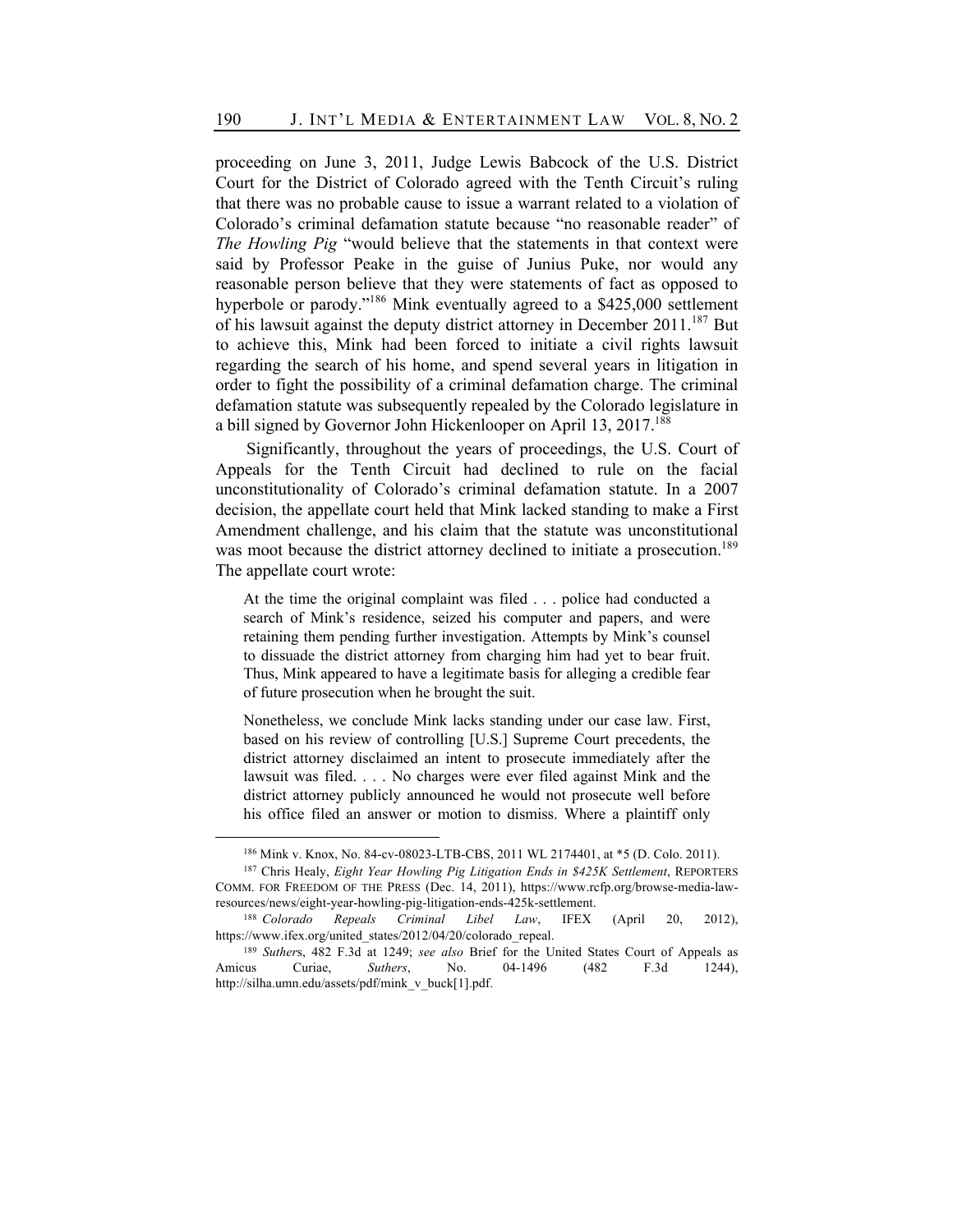seeks prospective relief, standing is defeated when there is evidence the government will not enforce the challenged statute against the plaintiff.

Second, it is significant Mink filed an amended complaint after the district attorney disclosed his intent not to prosecute. The sequence of events confirms Mink had no "injury in fact" for prospective relief when he filed his amended complaint. Any threat against Mink at the time was "hypothetical," not "actual and imminent."<sup>190</sup>

The Tenth Circuit's dismissal of the First Amendment claim implied that prosecutorial discretion mitigates the potential harms that enforcement of criminal defamation statutes can create, even in situations when a speaker's property is searched and seized based on the exercise of constitutionally protected expression. However, even if it might be an effective deterrent in some instances, such discretion has limits.

In Kansas, the editor and the publisher of *The New Observer*, a freecirculation tabloid, were convicted of criminal defamation in 2002 after reporting that Kansas City, Kansas Mayor Carol Marinovich and her husband, a judge, did not live in the county where they held office, as required by law.<sup>191</sup> During the case, the presiding judge refused to allow a local district attorney to prosecute because of the contentious history his office had with the defendants and as a result, the district attorney sought a private attorney, David Farris, from outside of the county to act as a special prosecutor. <sup>192</sup> During his closing argument, Farris told the jury, "you can't print a lie. That's a crime in the state of Kansas and it's a misdemeanor some of us wish it was a felony."<sup>193</sup> The jury convicted the editor and the publisher, who were each fined \$700 and placed on one year of unsupervised probation.<sup>194</sup> Significantly, the Kansas criminal defamation statute facially complied with *Garrison* because the Kansas state legislature had added an "actual malice" requirement in 1995.<sup>195</sup> This case demonstrates that relying on prosecutorial discretion alone is not sufficient to mitigate the threat that criminal defamation has on journalists' and others' free expression.<sup>196</sup>

<sup>190</sup> *Suthers*, 482 F.3d at 1254-55.

<sup>191</sup> Kansas v. Carson, No. 01-CR-301 (Kan. Dist. Ct. Wyandotte Co. July 17, 2002; *see also* Jane E. Kirtley, *Overkill in Kansas*, AM. JOURNALISM REV. (Sept. 2002), http://ajrarchive.org/article.asp?id=2606.

<sup>192</sup> Kirtley, *supra* note 191.

<sup>193</sup> *Id*.

<sup>194</sup> John W. Dean, *A Case in Kansas Asks Whether Libel Should Ever be Prosecuted*, CNN (Dec. 9, 2002, 12:24 PM), http://edition.cnn.com/2002/LAW/12/09/findlaw.analysis.dean.defamation.

<sup>195</sup> *Id*.

<sup>196</sup> Lisby, *supra* note 15, at 435.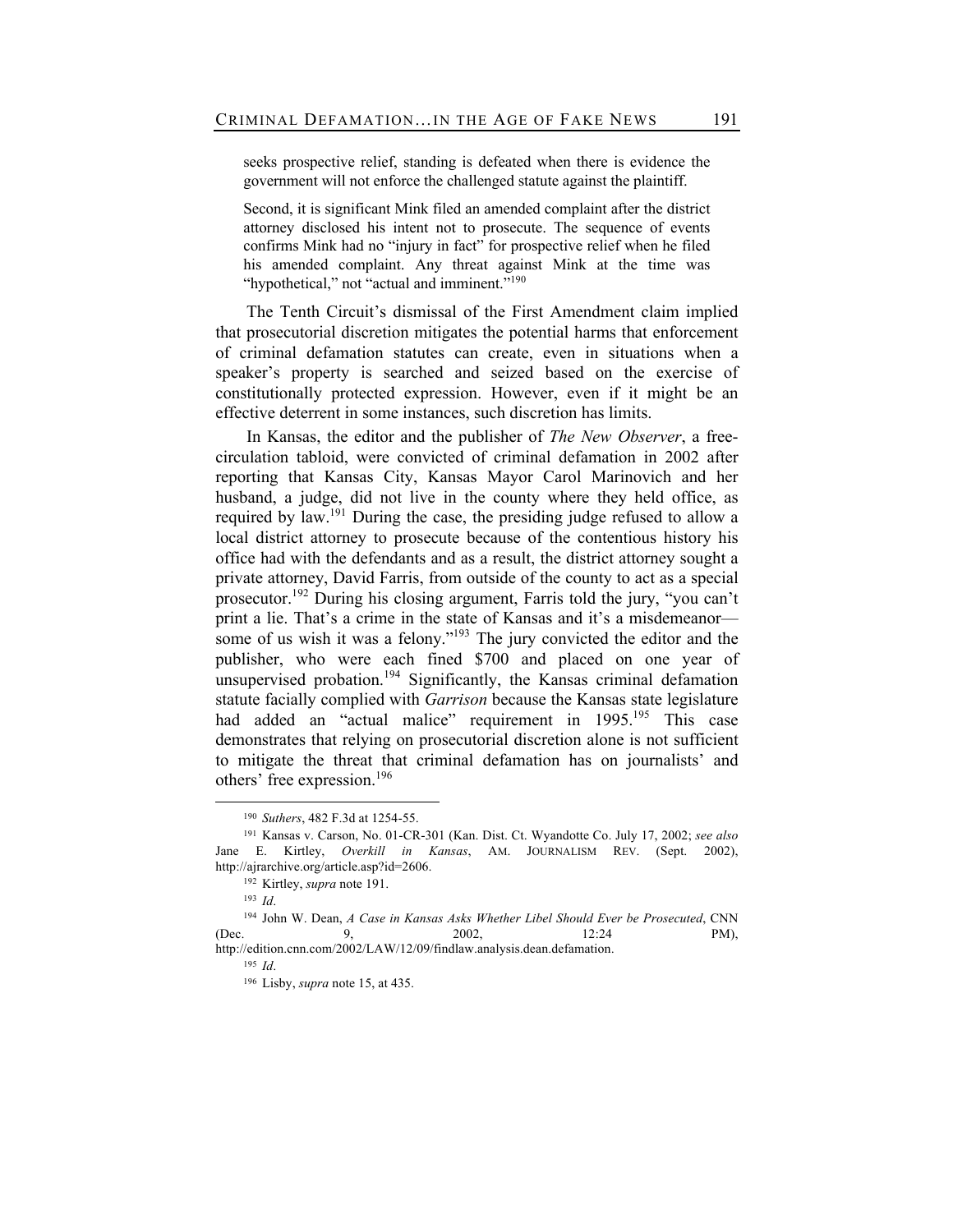In many cases, journalists who are charged and convicted of criminal defamation are later exonerated. The types of sentences they initially faced vary, but on appeal, a court may overturn the conviction, or governmental authorities may pardon the journalist, such as in Panama,  $197$  Ecuador,  $198$  and Serbia.<sup>199</sup> One high-profile example in which a court overturned the conviction of journalists on charges of criminal defamation took place in Germany. In August 2010, German freelance journalists Thomas Datt and Arndt Ginzel were convicted of criminal defamation arising from two articles published in the daily newspaper *Die Zeit* and the newsmagazine *Der Spiegel* in 2008.200 The articles investigated alleged links between former high-ranking judicial officials, including judges and prosecutors, in the state of Saxony and a brothel. The scandal was known as the Sachsensumpf (Saxony Swamp).<sup>201</sup> In the article appearing in *Die Zeit*, titled "Voreiliger Freispruch" ("Early Release"), Datt and Ginzel criticized the police investigation into the scandal. $202$ 

The journalists based the story largely on interviews with former prostitutes from the brothel, one of whom had allegedly positively identified a judge to police in 2000, but the identification was never entered into evidence. $203$  Datt and Ginzel presented evidence supporting this claim, and also asked rhetorically whether the investigating officers had been under internal pressure to protect the judge.<sup>204</sup> Although the two officers later said they were not offended by the article, the police commissioner nevertheless sought criminal defamation charges.<sup>205</sup> In the article published

<sup>197</sup>*Freedom in the World*, FREEDOM HOUSE (2011), https://freedomhouse.org/report/freedomworld/2011/panama; *see also* COMM. TO PROTECT JOURNALISTS, *supra* note 11.

<sup>198</sup> *Despite Pardon, Correa Does Lasting Damage to Press*, COMM. TO PROTECT JOURNALISTS (Feb. 27, 2012); *see also* William Neuman, *President of Ecuador to Pardon Four in Libel Case*, N.Y. TIMES (Feb. 27, 2012), http://www.nytimes.com/2012/02/28/world/americas/president-of-ecuador-to-pardon-four-inlibel-case.html; COMM. TO PROTECT JOURNALISTS, *supra* note 11, at 95.

<sup>199</sup> *Serbia: Seemo Welcomes Presidential Pardon in Serbia for Imprisoned Author of Reader's Comment*, SOUTH EAST EUR. MEDIA ORG. (Jul. 8, 2012), http://seemo.org/news/seemowelcomes-presidential-pardon-in-serbia-for-imprisoned-author-of-eeader%E2%80%99scomment/453; *see also* ORG. FOR SEC. AND COOP. IN EUR., *supra* note 11, at 206.

<sup>200</sup> *See* ORG. FOR SEC. AND COOP. IN EUR., *supra* note 11, at 104; *see also On Trial For Criminal Defamation, German Freelance Journalists Faced "Existential Threat"*, INT'L PRESS INST. (Sept. 11, 2014), http://ipi.media/on-trial-for-criminal-defamation-german-freelancejournalists-faced-existential-threat.

<sup>201</sup> *Id*.

<sup>202</sup> Thomas Datt and Arndt Ginzel, *Voreiliger Freispruch*, ZEIT (last updated June 27, 2008, 3:18 PM), http://www.zeit.de/online/2008/27/sachsensumpf-jasmin.

<sup>203</sup> ORG. FOR SEC. AND COOP. IN EUR., *supra* note 11, at 104.

<sup>204</sup> *Id*.

<sup>205</sup> *Id*.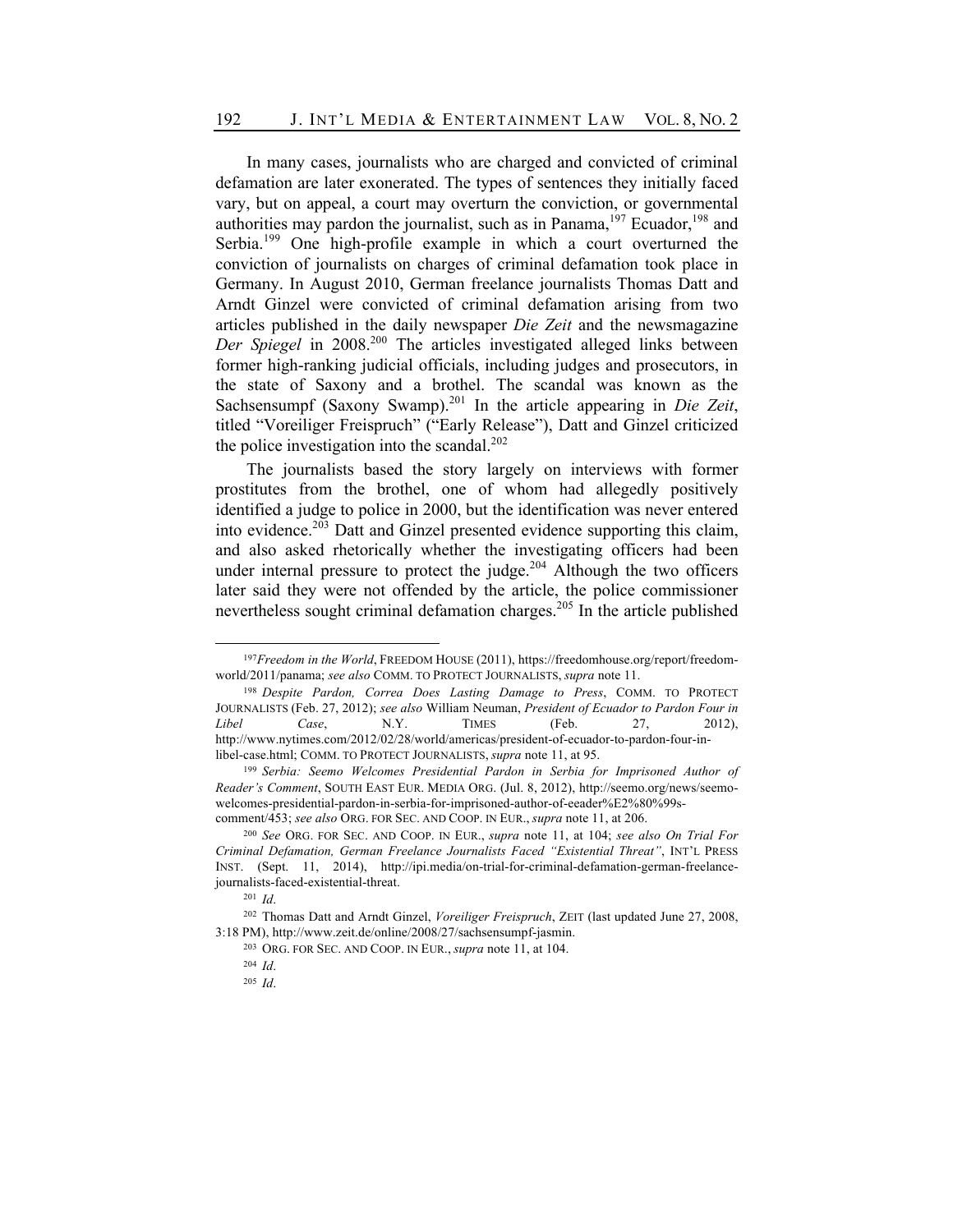in *Der Spiegel*, titled "Dreckige Wäsche" ("Dirty Laundry"), the journalists further criticized the investigation and one of the judges tied to the scandal, who filed criminal defamation charges against the journalists.<sup>206</sup>

In August 2010, Datt and Ginzel were convicted of criminal defamation under Criminal Code Article 186.<sup>207</sup> The lower court in Dresden sentenced the journalists to pay fines of  $\epsilon$ 2,500 each, finding that the rhetorical question in the first article had "damage[ed] the honour" of the officers.<sup>208</sup> However, in December 2012, the Dresden Regional Court overturned the ruling, finding that the question raised by the journalists was sufficiently grounded in fact.<sup>209</sup> The Regional Court also rejected the charges brought in relation to the second article, finding that the story concerned a matter of public interest.<sup>210</sup> The court cited constitutional jurisprudence, which provides that "an honour-offending media report can also be allowed if it is later proven to be untrue even if already at the moment of publishing there remain doubts about the reliability of the material used."<sup>211</sup>

Although the case in Germany was resolved within the country's courts, in some cases, the EU Court of Human Rights has overturned convictions that had been upheld by appeals courts and/or Supreme Courts, such as in Finland, $^{212}$  Hungary, $^{213}$  and Poland. $^{214}$ 

Throughout the world, journalists facing charges of criminal defamation are subject to consequences such as financial penalties, imprisonment, or being barred from practicing journalism. It is true that many of the cases found in our examination resulted in no formal charges, or the charges were dropped. In other cases, courts or government officials sometimes overturned convictions before journalists' formal punishment was imposed. Nevertheless, the mere possibility of such consequences

<sup>206</sup> *Id*.; *see also On Trial For Criminal Defamation, German Freelance Journalists Faced "Existential Threat"*, *supra* note 200; Thomas Datt and Arndt Ginzel, *Dreckige Wäsche*, *Dirty Laundry* DER SPIEGEL (Jan. 21, 2008), http://www.spiegel.de/spiegel/print/d-55508009.html.

<sup>207</sup> ORG. FOR SEC. AND COOP. IN EUR., *supra* note 11, at 101; *see also* Strafgesetzbuch [StGB] [Crim. Code], § 186, https://www.lewik.org/term/15005/german-criminal-code (Ger.).

<sup>208</sup> *Id*.; *see also On Trial For Criminal Defamation, German Freelance Journalists Faced "Existential Threat"*, *supra* note 200.

<sup>209</sup> *Id*.

<sup>210</sup> *Id*.

<sup>211</sup> *Id*.

<sup>212</sup> Ristamäki and Korvola v. Finland, App. No. 66456/09 Eur. Ct. H.R. (2013); *see also*  ORG. FOR SEC. AND COOP. IN EUR., *supra* note 11, at 92.

<sup>213</sup> Uj v. Hungary, App. No. 23954/10 Eur. Ct. H.R. (2011); *see also* ORG. FOR SEC. AND COOP. IN EUR., *supra* note 11, at 114.

<sup>214</sup> Ziembiński v. Poland, App. No. 1799/07 Eur. Ct. H.R. (2016).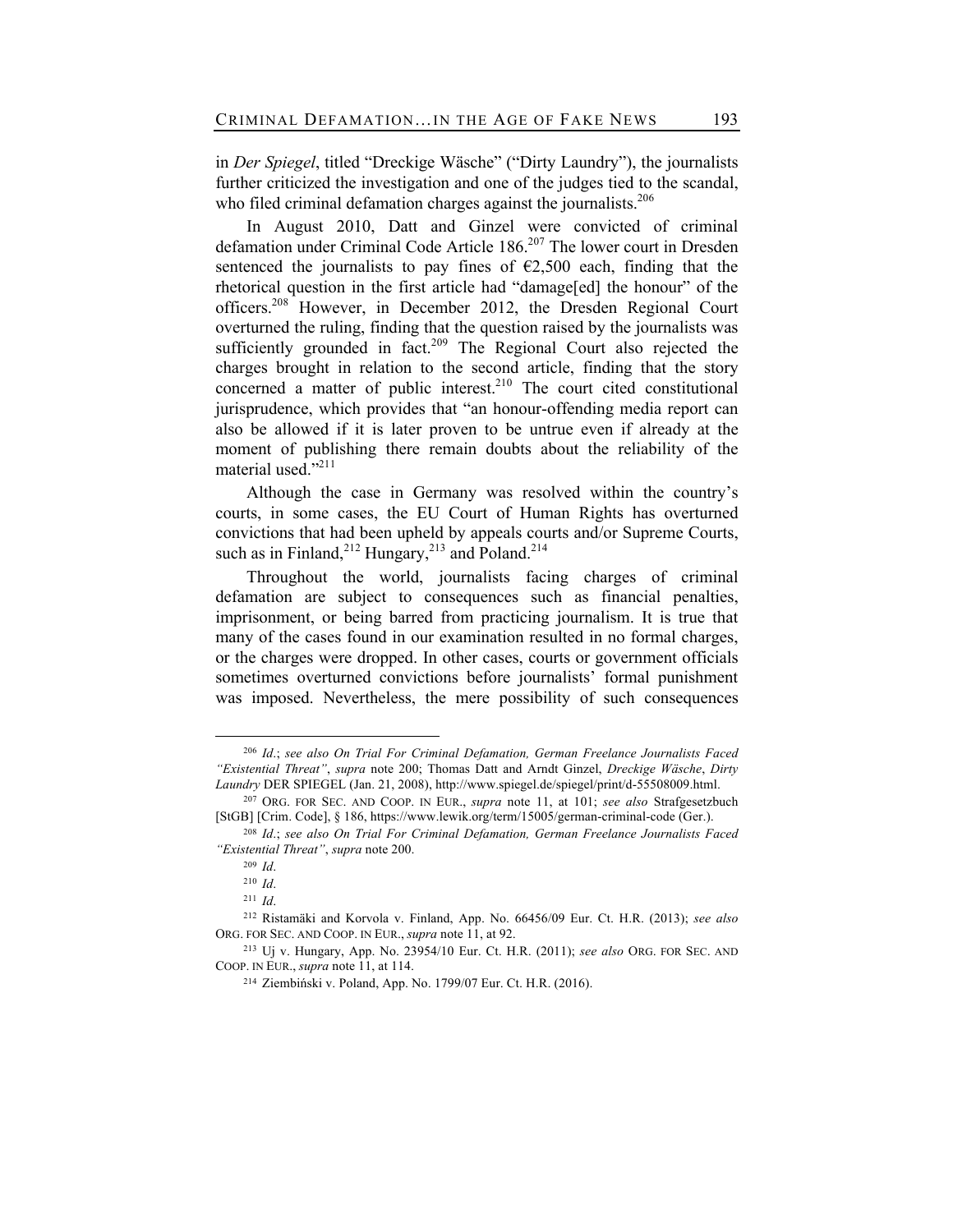threatens journalists and other advocates, potentially chilling their free speech and limiting press freedoms.

#### V. COMBATTING DEFAMATION LAW IN ITS MOST WEAPONIZED FORM

Criminal defamation law has been a persistent feature of societies for millennia, with roots in ancient Babylonia<sup>215</sup> and the Roman Empire.<sup>216</sup> In England, the Court of the Star Chamber adopted common law criminal defamation rules after the development of the printing press in the 15th century.<sup>217</sup> The rules were initially designed to protect the monarchy from criticism, but they were also applied to defamatory statements about private individuals in non-political contexts.218 Common law criminal defamation laws were still in place in England during the 19th century, and were later enforced in the North American colonies.<sup>219</sup> Many justified the continued use of criminal defamation law as a way to avert breaches of the peace, such as duels or other vigilante acts, undertaken by those who felt their dignity or honor had been impugned.

The threat of widespread dueling may not be realistic today, but governments still claim legitimate concerns about maintaining a peaceful society as a pretext to censor or punish speech. The spread of "fake news" could potentially provide an additional pretext to do so.

For the purpose of this argument, fake news is defined as statements that are demonstrably false and disseminated with the deliberate intent to deceive. And, indeed, widespread and pervasive false information online has led to potentially dangerous offline situations. For example, a man was arrested in late 2016 after he carried an assault rifle and fired shots into a Washington, D.C. pizzeria after reading false allegations online that Hillary Clinton and associates used the restaurant to operate a child sex ring.<sup>220</sup> In

<sup>215</sup> Gregory E. Stevens, *Criminal Libel After Garrison*, in RETHINKING CRIM. LAW (George P. Fletcher ed., 1991).

<sup>216</sup> Elena Yanchukova, *Criminal Defamation and Insult Laws: An Infringement on the Freedom of Expression in European and Post-Communist Jurisdictions*, 41 COLUM. J. TRANSNAT'L L. 861, 863 (2003).

<sup>217</sup> Van Vechen Veeder, *The History and Theory of the Law of Defamation*, 3 COLUM. L. REV. 546, 547 (1903).

<sup>218</sup> Jane E. Kirtley, *Criminal Defamation: An "Instrument of Destruction"*, in ORG. FOR SEC. AND CO-OPERATION IN EUROPE, ENDING THE CHILLING EFFECT: WORKING TO REPEAL CRIMINAL LIBEL AND INSULT LAWS 89 (Ana Karlsreiter & Hanna Vuokko ed., 2004).

<sup>219</sup> The 1735 acquittal of John Peter Zenger was the most famous criminal libel prosecution in colonial America. *See The Trial of John Peter Zenger*, in THREE TRIALS: ZENGER, WOODFALL & LAMBERT: 1765-94, at 46 (Stephen Parks ed., 1974).

<sup>220</sup> Faiz Siddiqui & Susan Svrluga, *N.C. man told police he Went to D.C. pizzeria with gun to investigate conspiracy theory*, WASH. POST (Dec. 5, 2016),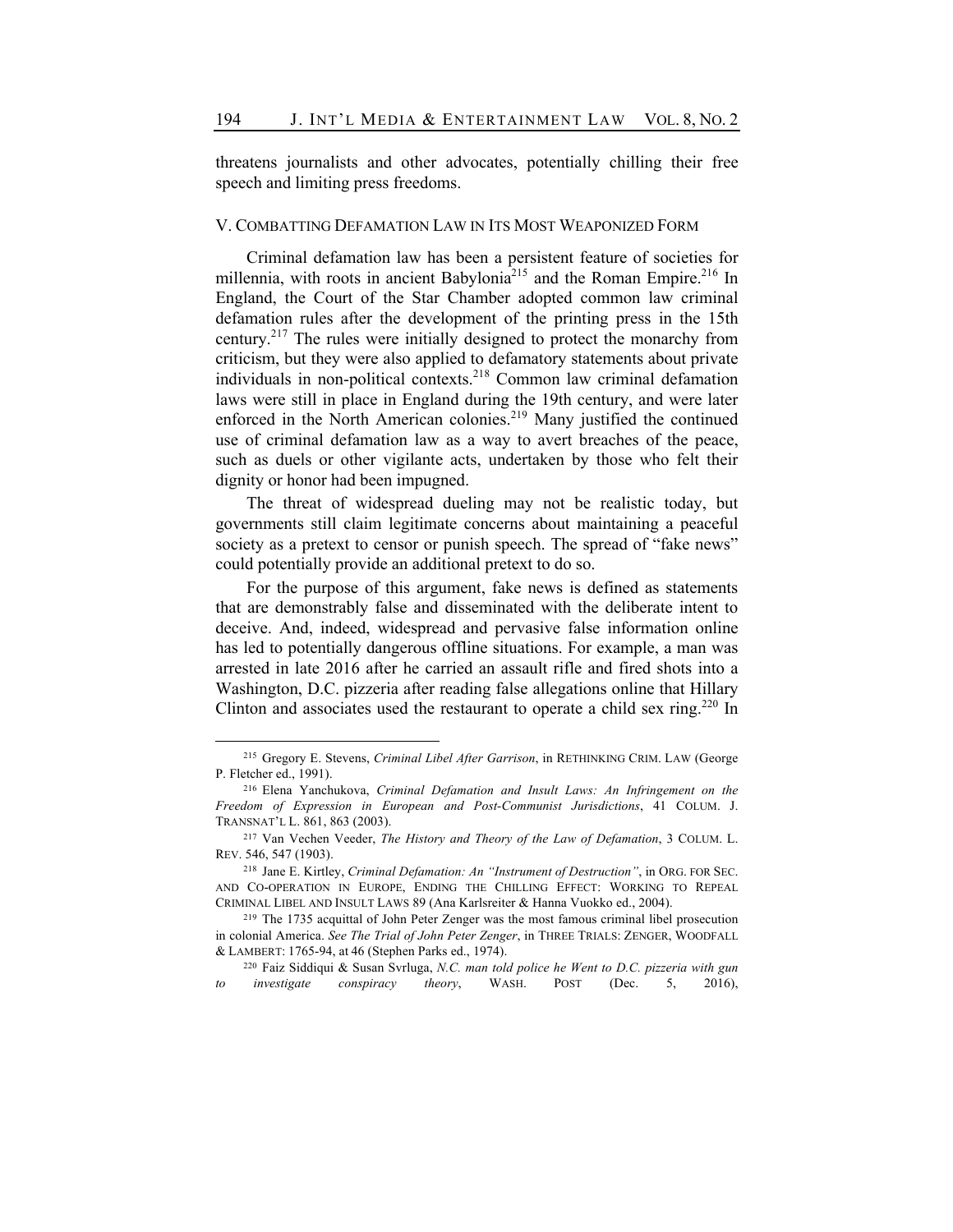2017, social media users in Myanmar used false information and out-ofcontext photographs to describe the Rohingya people, who have been targeted by the Myanmarese military for what U.S. officials described as "ethnic cleansing,"<sup>221</sup> as terrorists and to justify violence against them.<sup>222</sup> Governments could point to these examples as justification for retaining criminal defamation provisions on the books.

The examples of cases in the United States and around the world demonstrate that the threat of criminal defamation charges continues to be a significant deterrent to free speech. Rather than keeping the peace, criminal defamation could become the most potent form of "weaponized defamation" and could act as an "instrument of destruction" for free expression and the public's right to know.<sup>223</sup> Government officials and prominent figures can and will use it to target their critics. Particularly alarming is a trend of public officials seeking to delegitimize the institutional press' role as a watchdog of the government by appropriating the term "fake news." For example, rather than using the term in the context of intentional falsehoods meant to deceive, U.S. President Donald Trump has labeled reports he dislikes as "fake news," both as a shield to defend himself against criticism and as a sword to strike at the legitimacy of reporting carried out by prominent news organizations.<sup>224</sup> Evidence suggests Trump's accusations that media organizations are purveyors of fake news have undermined trust in the press among large sections of American public.<sup>225</sup>

<sup>223</sup> *See* Garrison v. Louisiana, 379 U.S. 64, 83 (1964) (Douglas, J., concurring).

<sup>224</sup> RonNell Andersen Jones & Sonja R. West, *The Fragility of the Free American Press*, 112 NW. U. L. REV. 567, 589 (2017); Steve Coll, *Donald Trump's "Fake News" Tactics*, NEW YORKER (Dec. 11, 2017), https://www.newyorker.com/magazine/2017/12/11/donald-trumps-fakenews-tactics; Jonathan Peters, *Trump Twitter spreadsheet tracks "a perpetual campaign against the press"*, COLUM. JOURNALISM REV. (Dec. 21, 2017), https://www.cjr.org/united\_states\_project/trump-twitter-spreadsheet-press-attacks.php.

<sup>225</sup> *See* Poynter Inst. for Media Studies, *You're Fake News!: The 2017 Poynter Media Trust Survey*, Poynter Journalism Ethics Summit, at 2 (2017), https://poyntercdn.blob.core.windows.net/files/PoynterMediaTrustSurvey2017.pdf (reporting the results of a survey finding that only 19 percent of Republicans express "a great deal" or "a fair amount" of trust and confidence in media reporting).

https://www.washingtonpost.com/news/local/wp/2016/12/04/d-c-police-respond-to-report-of-aman-with-a-gun-at-comet-ping-pong-restaurant.

<sup>221</sup> Mark Landler, *Myanmar's Crackdown on Rohingya Is Ethnic Cleansing, Tillerson Says*, N.Y. TIMES (Nov. 22, 2017), https://www.nytimes.com/2017/11/22/us/politics/tillerson-myanmarrohingya-ethnic-cleansing.html.

<sup>222</sup> *In Myamar, Fake News Spread on Facebook Stokes Ethnic Violence,* PUBLIC RADIO INT'L. (Nov. 1, 2017), https://www.pri.org/stories/2017-11-01/myanmar-fake-news-spreadfacebook-stokes-ethnic-violence; Megan Specia & Paul Mozur, *A War of Words Puts Facebook at the Center of Myanmar's Rohingya Crisis*, N.Y. TIMES (Oct. 27, 2017), https://www.nytimes.com/2017/10/27/world/asia/myanmar-government-facebook-rohingya.html.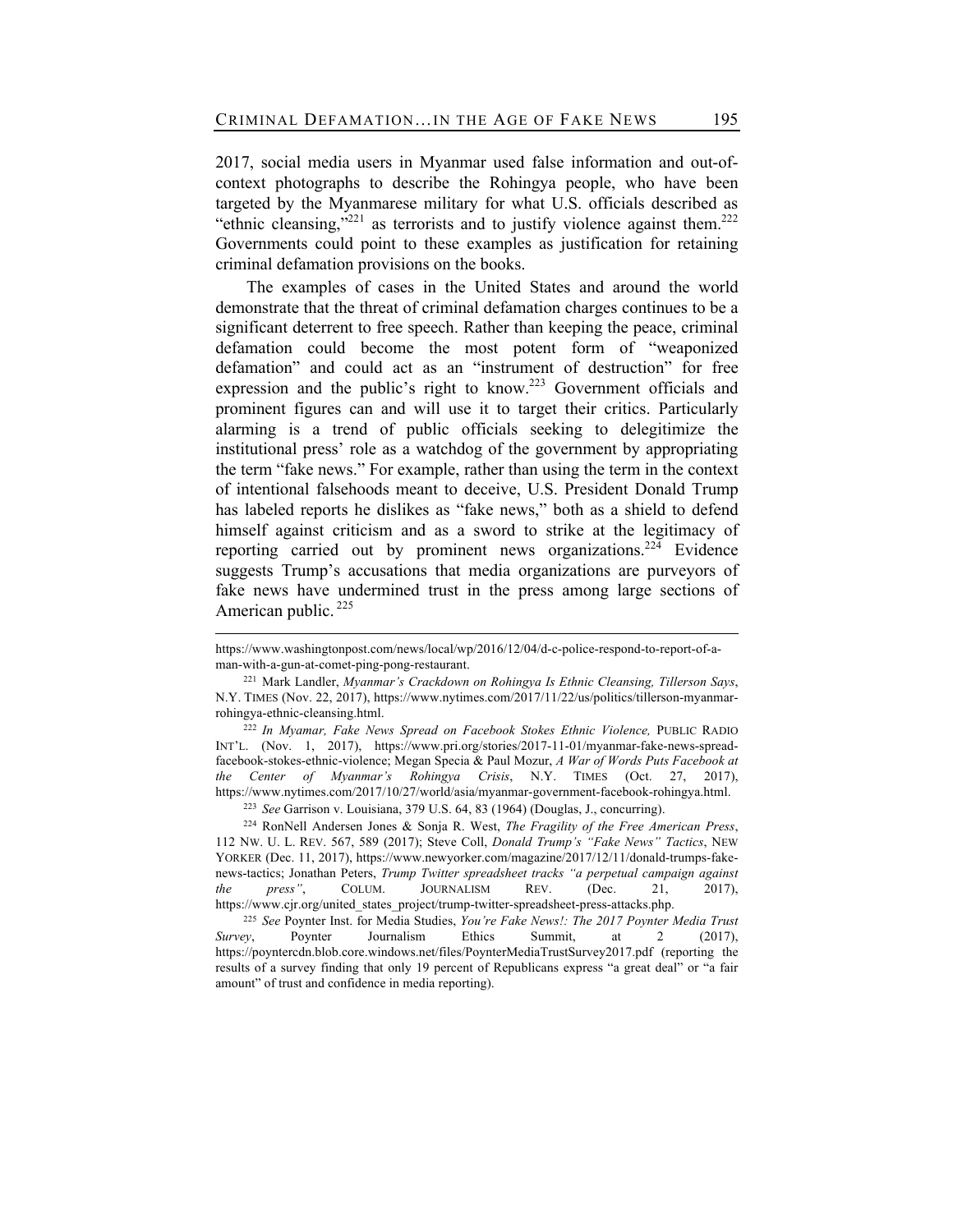Outside the United States, other government officials have taken note of Trump's attempts to delegitimize critics and the press.<sup>226</sup> Syrian President Bashar Assad declared an Amnesty International report about human rights violations at a Syrian prison as fake news in February 2017.<sup>227</sup> During an October 2017 interview on BBC One's *The Andrew Marr Show*, Spanish Minister of Foreign Affairs Alfonso Dastis described pictures and reports of Spanish police officers responding aggressively at polling stations during the Catalonia independence referendum as "alternative facts" and fake news.<sup>228</sup> In Myanmar, a state security minister said in December 2017 that the assertion of the mere existence of the Rohingya people was fake news.<sup>229</sup> In April 2018, Malaysia adopted an "anti-fake news" law that created criminal punishments for anyone who shows, creates, or disseminates "news, information, data and reports [that] are wholly or partly false. $1230$  The law was passed in advance of an upcoming national election that observers characterized as a referendum on Prime Minister Najib Razak, who had been accused of being involved in a multibillion dollar corruption scandal involving government funds.<sup>231</sup> Prominent officials in Turkey,  $232$  Russia,  $233$  Libya,  $234$  and Poland,  $235$  among others, have also used the phrase to criticize the press.<sup>236</sup>

<sup>226</sup> *See* Steven Erlanger, *Fake News, Trump's Obsession, Is Now a Cudgel for Strongmen*, N.Y. TIMES (Dec. 12, 2017), 5:03 AM), https://www.nytimes.com/2017/12/12/world/europe/trump-fake-news-dictators.html; Jason Schwartz, *Trump's Fake News Mantra a Hit with Despots*, POLITICO (Dec. 8, 2017), https://www.politico.com/story/2017/12/08/trump-fake-news-despots-287129.

<sup>227</sup> Zamira Rahim, *Syria's Assad Brushes Off Amnesty Report on Prison Executions as Fake News*, TIME (Feb. 10, 2017), http://time.com/4666806/assad\_syria-amnesty-international.

<sup>228</sup> *Spain FM: Many Police Violence Pictures Fake*, BBC (Oct. 22, 2017), http://www.bbc.com/news/av/world-europe-41712725/spain-fm-many-police-violence-picturesfake; James Badcock, *Spanish minister: Police Violence Videos Against Catalonia Referendum Supporters are Fake News*, Telegraph (Oct. 22, 2017), http://www.telegraph.co.uk/news/2017/10/22/spanish-minister-says-videos-police-violence-fakenews.

<sup>229</sup> Hannah Beech, *No Such Thing as Rohingya: Myanmar Erases a History*, N.Y. TIMES (Dec. 2, 2017), https://www.nytimes.com/2017/12/02/world/asia/myanmar-rohingya-denialhistory.html.

<sup>230</sup> Henry Koh, *The Real News on Malaysia's Fake News Law*, ASIA TIMES (Apr. 17, 2018), http://www.atimes.com/real-news-malaysias-fake-news-law/.

<sup>231</sup> Hannah Beech, *As Malaysia Moves to Ban Fake News, Worries About Who Decides the Truth*, N.Y. TIMES (April 2, 2018), https://www.nytimes.com/2018/04/02/world/asia/malaysiafake-news-law.html.

<sup>232</sup> Dorian Jones, *Turkish Opposition Claims Erdogan's Family Hid Money Offshore*, VOICE OF AMERICA (Nov. 28, 2017), https://www.voanews.com/a/turkey-opposition-claims-receptayyip-erdogan-family-hid-money-offshore/4140478.html.

<sup>233</sup> Neil MacFarquhar, *With Big Red Stamp, Russia Singles Out What It Calls Fake News*, N.Y. TIMES (Feb. 22, 2017), https://www.nytimes.com/2017/02/22/world/europe/russia-fakenews-media-foreign-ministry-.html.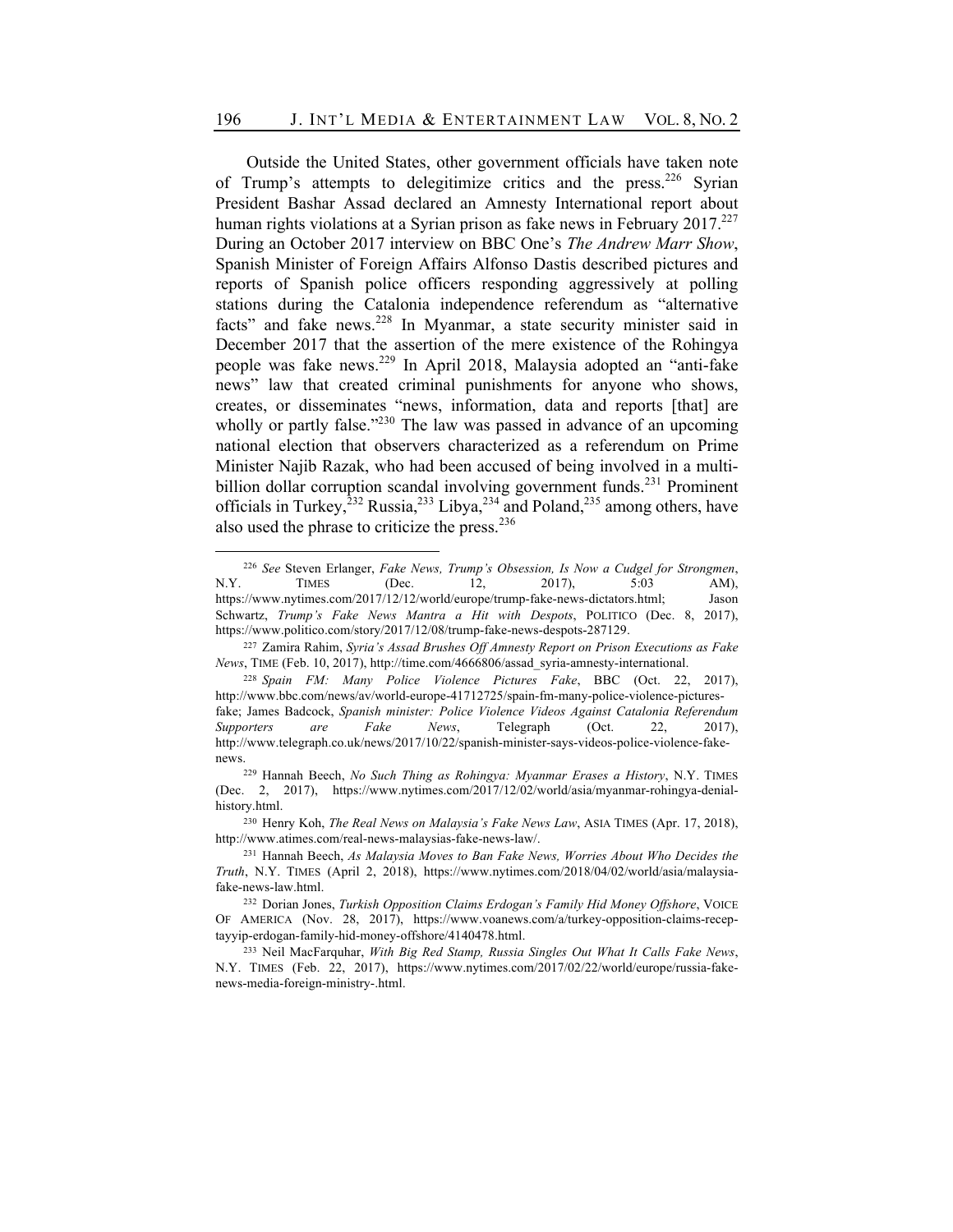Invocation of the term "fake news" to delegitimize the press, coupled with active use of criminal defamation laws worldwide, create an environment that could significantly undermine global press freedom. Civil society and other freedom of expression advocates must continue to push governments to repeal criminal defamation laws, despite official reluctance to do so.<sup>237</sup> As of 2017, 42 of the 57 participating states in the Organization for Security and Co-operation in Europe (OSCE) still retain criminal defamation laws.238 Throughout the Americas, Jamaica is the only country that has fully repealed its criminal defamation laws.<sup>239</sup> Since 2016, high courts in Zimbabwe and Kenya decriminalized defamation, but criminal defamation laws remain widespread in other countries in Africa.<sup>240</sup> Press advocates' continued pressure on governments to repeal criminal defamation laws is a necessary first step to combat the threat of powerful figures using fake news as a sword and shield against rigorous reporting.

Intergovernmental organizations, as well as international agreements, compacts, and treaties, should also be critical of criminal defamation laws. Existing international agreements have focused on enshrining protections for free expression,  $241$  but commitments by international bodies to

<sup>234</sup> Patrick Wintour, *'Fake News': Libya seizes on Trump tweet to discredit CNN slavery report*, GUARDIAN (Nov. 28, 2017, 4:26 PM), https://www.theguardian.com/world/2017/nov/28/libya-slave-trade-cnn-report-trump-fake-news.

<sup>235</sup> John Bowden, *Polish President Knocks Fake News over Wife's Trump Handshake*, THE HILL (July 6, 2017), http://thehill.com/homenews/news/340934-polish-president-knocks-fakenews-over-wifes-trump-handshake.

<sup>236</sup> *See Predators of Press Freedom use Fake News as a Censorship tool*, REPORTERS WITHOUT BORDERS (March 17, 2017), https://rsf.org/en/news/predators-press-freedom-use-fakenews-censorship-tool; Uri Friedman, *The Real-World Consequences of Fake News*, ATLANTIC (Dec. 23, 2017), https://www.theatlantic.com/international/archive/2017/12/trump-world-fakenews/548888/.

<sup>237</sup> *See, e.g.*, Human Rights Council, *Report of the Special Rapporteur on the promotion and protection of the right to freedom of opinion and expression, Frank La Rue*, United Nations Gen. Assembly, U.N. Docs., at 20 (May 16, 2011), https://documents-ddsny.un.org/doc/UNDOC/GEN/G11/132/01/PDF/G1113201.pdf?OpenElement; WAN-IFRA, *Declaration of Table Mountain: Abolishing Insult Laws and Criminal Defamation in Africa and Setting a Free Press Higher on the Agenda*, WORLD ASS'N OF NEWSPAPERS & NEWS PUBLISHERS (Jun. 6, 2007), http://www.wanifra.org/sites/default/files/field\_article\_file/Declaration%20of%20Table%20Mountain%20Eng%2 0text.pdf; PEN Int'l, Stifling Dissent, Impeding Accountability: Criminal Defamation Laws in Africa (2017), http://pensouthafrica.co.za/wp-content/uploads/2017/11/Stifling-Dissent-Impeding-Accountability-Criminal-Defamation-Laws-in-Africa.pdf; Comm. to Protect Journalists, *supra*  note 11; Int'l Press Inst., *supra* note 11.

<sup>238</sup> ORG. FOR SEC. AND COOP. IN EUR., *supra* note 11, at 8.

<sup>239</sup> COMM. TO PROTECT JOURNALISTS, *supra* note 11, at 11.

<sup>240</sup> PEN Int'l, *supra* note 237.

<sup>241</sup> *See*, *e.g.*, United Nations General Assembly, The Universal Declaration of Human Rights, Art. 19, U.N. Docs. (Dec. 10, 1948).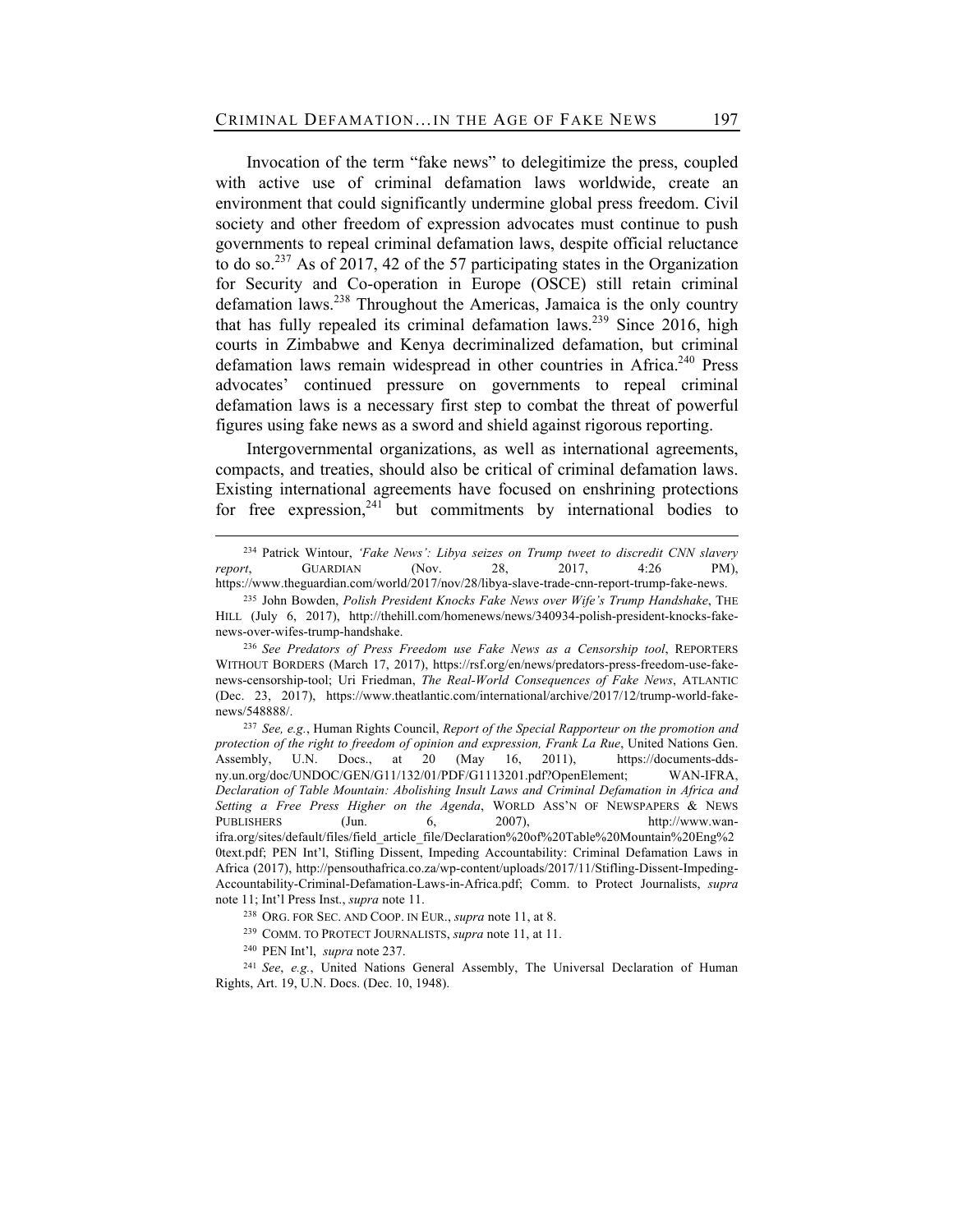specifically target criminal defamation laws for removal are also necessary and can be effective. For example, the African Commission on Human and Peoples' Rights adopted a resolution in 2010 calling on countries to "repeal criminal defamation laws or insult laws which impede freedom of speech."<sup>242</sup> In 2013, the Pan-African Parliament adopted the "Midrand Declaration on Press Freedom in Africa" and committed to a campaign for greater press freedom in the continent.<sup>243</sup> PEN Africa reported in 2017 that these efforts, along with a 2014 African Court of Human and Peoples' Rights (ACtHPR) decision finding criminal defamation sanctions interfere with journalists' freedom of expression, have resulted in progress toward the repeal of criminal defamation provisions in several African countries.<sup>244</sup> Although PEN Africa contends that further progress is still necessary,  $245$ these results suggest that international cooperation can play an important role in combatting criminal defamation worldwide.

Along with repealing of criminal defamation laws, countries should recognize that freedom of expression and the public's right to know can conflict with other legitimate values, such as individual dignity and reputation.246 As a result of this tension, criminal defamation laws could be used, not only to address genuinely damaging expression, but to target and suppress the opposition news media. Moreover, as the examples from the United States show, criminal defamation may also be used to settle scores arising from private disputes when individuals discover they have been the subject of false information disseminated to the public. If they may have no hope of recovering a monetary award in a civil proceeding, victims may turn to criminal complaints as a way to clear their names, at least in part to avoid the expenses related to civil litigation.<sup>247</sup> Even if a plaintiff is successful in a civil suit, the defendant may have limited means to compensate for the reputational injuries the false statements caused.<sup>248</sup> But as a criminal complainant, the same individual might have the satisfaction of knowing that criminal penalties were imposed. Although we did not

<sup>242</sup> ACHPR, 169: Resolution on Repealing Criminal Defamation Laws in Africa, African Commission on Human and Peoples' Rights (Nov. 24, 2010), http://www.achpr.org/sessions/48th/resolutions/169.

<sup>243</sup> *See* PEN Int'l, *supra* note 237, at 2.

<sup>244</sup> *Id.* at 10-11.

<sup>245</sup> *Id.* at 11.

<sup>246</sup> *See*, *e.g.*, Frederick Schauer, *Uncoupling Free Speech*, 92 COLUM. L. REV. 1321, 1321 (1992) ("It is a commonplace that robust free speech systems protect speech not because it is harmless, but despite the harm it may cause.").

<sup>247</sup> Pritchard, *supra* note 21, at 335-36.

<sup>&</sup>lt;sup>248</sup> Daniel J. Solove, THE HARM TO REPUTATION: GOSSIP, RUMOR, AND PRIVACY ON THE INTERNET 123-24 (2007).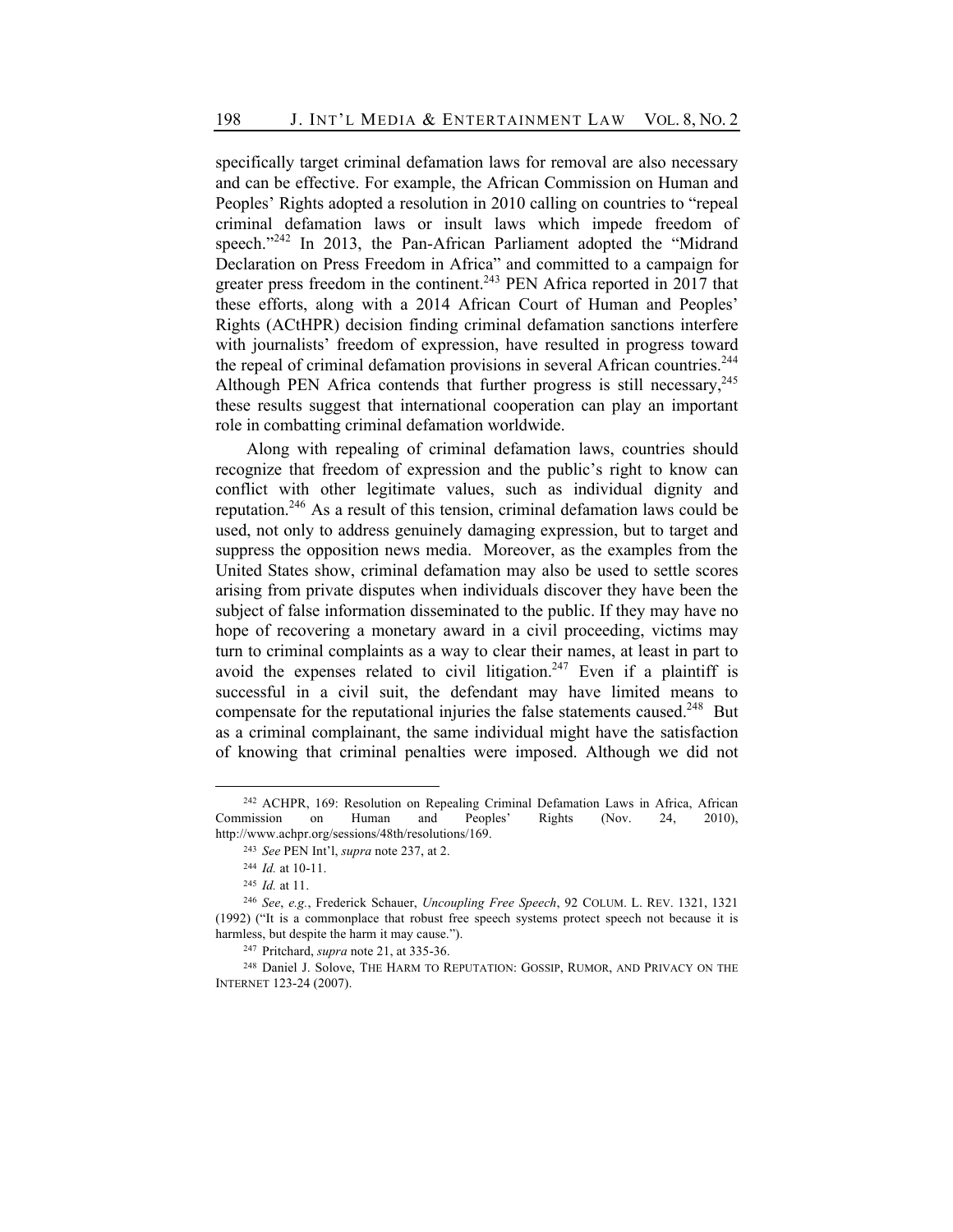examine international criminal defamation cases involving purely private disputes, we surmise that such cases are likely to happen with at least as much regularity as in the United States.

Governments should develop legal frameworks to replace criminal defamation penalties with affordable and accessible civil litigation options for ordinary individuals whose reputations have been tarnished through the dissemination of deliberately false and defamatory information. These frameworks also must include robust protections to ensure journalists and news organizations do not become easy targets for government officials and public figures seeking to silence criticism. The legal protections should clearly define the elements of defamation and the available defenses to defamation claims,  $249$  allow truth as an absolute defense to defamation claims,<sup>250</sup> require government officials and public figures to prove "actual" malice" before recovering damages for defamation, $251$  place limits on civil awards so that monetary damages are proportionate with harm, and ensure that legal costs are not disproportionately expensive so that wealthy and powerful individuals are the only ones with access to judicial systems.<sup>252</sup> Governments should also consider establishing legal environments that encourage media self-regulation processes that would allow victims to repair their reputations without filing lawsuits.<sup>253</sup> These types of protections can help strike a fair balance between the right to free expression and personal reputation, while also ensuring that criminal penalties are not used merely to forestall legitimate debate.

## VI. CONCLUSION

U.S. Supreme Court Justice Douglas' observation that criminal defamation laws are "instruments of destruction"<sup>254</sup> to free expression remains as true today as it was in 1964. The continued viability of these laws perpetuates an environment in which journalists, news organizations, and other advocates face not only possible civil liability, but harassment, imprisonment, or crippling fines, simply for reporting the news. Both in mature democracies and more repressive regimes, the threat of prosecution

<sup>249</sup> PEN Int'l, *supra* note 237, at 58.

<sup>250</sup> Org. for Sec. & Co-operation in Europe Parliament Assembly, *Minsk Declaration and Resolutions Adopted by the OSCE Parliamentary Assembly at the Twenty-Sixth Annual Session*, at 16(2017), http://www.oscepa.org/documents/all-documents/annual-sessions/2017 minsk/declaration-25/3555-declaration-minsk-eng/file.

<sup>251</sup> New York Times v. Sullivan, 376 U.S. 254, 279-80 (1964).

<sup>252</sup> INT'L PRESS INST., *supra* note 11, at 7.

<sup>253</sup> *Id*.

<sup>254</sup> Garrison v. Louisiana, 379 U.S. 64, 83 (1964) (Douglas, J. concurring).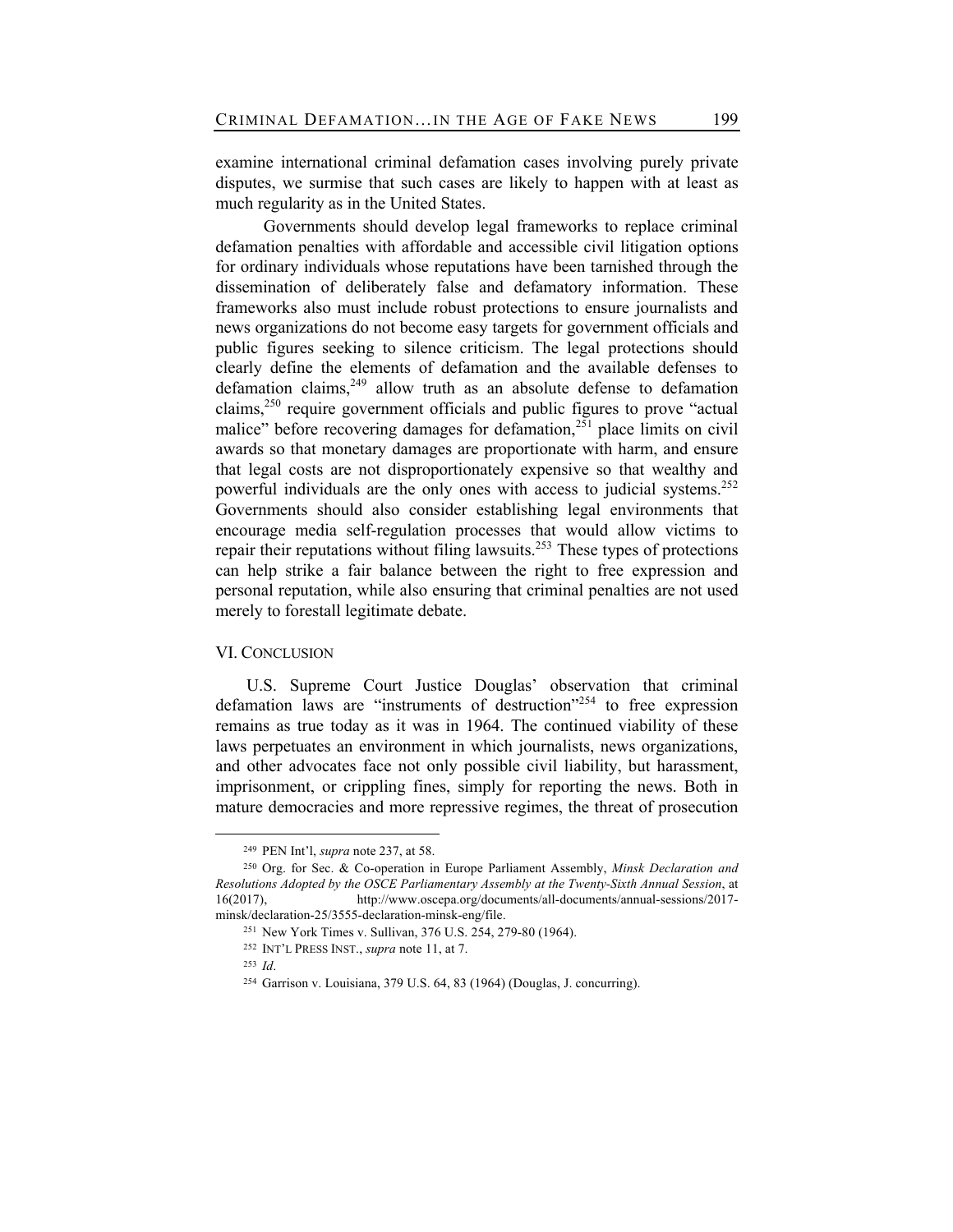for criminal defamation is a powerful way for government officials and prominent figures to target and silence their critics, and to stifle robust debate about issues of public importance.

In an environment where the powerful are increasingly labeling unflattering or inconvenient news reports as fake, confidence in legacy media has eroded. This benefits those in positions of authority. If the electorate can be convinced that the news media or other watchdogs are knowingly fabricating and disseminating false information for the purpose of misleading the public, it is easier for governments to argue that civil damages are insufficient to protect legitimate reputational and public interests, and that they must act to provide alternative criminal penalties.

In February 2016, while a candidate for President of the United States, Donald Trump promised he would "open up libel laws" to make it easier for public officials and public figures to sue the press.255 He repeated this threat (in the form of a question, in a Twitter post) as President in March 2017, when he was displeased with coverage by the "failing  $\omega$ nytimes."<sup>256</sup> It might seem improbable that Trump would actually seek to create a federal criminal libel law. But in a topsy-turvy world where partisan versions of "alternative facts" take on the veneer of truth<sup>257</sup> and documented facts are labeled as "fake," it is conceivable that anyone who "outrage[s] the sentiments of the dominant party," as Douglas posited, could be "deemed a libeler" worthy of prosecution under criminal defamation law—the 21st Century equivalent of seditious libel.<sup>258</sup> That is a tool any vindictive leader would be delighted to wield as a means of consolidating authority and suppressing dissent.

<sup>255</sup> Hadas Gold, *Donald Trump: We're going to open up libel laws*, POLITICO (Feb. 26, 2016), https://www.politico.com/blogs/on-media/2016/02/donald-trump-libel-laws-219866; Callum Borchers, *Donald Trump vowed to open up libel laws to make suing the media easier. Can he do that?*, WASH. POST (Feb. 26, 2016), https://www.washingtonpost.com/news/thefix/wp/2016/02/26/donald-trump-vows-to-open-up-libel-laws-to-make-suing-the-media-easierheres-how-he-could-do-it; Casey Carmody, *Media Face Several Challenges During President Trump's First Months in Office*, SILHA BULL., Winter/Spring 2017 at 1, https://drive.google.com/file/d/0B0mMM90VlGU9R05Xa0t6UEhfelk/view.

<sup>256</sup> Taylor Lorenz, *Trump threatens to change libel laws to go after NY Times*, THE HILL (March 30, 2017, 11:07 AM), http://thehill.com/blogs/ballot-box/326486-trump-threatens-tochange-libel-laws-to-go-after-ny-times; Adam Liptak, *Can Trump Change Libel Laws?*, N.Y. TIMES (March 30, 2017), https://www.nytimes.com/2017/03/30/us/politics/can-trump-changelibel-laws.html.

<sup>257</sup> *See, e.g*., Assoc. Press, *Kellyanne Conway's alternative facts flub tops list of 2017's notable quotes*, N.Y. POST (Dec. 12, 2017), https://nypost.com/2017/12/12/kellyanne-conwaysalternative-facts-flub-tops-list-of-2017s-notable-quotes.

<sup>258</sup> *Garrison*, 379 U.S. at 82 (Douglas, J. concurring).